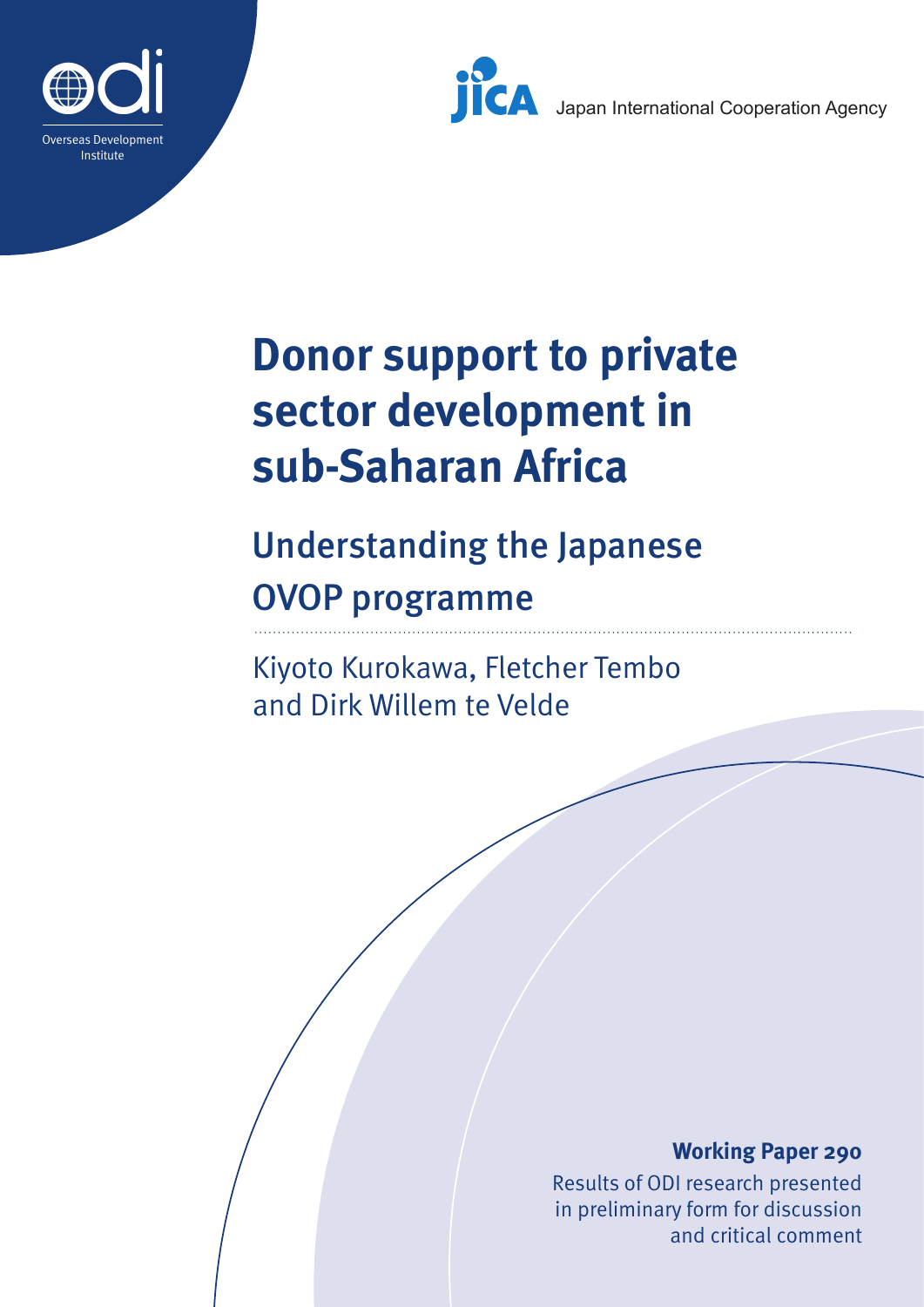## JICA-ODI Working Paper 290

## Donor support to private sector development in sub-Saharan Africa

## Understanding the Japanese OVOP programme

#### Kiyoto Kurokawa (JICA) Fletcher Tembo (ODI) and Dirk Willem te Velde (ODI)

April 2008

#### Japan International Cooperation Agency

10-5 Ichigaya Honmura-cho Shinjuku-ku Tokyo 162-8433 Japan Tel: +81 3 269 2911 Fax: +81 3-3269-2054 www.jica.go.jp

#### Overseas Development Institute

111 Westminster Bridge Road London SE1 7JD UK Tel: +44 (0)20 7922 0300 Fax: +44 (0)20 7922 0399 www.odi.org.uk





Japan International Cooperation Agency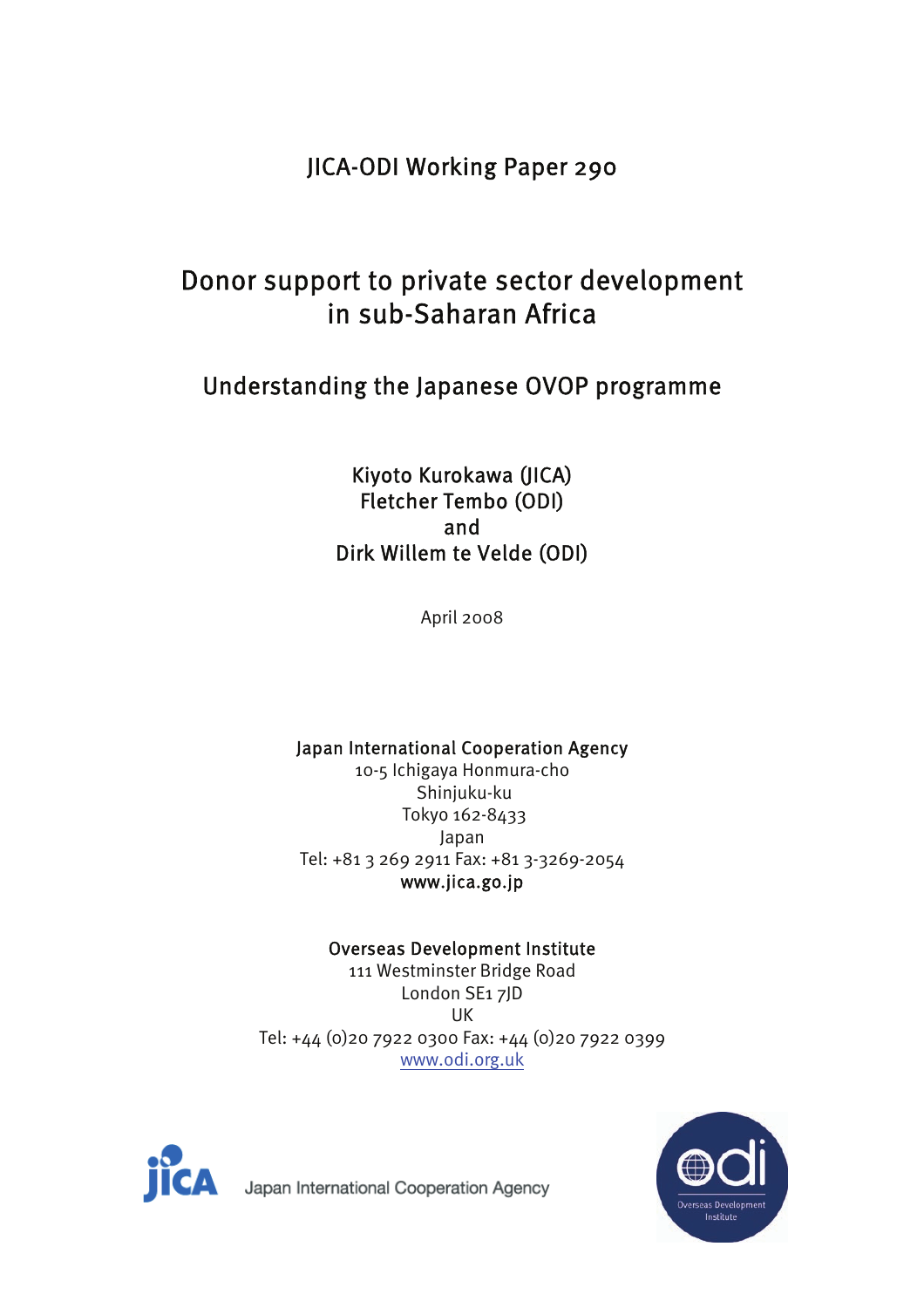## Acknowledgements

This paper is the result of co-operation between the Japan International Cooperation Agency (JICA) and the Overseas Development Institute (ODI). We are grateful to JICA for funding the project. We thank David Booth and Chris Stevens for comments and suggestions. We also thank Danielle Phillips, Jeff Knezovich and Joanna Adcock of ODI for their careful proofing, editing and formatting of this paper. The authors (and not their institutions) alone are responsible for the findings and opinions expressed.

ISBN 978 0 85003 872 9

© Overseas Development Institute 2008

All rights reserved. No part of this publication may be reproduced, stored in a retrieval system, or transmitted in any form or by any means, electronic, mechanical, photocopying, recording or otherwise, without the prior written permission of the publishers.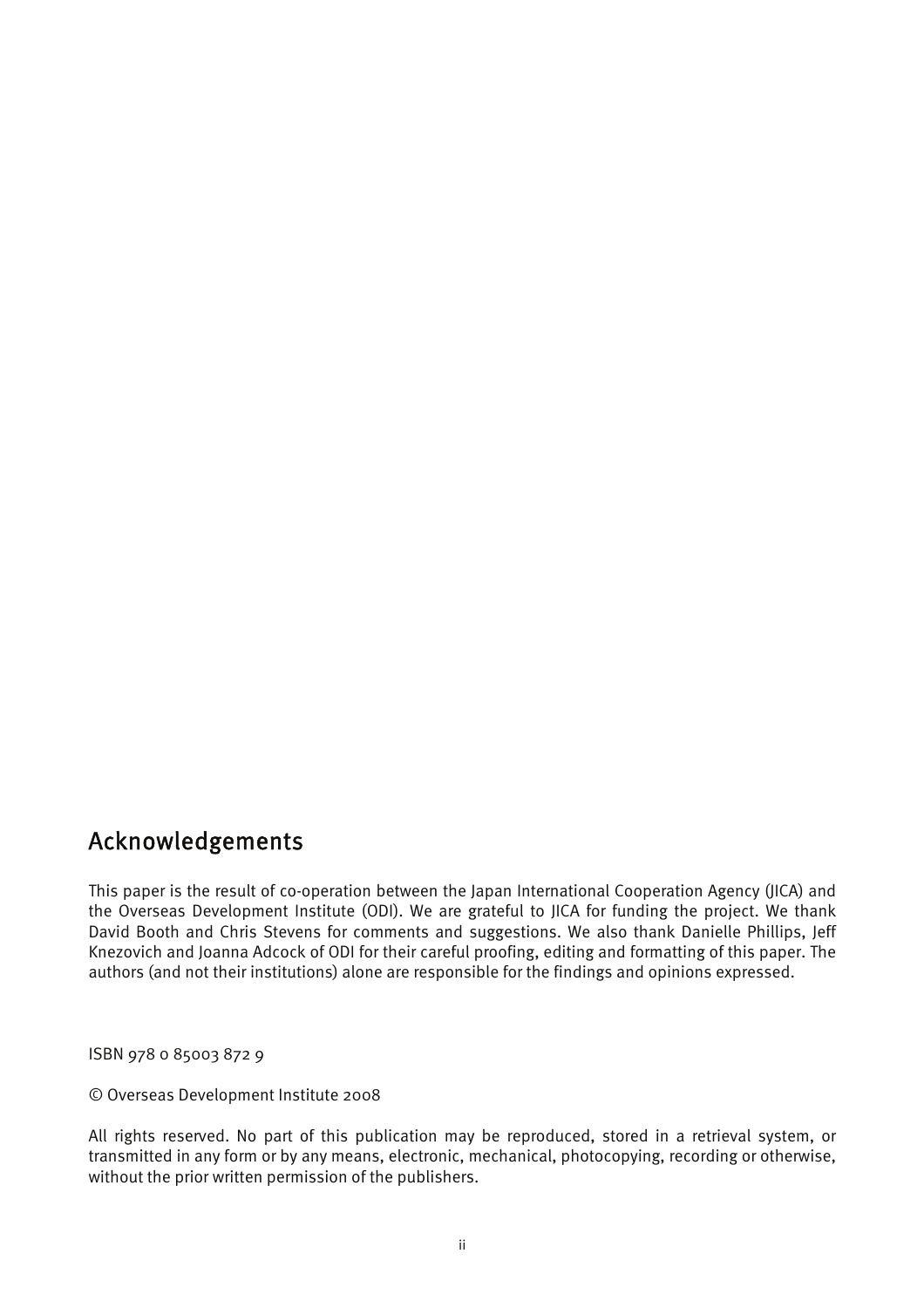## Executive Summary

Private sector development is crucial for growth, development and employment creation in Africa. This is being recognised by donors in their support programmes for the private sector. This study examines how one type of Japanese development and trade support, the One Village One Product (OVOP) approach, fits in with other donor approaches and how it relates to development of small and medium enterprises (SMEs). It also provides some preliminary insights from the experience of OVOP in Malawi.

While SMEs play an important role in Africa's economies (GDP and employment), cross-country and micro-level research is not conclusive on the causal link between SMEs and economic development – in other words, growth depends on all type of firms equally, small and big. Nonetheless, smaller firms may face larger and different growth constraints, which might explain the lack of SMEs' contribution to growth and which would call for a targeted or at least different approach.

We find that major constraints on the performance of SMEs include costs and access to finance, access to electricity, corruption, tax administration, level of skills and transportation. Within these categories, it appears that access to finance is the major (resource) constraint for SMEs. But there are also certain skill and knowledge constraints on the operations of SMEs (such as lack of market knowledge and contacts).

Many of the binding constraints are due to the presence of market and government failures. Public support for private sector development (PSD) is justified when markets fail to allocate resources efficiently, There are several examples of market failures in PSD, in the area of capital, skills, technological development and the co-ordination amongst them. However, public support can also fail, and it can be market distorting or favouring individual firms more than others.

On the one hand, firm specific intervention is justified by theory, but on the other hand this raises question about the ability of governments to fine-tune the market. Within much of the donor community, there is a change away from specific donor interventions in individual firms towards upstream support for the 'enabling environment' for the private sector, defined by policies, laws and regulations affecting PSD.

Together with partner governments, donors supporting the private sector need to assess the benefits and weaknesses of each approach and weigh up their respective risks. Donors can provide support at least at three levels:

- The macro level: which refers to the overall investment climate and is shaped, amongst other things, by the government policies and regulatory frameworks
- The meso level: which refers to labour and capital markets at the national, regional or sectoral level. Donor initiatives at this level aim to improve the functioning of markets are often come under the rubric 'making markets work'
- The micro level: This refers to a single business unit or a collection thereof. Private sector support at this level may be in the form of a business development service or firm specific assistance (e.g. in value chains).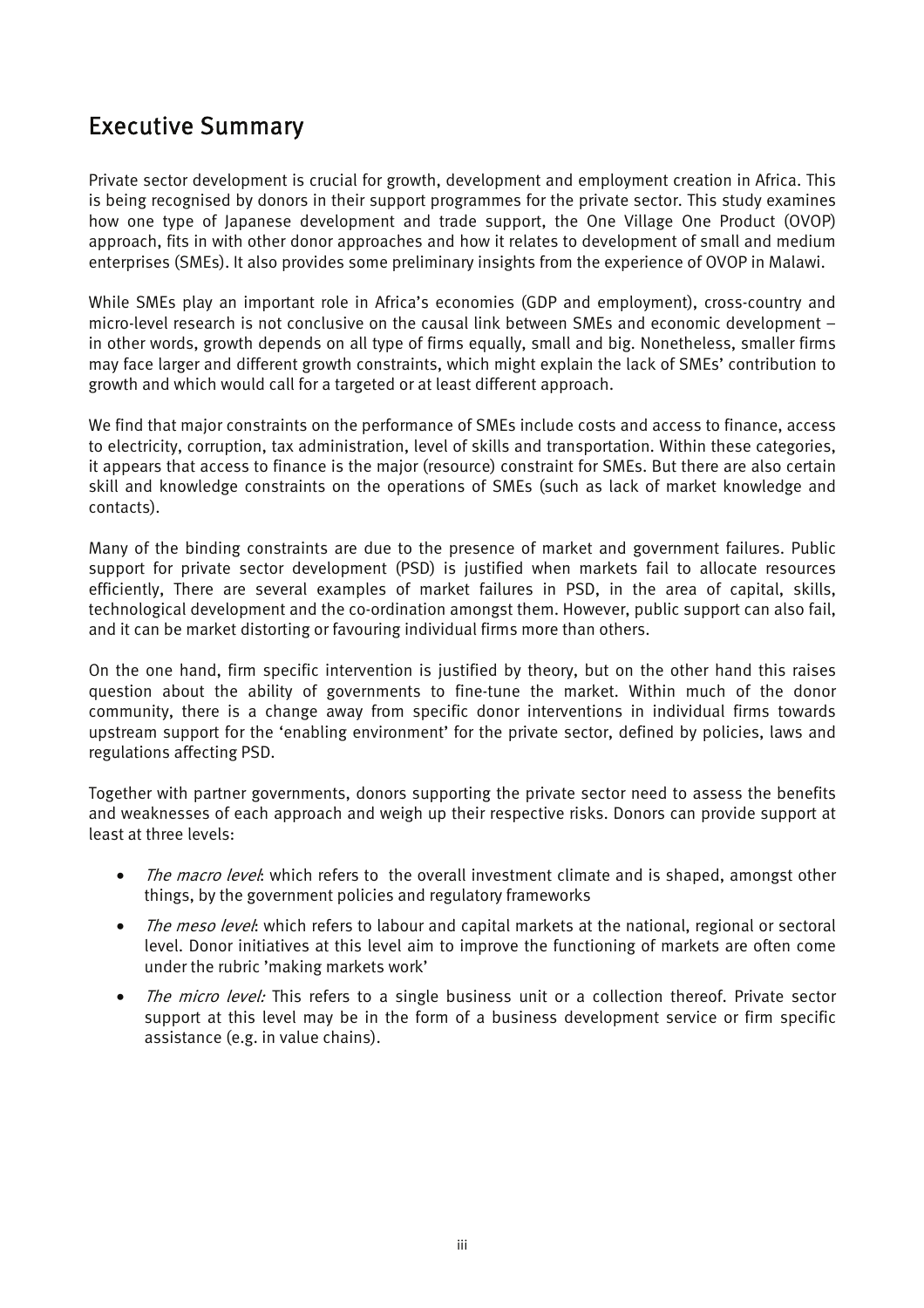Table A1 summarises how OVOP is expected to alleviate constraints on the development of SMEs. The first column lists the market failures and constraints which confront SMEs, and the second column indicates whether OVOP addresses these constraints. The other columns identify examples of OVOP support and complementary actions by local governments. The last column suggests additional / alternative sources of donor assistance.

| <b>Constraint on SMEs</b>                                             | Japanese<br>assistance<br>for OVOP                                                | of<br><b>Examples</b><br><b>OVOP</b><br>related<br>involvement | <b>Examples</b><br><b>of</b><br>complementary<br>actions<br>by<br>host<br>Government | <b>Examples of other</b><br>donor assistance                      |
|-----------------------------------------------------------------------|-----------------------------------------------------------------------------------|----------------------------------------------------------------|--------------------------------------------------------------------------------------|-------------------------------------------------------------------|
| Low Skills                                                            | Directly, by providing<br>ex-pat skills and<br>training courses in<br>Japan       | Packaging,<br>Labelling,<br>Accounting,<br>Marketing etc.      | Training                                                                             | Limited, GTZ                                                      |
| Lack of technology,<br>standards and<br>knowledge                     | Directly, by providing<br>advice and training<br>courses                          | Quality Control,<br>Kaizen, 5S, TQM<br>JIT etc.                | No                                                                                   | Limited, standards<br>support by the EC,<br>UNIDO on<br>standards |
| Lack of external links<br>such as in value<br>chains                  | Directly, by linking<br>SMEs to Japanese<br>markets                               | Trade fair<br>in Japan,<br>Web site                            | <b>Trade Fair</b>                                                                    | e.g. IDRC.                                                        |
| Lack of access to<br>credit                                           | Indirectly, via<br>government policy                                              | <b>No</b>                                                      | Yes, sometimes.<br>Cooperatives,<br><b>OVOP</b> secretariats                         | World Bank, DFID<br>etc.                                          |
| <b>Weak BDS markets</b>                                               | No, OVOP provides<br><b>BDS</b> itself and does<br>not promote the BDS<br>market  | No                                                             | <b>No</b>                                                                            | <b>Donor Committee</b><br>on small<br>enterprises. DFID<br>etc.   |
| Infrastructure                                                        | No, only small<br>equipment will be<br>provided.                                  | Cooling tanks for<br>milk plant.                               | No                                                                                   | World Bank, EC,                                                   |
| Regulatory<br>framework and<br>governance<br>framework more<br>widely | No, only limited<br>guidance for the<br><b>OVOP framework will</b><br>be provided | No                                                             | Limited                                                                              | <b>World Bank</b><br><b>UNDP</b><br><b>UNIDO</b><br>DFID etc      |

#### Table A1: How OVOP is expected to alleviate constraints on SME development

The OVOP approach is clearly located at the micro end of the spectrum of donor activities since it aims to provide specific support for individual firms, groups of firms and / or households. Such an approach stands in stark contrast to the 'enabling environment' support, which tends to be non-discriminatory and aimed at improving overarching rules and regulations rather than helping a handful of firms. The OVOP approach has attracted a good deal of interest in Africa with Malawi providing one of the first test cases. The OVOP approach differs from mainstream donor approaches in so far as it aims to achieve regional economic development by developing products and services using locally available resources and adding value through processing and marketing. It encourages villages to develop specific products and promote them in such a way as to make them instantly recognisable and identifiable with their community.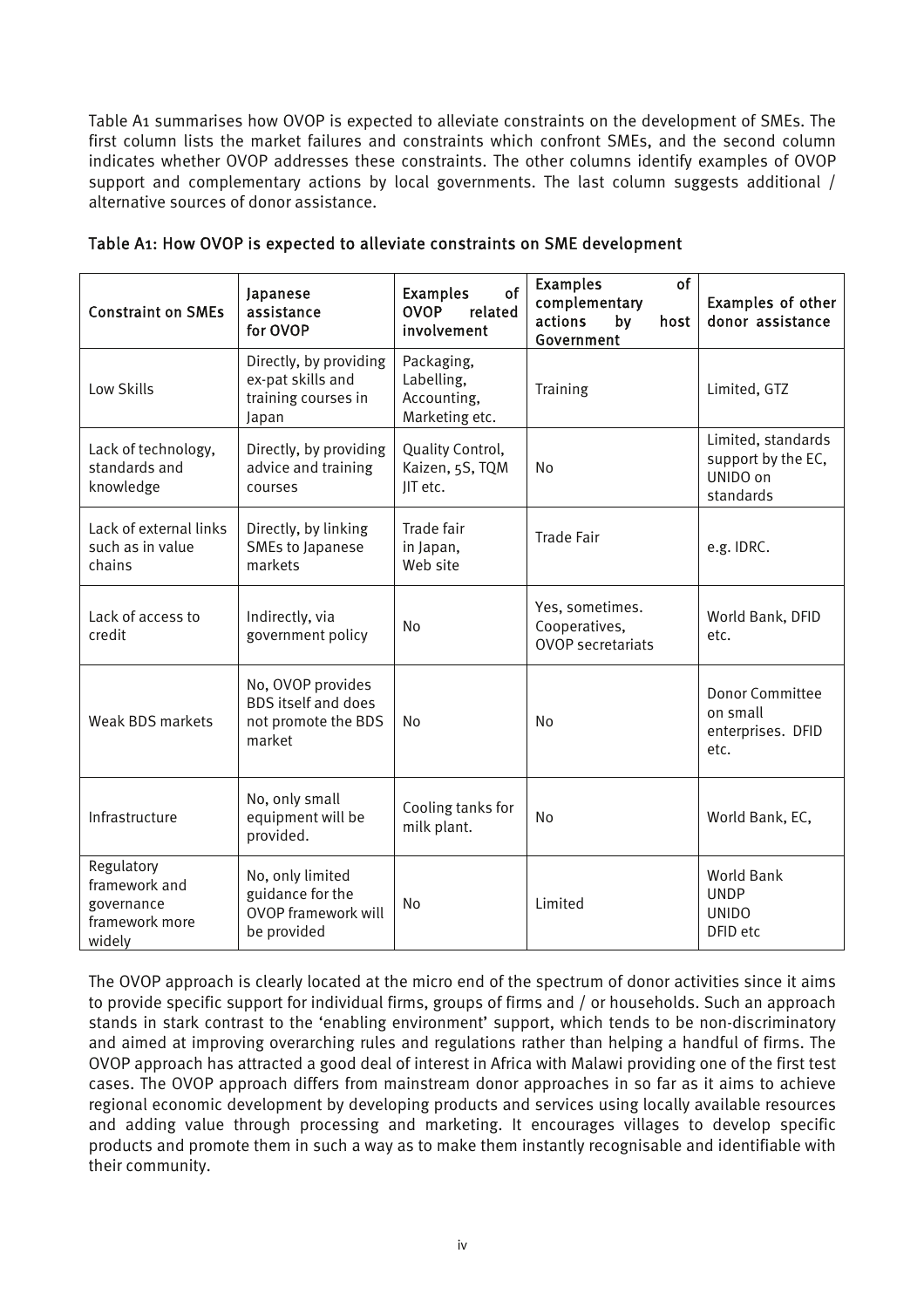The approach, which originated in Oita, Japan, takes several different forms. The Japanese OVOP therefore differs from those pursued elsewhere in Asia. One illustrative example of an Asian OVOP is OTOP (One Tambon One Product) in Thailand. Inspired by OVOP, the Thai government began promoting local industry by supporting the manufacture of attractive products drawing on local resources, culture and tradition. Government provided the initial stimulus in the Thai OVOP approach whereas the original Japanese OVOP was a popular reaction to local development policy led by an independent people's movement and therefore less dependent on government from the outset.

We have begun to examine aspects of an assessment of OVOP in Malawi: firm-specific effects, the contribution to knowledge public goods and the effects on the wider institutional framework governance for private sector development in Malawi. It is clear that such an assessment will be a dataintensive exercise. The assessment offered in this paper is therefore preliminary and limited in scope and we have indicated some ways in which a fuller analysis can be undertaken. Having said this, it is already possible to highlight some issues. The OVOP programme is still small (\$500,000 with four dozen projects supported). Nonetheless, there is evidence that OVOP has supported companies to become more productive, helping them with leadership, entrepreneurship and forming effective groups. This is a promising finding, especially if this applies to the range of projects supported (which we have not yet examined). It is a visible way of support at the firm or farm level, more so then support that tries to remove regulatory constraints. It is a different way of promoting growth which deserves further attention and evaluation along-side other approaches. For instance, what conditions are necessary for OVOP to work best and are these present in Malawi.

However, there are also challenges for the OVOP approach. While the specific interventions associated with OVOP relate well to theoretical considerations such as spatial economy and market failures, in practice there might be unintended consequences. While some suggest the programme has been unusually shielded from political abuse, there are challenges related to the selective nature of the support. This links in to the wider point that selective BDS interventions stand in contrast with approaches that promote public goods such as those that promote the market for BDS and each approach may have its positive and negative approaches. It is fruitful that the various donors learn from each other's approach. This assessment is part of that process.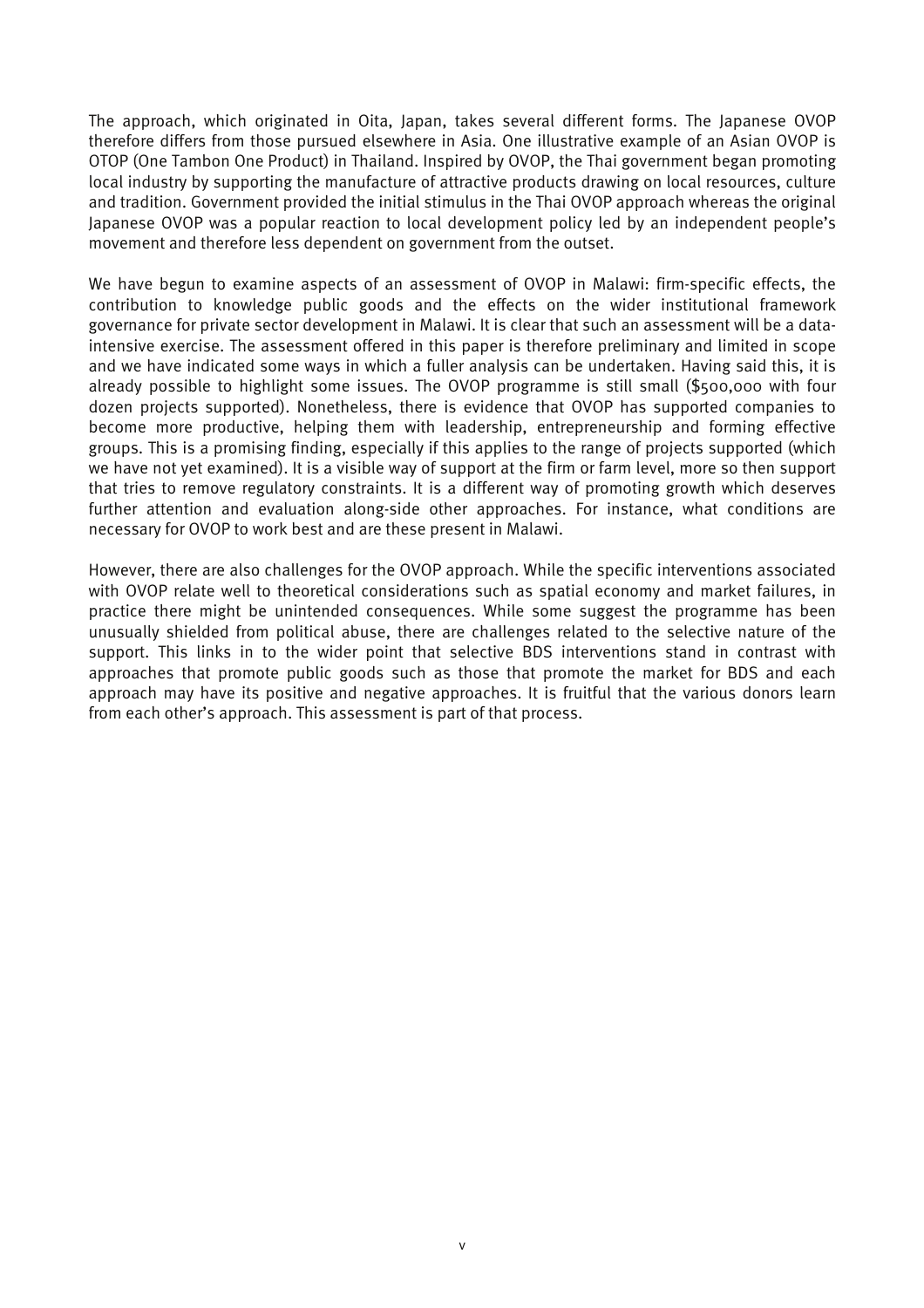## **Contents**

|            | Acknowledgements<br><b>Executive Summary</b>                                                                                                                                                                                                                                                                                                                                                                          | iii                                          |
|------------|-----------------------------------------------------------------------------------------------------------------------------------------------------------------------------------------------------------------------------------------------------------------------------------------------------------------------------------------------------------------------------------------------------------------------|----------------------------------------------|
| 1.         | Introduction                                                                                                                                                                                                                                                                                                                                                                                                          | $\mathbf{1}$                                 |
| 2.         | SME, growth and constraints in Africa<br>The role of SMEs in Africa's economies<br>2.1<br>Constraints on SME performance in Africa<br>2.2                                                                                                                                                                                                                                                                             | 3<br>$\overline{\mathbf{3}}$<br>4            |
| 3.         | Donor approaches to private sector development in Africa<br>Donor statements on the importance of private sector development in Africa<br>3.1<br>The rationale of public support for private sector development<br>3.2<br>Types of donor intervention for PSD<br>3.3<br>Donor intervention, selected examples<br>3.4<br>Concluding remarks<br>3.5                                                                     | 11<br>11<br>12<br>13<br>14<br>17             |
| 4.         | Japanese approaches to development of SMEs and OVOP<br>Japan and SME development around the world<br>4.1<br>What is OVOP?<br>4.2<br>Japanese OVOP and government-led OVOP approach<br>4.3<br>How is OVOP expected to alleviate constraints on SMEs?<br>4.4<br>Comparing OVOP to other approaches<br>4.5<br>OVOP in relation to other development concepts<br>4.6<br>Value chain analysis and the OVOP movement<br>4.7 | 19<br>19<br>23<br>25<br>26<br>28<br>29<br>30 |
| 5.         | Assessing OVOP: initial considerations<br>OVOP in Africa: recent developments<br>5.1<br>Assessing OVOP: methodological issues<br>5.2<br>OVOP in Malawi: an initial assessment<br>5.3                                                                                                                                                                                                                                  | 33<br>33<br>34<br>36                         |
| 6.         | Conclusions                                                                                                                                                                                                                                                                                                                                                                                                           | 43                                           |
| References |                                                                                                                                                                                                                                                                                                                                                                                                                       | 45                                           |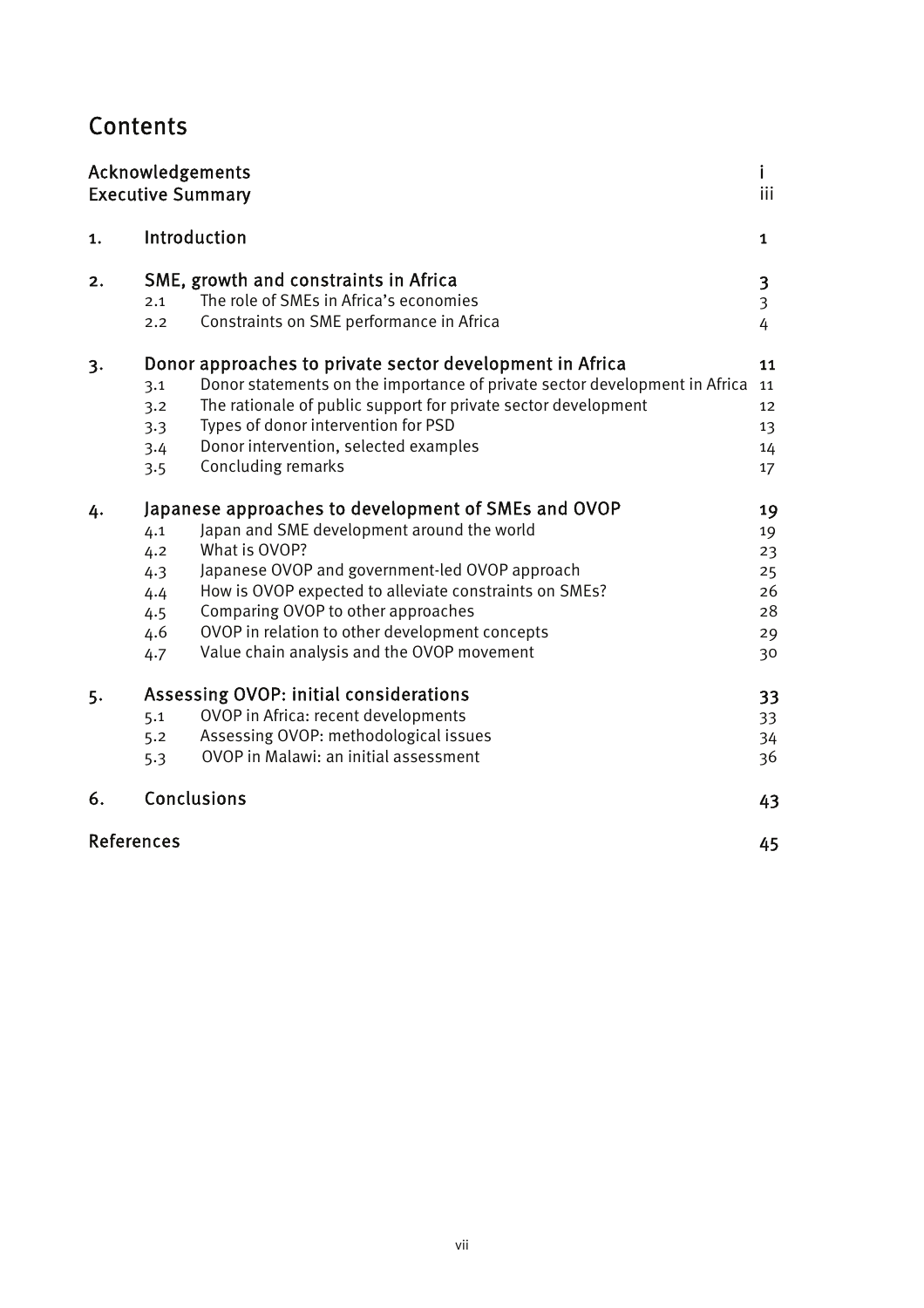## List of Tables/Figures

| Table 1: Employment share of SMEs in Africa                                            | 3                 |
|----------------------------------------------------------------------------------------|-------------------|
| Table 2: Estimation results for explaining TFP across countries                        | 4                 |
| Table 3: Constraints by firm size: seven African countries                             | 9                 |
| Table 4: Interventions of EU-ACP wide instruments                                      | 15                |
| Table 5: Classification of UNIDO's technical assistance activities                     | 16                |
| Table 6: Comparing donors, by intervention and activity                                | $17 \overline{ }$ |
| Table 7: Japan's cooperation policy on SMEs                                            | 20                |
| Table 8: How is OVOP expected to alleviate constraints on SME development              | 27                |
| Table 9: Strengths and weaknesses of OVOP                                              | 40                |
| Figure1: Percentage (%) firms reporting constraints (Malawi) by firm size              | 5                 |
| Figure 2: Percentage (%) firms reporting constraints (sub Saharan Africa) by firm size | 6                 |
| Figure 3: Growth constraints across firms of different sizes                           | 6                 |
| Figure 4: Private sector organisations SSA                                             | 8                 |
| Figure 5: BDS Providers and Financial institutions                                     | 21                |
| Figure 6: BDS and SME performance                                                      | 21                |
| Figure 7: Transfer of techniques to SMEs using a productivity centre                   | 22                |
| Figure 8: OVOP product in Oita prefecture in Japan                                     | 24                |
| Figure 9: OVOP movement and Development Policy                                         | 26                |
| Figure 10: OVOP and similar approaches                                                 | 28                |
| Figure 11: OVOP and relevant background theories                                       | 30                |
| Figure 12: OVOP and value chain analysis                                               | 32                |
| Figure 13: Variability in food prices                                                  | 36                |
| Figure 14: Institutional context of OVOP                                               | 38                |
| Figure 15: OVOP secretariat                                                            | 39                |
| Box 1: Bvumbwe Milk Cooperative                                                        | 37                |
| Box 2: Overview of Products traded under OVOP in Malawi                                | 41                |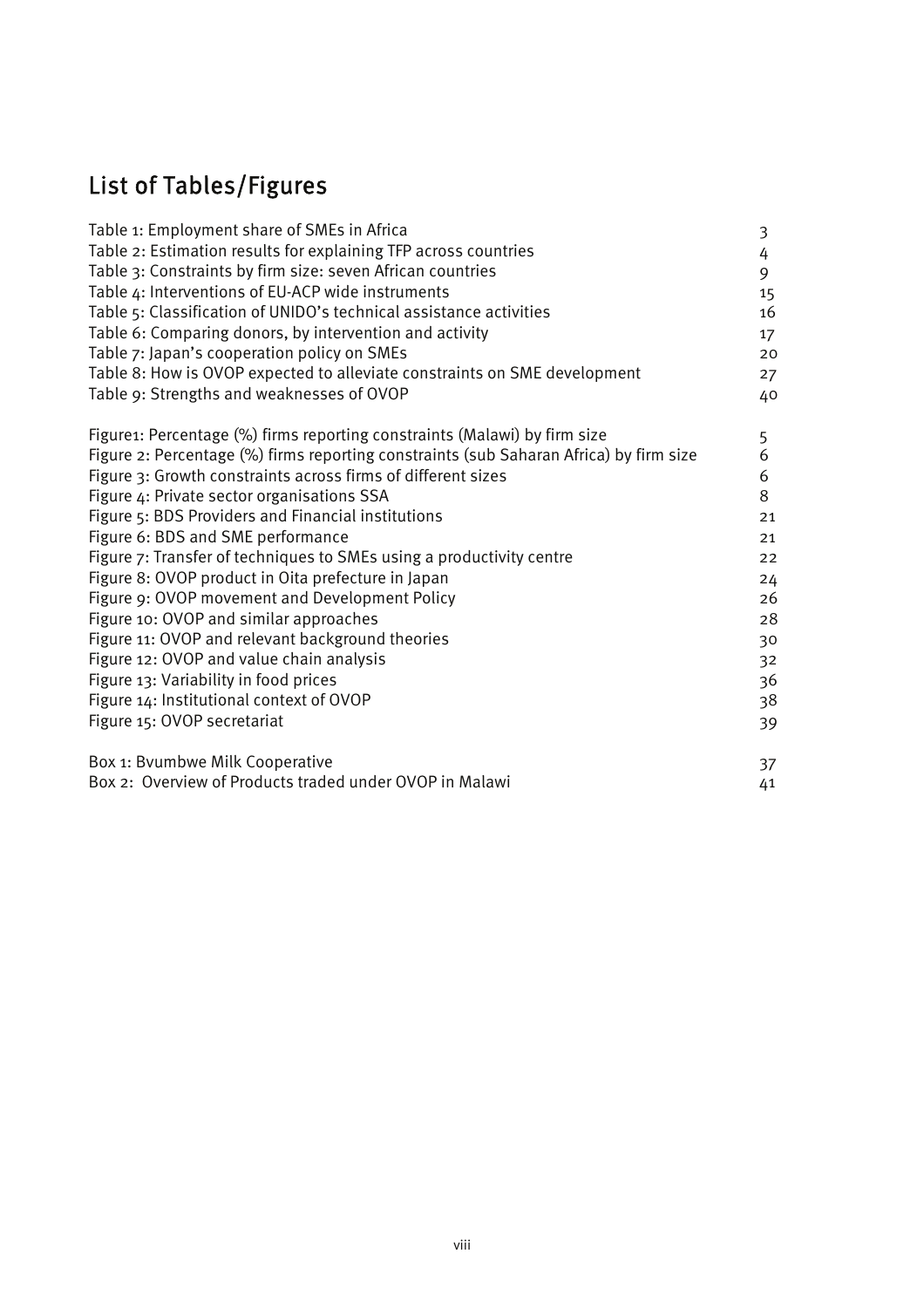## Selected Acronyms and Abbreviations

| 5S           | 5S is a system to reduce waste and optimize productivity through maintaining an orderly<br>workplace and using visual cues to achieve more consistent operational results. Just-in-time<br>delivery and 5S are all included within the Kaizen system. |
|--------------|-------------------------------------------------------------------------------------------------------------------------------------------------------------------------------------------------------------------------------------------------------|
|              | Seiri: Separating. Seiton: Sorting. Seiso: Cleaning. Seiketsu: Standardizing. Shitsuke:<br>Sustaining.                                                                                                                                                |
| ACP          | African, Caribbean and Pacific                                                                                                                                                                                                                        |
| <b>BDS</b>   | <b>Business Development Services</b>                                                                                                                                                                                                                  |
| <b>CDE</b>   | Center for Development of Enterprises                                                                                                                                                                                                                 |
| <b>DFID</b>  | UK Department for International Development                                                                                                                                                                                                           |
| EC           | <b>European Commission</b>                                                                                                                                                                                                                            |
| EIB INFAC    | European Investment Bank Investment Facility                                                                                                                                                                                                          |
| GTZ          | Deutsche Gesellschaft für Technische Zusammenarbeit                                                                                                                                                                                                   |
| <b>HRD</b>   | Human Resource Development                                                                                                                                                                                                                            |
| <b>IDRC</b>  | International Development Research Centre                                                                                                                                                                                                             |
| <b>IFIC</b>  | Institute for International Cooperation, JICA                                                                                                                                                                                                         |
| <b>JETRO</b> | Japan External Trade Organization                                                                                                                                                                                                                     |
| <b>JICA</b>  | Japan International Cooperation Agency                                                                                                                                                                                                                |
| Kaizen       | Japanese production management system; "continuous improvement" or "continual<br>improvement"                                                                                                                                                         |
| MITI         | Ministry Of International Trade and Industry, Government of Japan                                                                                                                                                                                     |
| <b>MOFA</b>  | Ministry of Foreign Affairs, Government of Japan                                                                                                                                                                                                      |
| <b>MPRSP</b> | Malawi Poverty Reduction Strategy Paper                                                                                                                                                                                                               |
| <b>OTOP</b>  | One Tambon One Product (A tambon is a Thai administrative unit smaller than a district)                                                                                                                                                               |
| <b>OVOP</b>  | One Village One Product                                                                                                                                                                                                                               |
| <b>SME</b>   | Small and Medium Enterprise                                                                                                                                                                                                                           |
| TI           | Trade and Investment                                                                                                                                                                                                                                  |
| <b>TIC</b>   | Tokyo International Centre, JICA                                                                                                                                                                                                                      |
| <b>TICAD</b> | Tokyo International Conference on African Development                                                                                                                                                                                                 |
| <b>TQM</b>   | <b>Total Quality Management</b>                                                                                                                                                                                                                       |
| <b>UNDP</b>  | United National Development Programme                                                                                                                                                                                                                 |
| <b>UNIDO</b> | United National Industrial Development Organization                                                                                                                                                                                                   |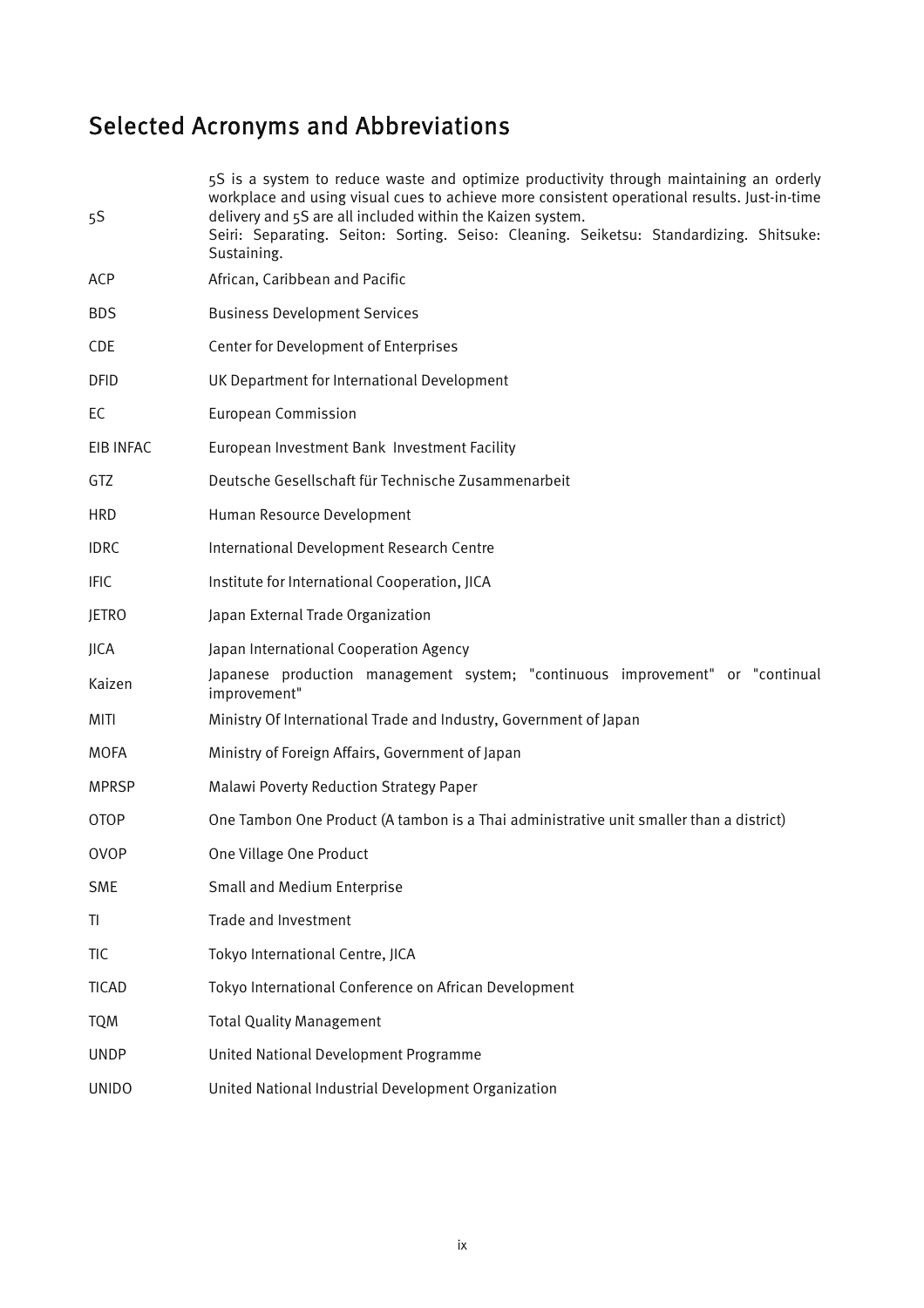## 1. Introduction

Private sector development is crucial for growth, development and employment creation in Africa. This is being recognised by donors in their support programmes for the private sector. The Japan International Cooperation Agency is also supporting private sector development in Africa and has taken this to a higher level more recently. However, there is little agreement amongst donors about how best to support the private sector. Some donors suggest it is best to remove regulatory constraints to private sector development, whereas others think it is better to engage from the bottom-up at the micro-firm level. This paper will examine what donors do to support the private sector and why, and in particular aims to understand how one type of Japanese development and trade support, the one village one product (OVOP) approach, fits in with other donor approaches.

While a consensus towards a less-interventionists approach to private sector development has emerged among donors, there is in fact very little evidence about what works best and why. More donor committees are examining private sector development programmes and lessons are being learned; however, there is still disagreement among donors on whether approaches may be complementary, and hence should focus on comparative advantages, or whether approaches should ultimately converge. This paper will discuss the Japanese approach in greater detail in order to gain a better understanding of how it aims to help Africa's private sector.

There are a number of compelling reasons for gaining a better understanding of Japanese support for private sector development, both in Japan and abroad. This is because support to Japan has, historically, been different from support enjoyed in other countries. The type of support offered in Japan has, moreover, been very successful in promoting domestic industrial development. For example, Japan is well known for its high quality trade goods such as motor vehicles and electrical devices. Japan has developed its original skills in mass production and combined it with good quality control and high productivity. How this has come about, however, is not always well understood outside Japan. That said, we must be mindful of the fact that what works in Japan may not work elsewhere (i.e. Japan's approach may only work in a specific policy and institutional environment).

Japan began to formulate its development policy for Africa nearly 20 years ago. Japan's commitment was demonstrated in launching the TICAD (Tokyo International Conference on African Development) process and shifting the international community's attention back to Africa. TICAD was launched in 1993 to promote high-level policy dialogue between African leaders and development partners, mainly in Asia. As part of its development and trade policy, the Government of Japan supports the 'One Village One Product' (OVOP)" approach in developing countries as part of the 'Development Initiative for Trade' advocated by Former Prime Minister Koizumi. This approach is now set to expand to a number of developing countries. Through this approach, which started in 2006, culturally specific products such as craftwork items, textiles, and processed foods from nations in Asia, Africa, Oceania, and Central America are now being launched in Japan and across the world.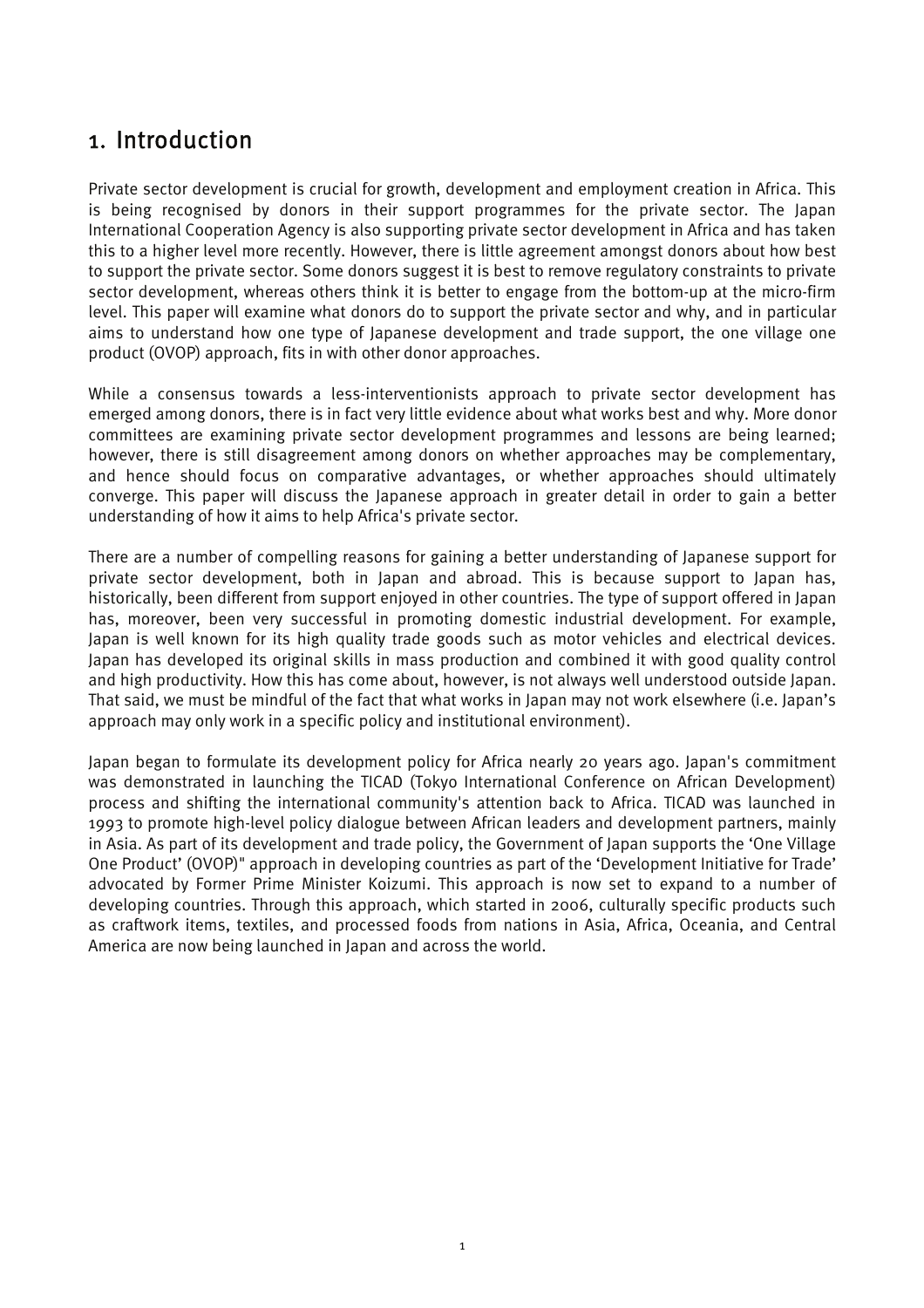While there have been a number of recent methodological advances in evaluating private sector development programmes, such evaluations are not straightforward. Given that we are still learning about what works best in different country contexts, this paper suggests it is important to evaluate approaches such as OVOP on a continual basis and draw on lessons learned. We suggest there are three dimensions to any evaluation:

- 1. the economic effects at the firm level;
- 2. the knowledge gained from the supported SMEs in terms of gaining a better understanding of their constraints; and
- 3. the effects on governance at local and regional level.

The structure of this paper is as follows. Section 2 begins with an analysis of how SMEs contribute to growth and development, and how the operations of SMEs are constrained by various factors; Section 3 reviews the various donor approaches towards private sector support and locates the Japanese OVOP at one end of the spectrum in terms of donors interventions: Section  $\Delta$  discusses the origin and academic context of OVOP; Section 5 reviews a number of key issues in an evaluation of the OVOP approach and provides a brief assessment of OVOP in Malawi; Section 6 concludes.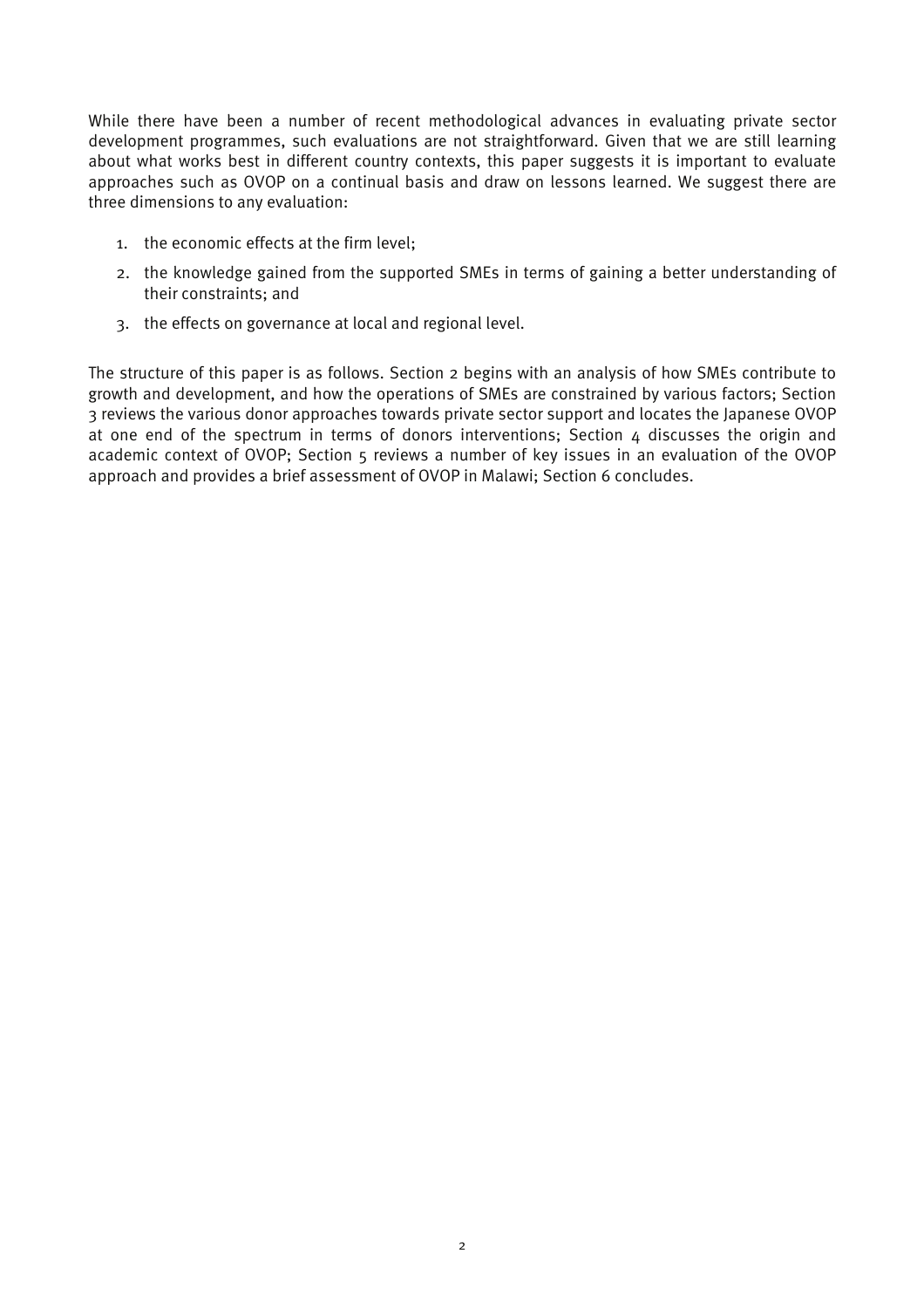## 2. SME, growth and constraints in Africa

The private sector is the key driver of economic growth and in this chapter we examine whether SMEs contribute to growth in a different way to other firms.

#### 2.1 The role of SMEs in Africa's economies

The private sector in Africa is diverse. It consists of various types of firms, old and new, small and large, formal and informal, domestic and foreign-owned. This section focuses on one key dimension of this: the size distribution and in particular Small and Medium Enterprises (SMEs).

There is no commonly agreed definition or success criteria for SMEs. There is instead a wide range of definitions and measures for SMEs, varying from country to country. Standard criteria for categorising firms by size include the number of employees, total net assets, sales and investment level. However, different countries and sources will use a different upper and lower size limit for SMEs. Despite this variance, Ayyagari *et al* (2005) argue that a large number of sources define an SME to have  $0-250$ employees; in African countries this is often 200 or less; what constitutes an SME in Japan therefore may be classified as a large firm in Africa. Ayyagari et al (2005) focus on formal manufacturing firms. Table 1 shows that a sizeable share of formal employment is in SMEs.

| Country        | Size Class<br>(upper limit for SMEs) | Employment |
|----------------|--------------------------------------|------------|
| Burundi        | 100                                  | 20.51      |
| Cameroon       | 4200                                 | 20.27      |
| Cote D' Ivoire | 200                                  | 18.70      |
| Kenva          | $200$                                | 33.31      |
| Malawi         | 50                                   | 38.00      |
| South Africa   | 100                                  | 39.00      |
| Tanzania       | $200$                                | 32.10      |
| Zambia         | $200$                                | 36.63      |
| Zimbabwae      | $200$                                | 15.20      |

#### Table 1: Employment share of SMEs in Africa

Source: Ayyagari et al (2005)

Ayyagari *et al* (2005) also show that the importance of informal enterprises decreases with economic development, while the importance of formal SMEs increases when estimating the relationship based on a larger sample of developing and developed countries. The SME sector's contribution to both employment and GDP shows a strong positive correlation with GDP per capita. Thus, as countries grow richer, there is an increase in the labour force employed in SMEs and overall, they make a larger contribution to GDP.

There are different views about the dynamic contribution of SMEs to growth. On the one hand, SMEs may contribute to competition and entrepreneurship. Some argue they are more productive as long as key constraints are removed, and some argue SMEs are better at generating employment, and hence at reducing poverty. Others argue large firms may exploit economies of scale in R&D, with some having doubts about the often considered high labour intensity of SME.

However, the evidence does not support the view that SMEs are generally better for growth than other firms – all types of firms could contribute equally to growth. At the micro-level, smaller firms tend to pay their employees less (Te Velde and Morrissey, 2003). Smaller firms are also less productive than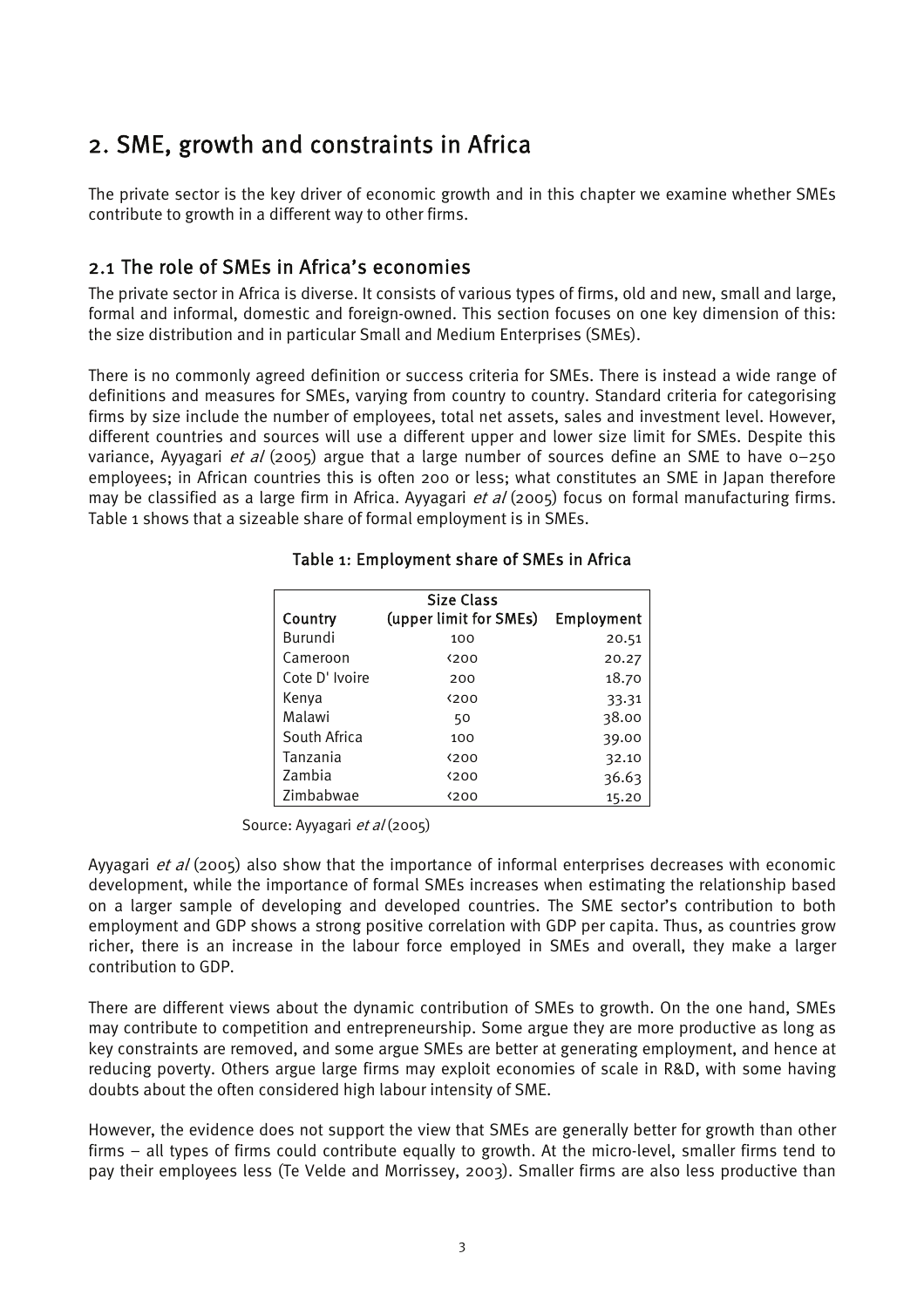larger firms in the case of Benin, Ethiopia, Mauritius and South Africa. See Table 2, taken from Qureshi and Te Velde ( 2007) – of course this could be because they are currently more constrained.

|                     | Benin       | Ethiopia   | Madagascar | Malawi     | <b>Mauritius</b> | South Africa | Zambia     |
|---------------------|-------------|------------|------------|------------|------------------|--------------|------------|
| Age                 | 0.003       | 0.004      | $-0.005$   | $0.023***$ | $-0.001$         | $0.013***$   | $-0.001$   |
| <b>Size</b>         | $0.005***$  | $0.000***$ | 0.000      | 0.000      | $0.001***$       | $0.001***$   | 0.000      |
| Foreign             | 0.005       | 0.006      | 0.004      | $0.006*$   | 0.006            | $0.007***$   | $0.005*$   |
| <b>State</b>        | $-0.015***$ | $0.020***$ | 0.010      | $-0.011$   | $0.056***$       | $0.011***$   | 0.001      |
| Export              | 0.004       | 0.011      | $-0.002$   | $0.010*$   | 0.000            | $0.011***$   | $-0.003$   |
| Member              | $-0.189$    | $0.731***$ | $-0.040$   | $0.354*$   | $0.637**$        | $0.336***$   | $0.385*$   |
| Lobby               | $-0.262$    |            |            |            | $0.743***$       | 0.192        | $-0.057$   |
| Uncertainty         | $-0.167*$   | 0.058      | $-0.019$   | $-0.101$   | $-0.014$         | $-0.016$     | 0.018      |
| Regtime             | $-0.003$    | 0.012      | 0.014      | 0.021      | 0.006            | $-0.014***$  | $-0.005$   |
| Constant            | $2.357***$  | $1.940***$ | $3.279***$ | $3.702***$ | $7.159***$       | $7.074***$   | $5.724***$ |
| Industry effects    | Yes         | Yes.       | Yes        | Yes.       | Yes              | Yes.         | Yes.       |
| <b>Observations</b> | 100         | 141        | 99         | 120        | 64               | 399          | 146        |
| F-statistic         | $2.12***$   | $27.02***$ | 0.56       | $4.85***$  | $6.02***$        | $27.14***$   | $2.07***$  |
| R-squared           | 0.25        | 0.38       | 0.23       | 0.30       | 0.40             | 0.45         | 0.15       |

Table 2: Estimation results for explaining TFP across countries

Notes: Dependent variable is log of TFP obtained from the Levinsohn-Petrin technique; \*, \*\*, \*\*\* indicate significance at 10%, 5% and 1% levels respectively; the estimated standard errors are robust; variable lobby not included in the equations for Ethiopia, Madagascar and Malawi because of lack of data. Size is proxied by number of employees.

At the macro-level, Beck et al (2005) examine the relationship between the relative size of the SME sector, economic growth, and poverty alleviation using a sample of 45 developed and developing countries. They find a strong, positive association between the importance of SMEs and GDP per capita growth, but SMEs do not exert a causal impact on growth. Furthermore, they suggest that SMEs do little more than other firms to alleviate poverty or decrease income inequality. As the authors suggest, such cross-country results should be interpreted with caution. For example, certain types of SMEs might be more conducive to growth and all SMEs may be more conducive to growth when certain complementary factors are in place.

Others, however, suggest that is entirely possible for SMEs to fulfil a social role. Hallberg (2001) suggests that scale-based enterprise promotion is driven by social and political considerations rather than economic concerns.

In conclusion, while SMEs play an important role in Africa's economies there is no conclusive evidence to suggest that they are different from other firms in their contribution to growth.

#### 2.2 Constraints on SME performance in Africa

While cross-country and micro-level research is not conclusive on the causal link between SMEs and economic development, smaller firms may face growth constraints of a different nature and magnitude (e.g. they may have less access to formal sources of external finance, which might explain their poor performance lack of contribution to growth). Such a finding would clearly be relevant to donors aiming to support private sector development and growth through SMEs.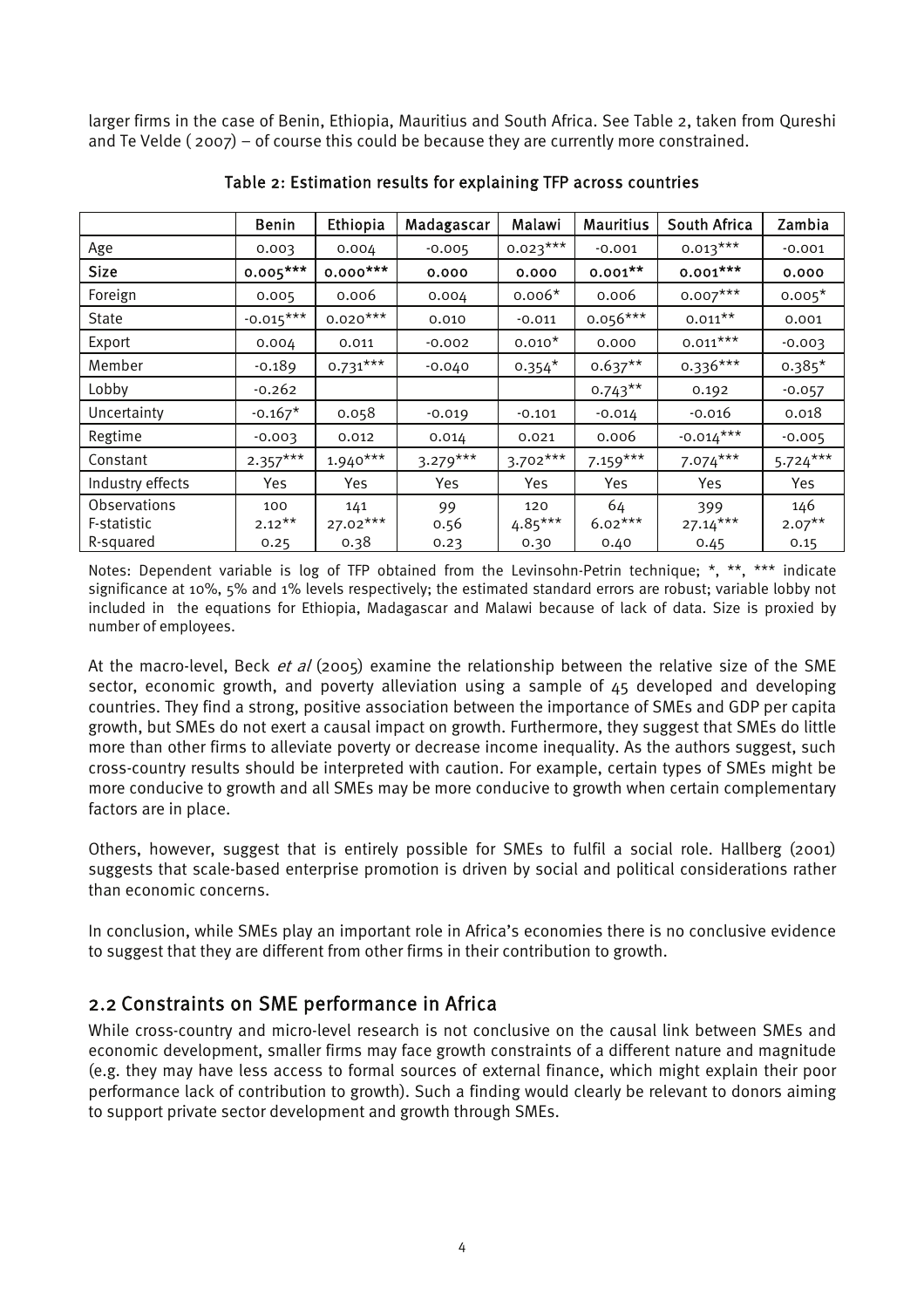Broadly speaking, firm performance is the result of the interaction between:

- individual characteristics of the firm (internal to the firm); and
- the macro economic environment (including sector effects), policies, institutions and networks (external to the firm)

It is important to focus on whether SMEs are affected differently by these two types of constraints.

#### 2.2.1 Individual characteristics of SMEs

Individual characteristics consist of resource capabilities (skills and education of workers, capital), technological capabilities (R&D, capital investment, engineering skills) and other factors (size and ownership of firm, sector of operation generally, type of activity). A major question is which constraints affect SMEs more than they do other firms. One way to answer that is to quiz firms on possible constraints and then categorise the answer by firm size. This is done in Figure 1 for Malawi and Figure 2 for the average of seven sub-Saharan African countries. The raw data are presented in Table 3.

Major constraints on the performance of SMEs include (in descending order for Africa) access to and costs of finance, access to electricity, corrupt practices, tax administration, low skills levels and poor transportation / infrastructure. Within these categories, the importance of three constraints varies considerably by firm size: access to finance, skills and electricity. It appears that *access to finance* is the major resource constraint particularly for SMEs while this is much less important for larger firms. In Malawi, access to capital is three times more important as a constraint for smaller firms than for larger ones. On the other hand, skills and electricity, which are important constraints for all firms, are more often reported by larger firms, although clearly availability of skills is still a problem for small firms. Unfortunately, it is not possible to examine whether SMEs lack different types of skills. Nonetheless, there are certain skills and knowledge that are really helpful for SMEs. For instance, Te Velde et al (2005) provides evidence that lack of market knowledge and contacts are important barriers for selling and exporting products such as non-timber forest products.



Figure 1: Percentage (%) firms reporting constraints (Malawi) by firm size

Source: World Bank enterprise surveys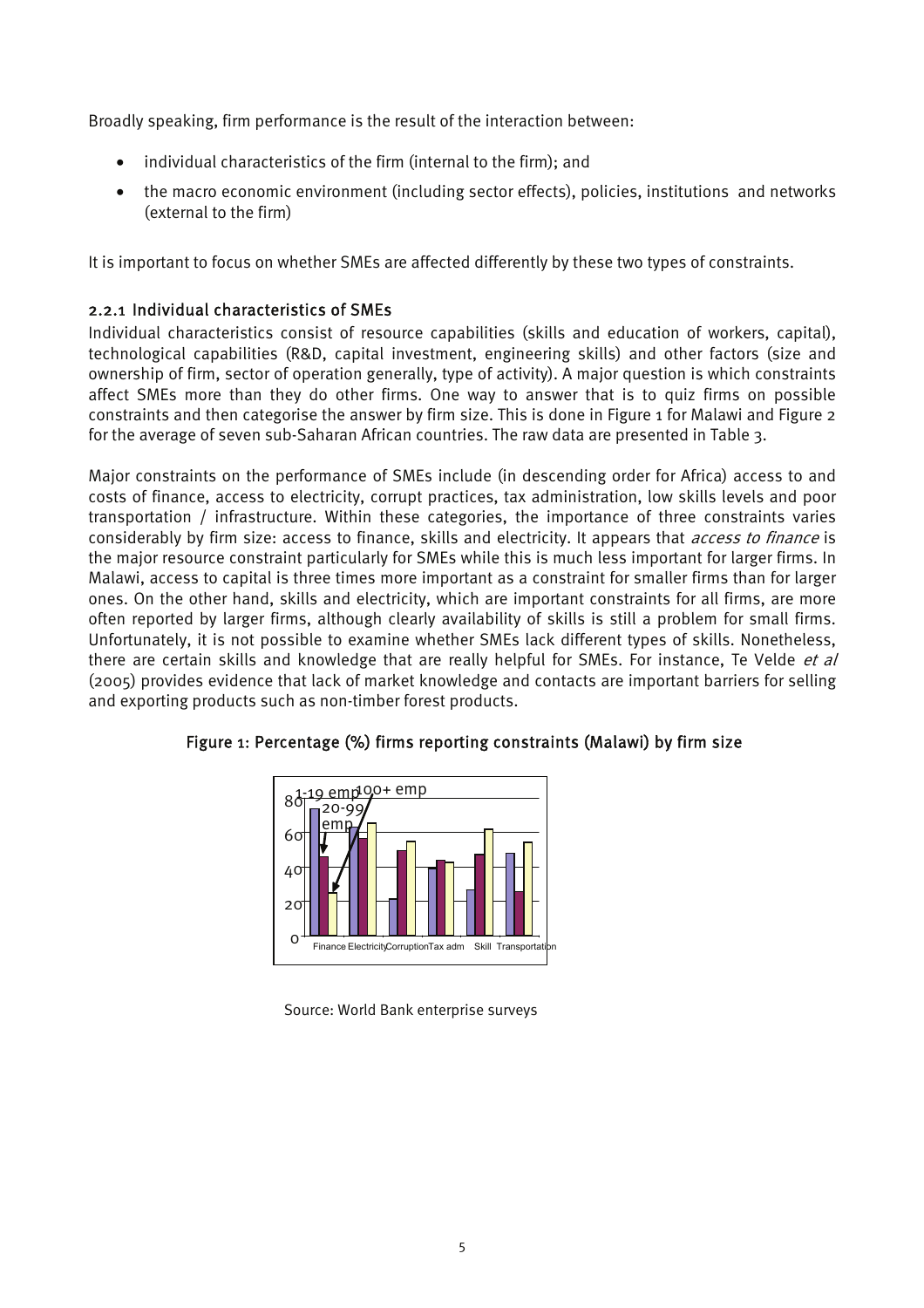#### Figure 2: Percentage (%) firms reporting constraints (sub Saharan Africa) by firm size



Source: World Bank enterprise surveys

Perceptions on constraints may not necessarily be the same as actual effects. Nevertheless there is also some evidence to suggest that the effects of growth constraints vary by firm size. Figure 3 shows the effect of financing, legal and corruption constraints to firm performance (percent growth change) and is based on a regression of firm growth on growth constraint, interacted with dummy variables for small, medium-size and large firms, and controlling for other firm and country characteristics. Clearly access to finance affects smaller firms more than other firms. In conclusion, capital seems a major constraint for all firms but the effects are felt disproportionately more for SMEs. Conversely, while access to skills is a major constraint for all type of firms, it is reported as a more important constraint for larger firms.



Figure 3: Growth constraints across firms of different sizes

Source: based on Beck, Demirguc-Kunt and Maksimovic (2005).

Another factor that can affect firm performance is *ownership*. Nationality of owner, gender of owner, and public vs. private ownership can all affect firm performance. Legal status – formal or informal – is also an important factor. These factors might be accentuated for SMEs.

The *location* of SMEs in space and business networks also matters. African SMEs that are clustered and located in urban areas have better growth performance than those operating in isolation and in remote areas (McCormick, 1999). This is true for all firms, but locational barriers will be even greater for smaller firms. The location of SMEs in the value chain also matters because SMEs are more likely to move up along the value chain from labour-intensive and low value-added operations to more sophisticated and higher-value added activities when there is a process of learning and building up internal capabilities (Humphrey and Schmitz, 2000).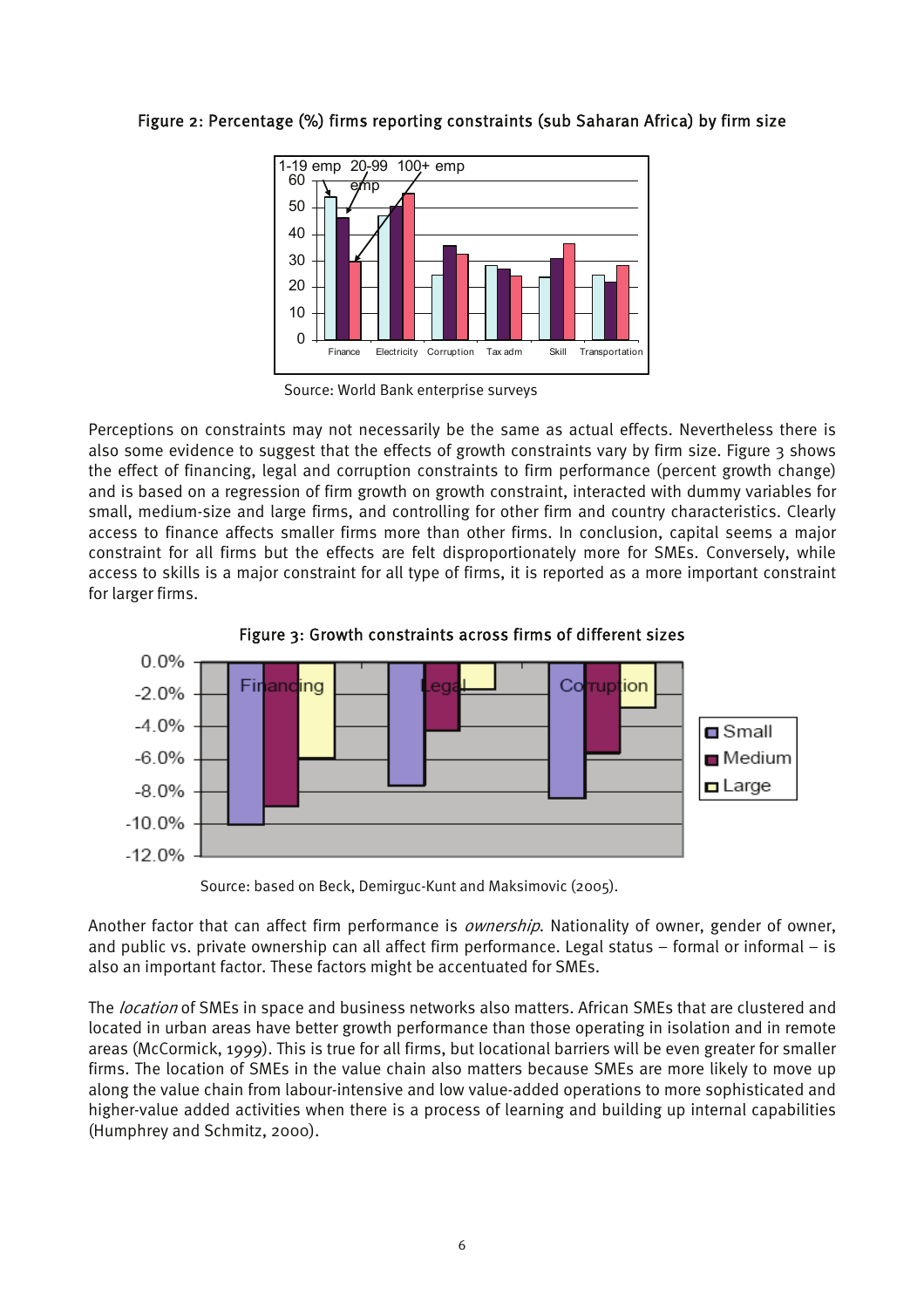Strategies of SMEs are also important. Firms are able to compete internationally and meet certain quality standards when they are more exposed to new technologies, know-how and international best practices (Albaladejo, 2002). It is more likely for larger firms to have an outward-oriented strategy. An exporting strategy requires sunk costs and it is usually larger, more productive firms that can take the risk and absorb such costs.

#### 2.2.2 External to the firm

The development of SMEs depends on various external factors, among them the macro-economic and regulatory environment, SME-specific support services and business linkages. SME support services include quality control services, provision of training and financial loans (as discussed above).

The regulatory framework is important as certain regulations are relatively more costly for smaller firms. Figure 3 shows that legal constraints are more binding on growth performance for smaller firms than for larger firms.

Physical and ICT infrastructure are also important. Of these, access to electricity is a major constraint, although this is reported more frequently by larger firms (Figures 1 and 2).

SMEs can learn through business linkages (learn-by-linking): through other firms, they can improve their practices in areas such as technical requirements, health, safety and environmental practices. Large firms set the standards according to which smaller firms supply them. Larger firms are frequently required or stimulated to adopt better quality standards from their home base. Research has shown that some types of linkages are more beneficial than others, and that some firms are more likely to gain than others, e.g. firms that have an initial absorptive capacity (UNCTAD, 2001; Te Velde, 2002). Different firms follow different 'cumulative learning' processes.

Ayyagari et al (2005) showed that cross-country variation in the effectiveness of information sharing and the ease of entry can explain variation in the relative importance of SMEs in manufacturing. Reducing costs of entry and property rights protection and allowing for more efficient credit information sharing allows for in a larger employment share of SMEs in manufacturing.

African SMEs are less likely to be a member of a business association. Figure 4 presents the distribution of firms that are members of business associations across countries in Africa. Zambia has the highest percentage of firms that are members of business associations, at around 70 percent of the firms covered in the survey, whereas Madagascar has the lowest percentage of member firms with only  $53$  percent. Figure  $\Delta$  shows that a majority of small firms in the sample are non-members whereas a majority of large firms are members of business associations. This observation contradicts the argument that there is no business case for large firms to join business associations as they could lobby the government directly. On the other hand, business associations may not lobby on behalf of a significant part of the SME sector.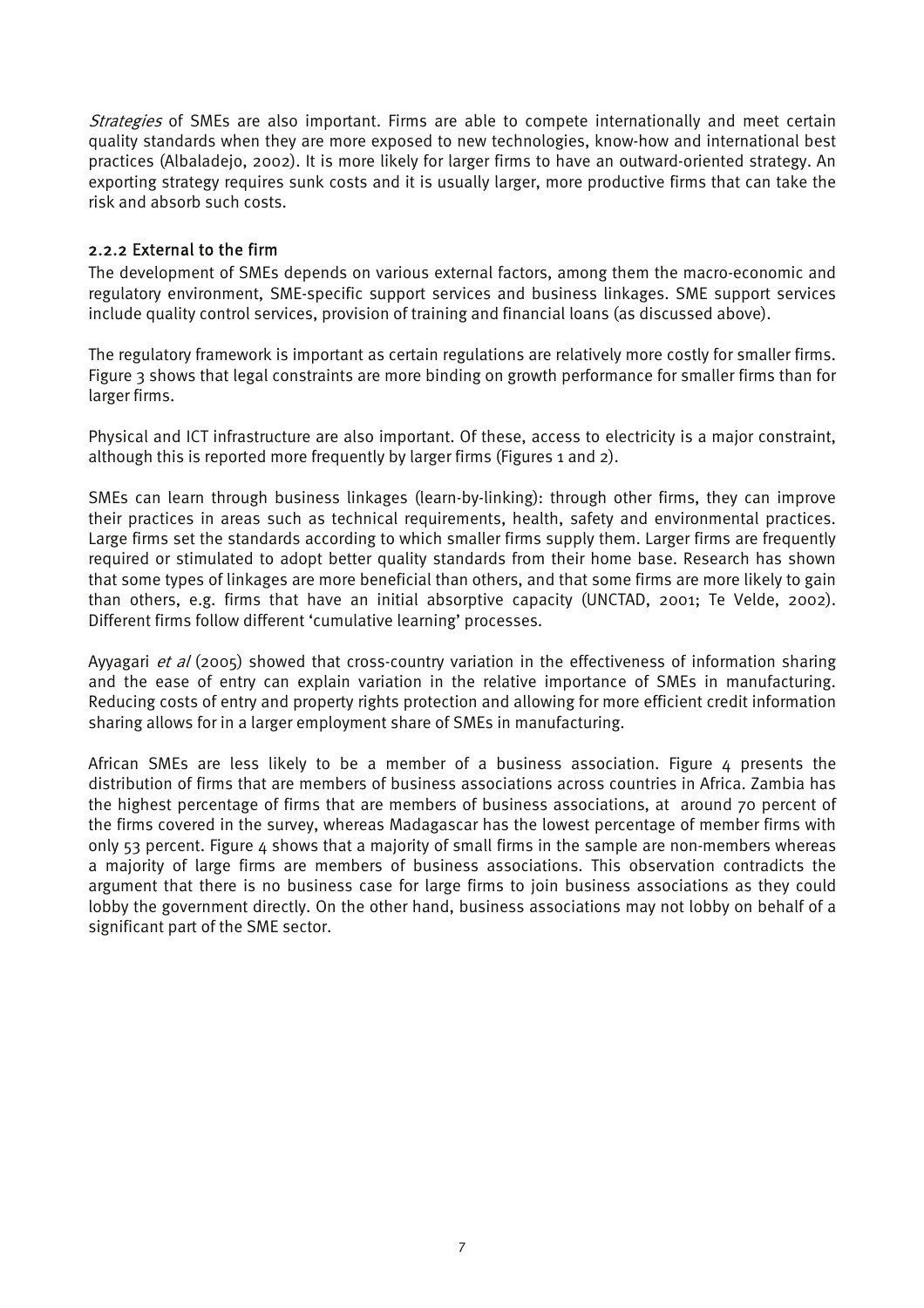

#### Figure 4: Private sector organisations SSA

Notes: Small = employees less than 19; Medium = employees in the range of 20-100; Large = employees greater than 100. Figure on right hand examines the sum of all countries.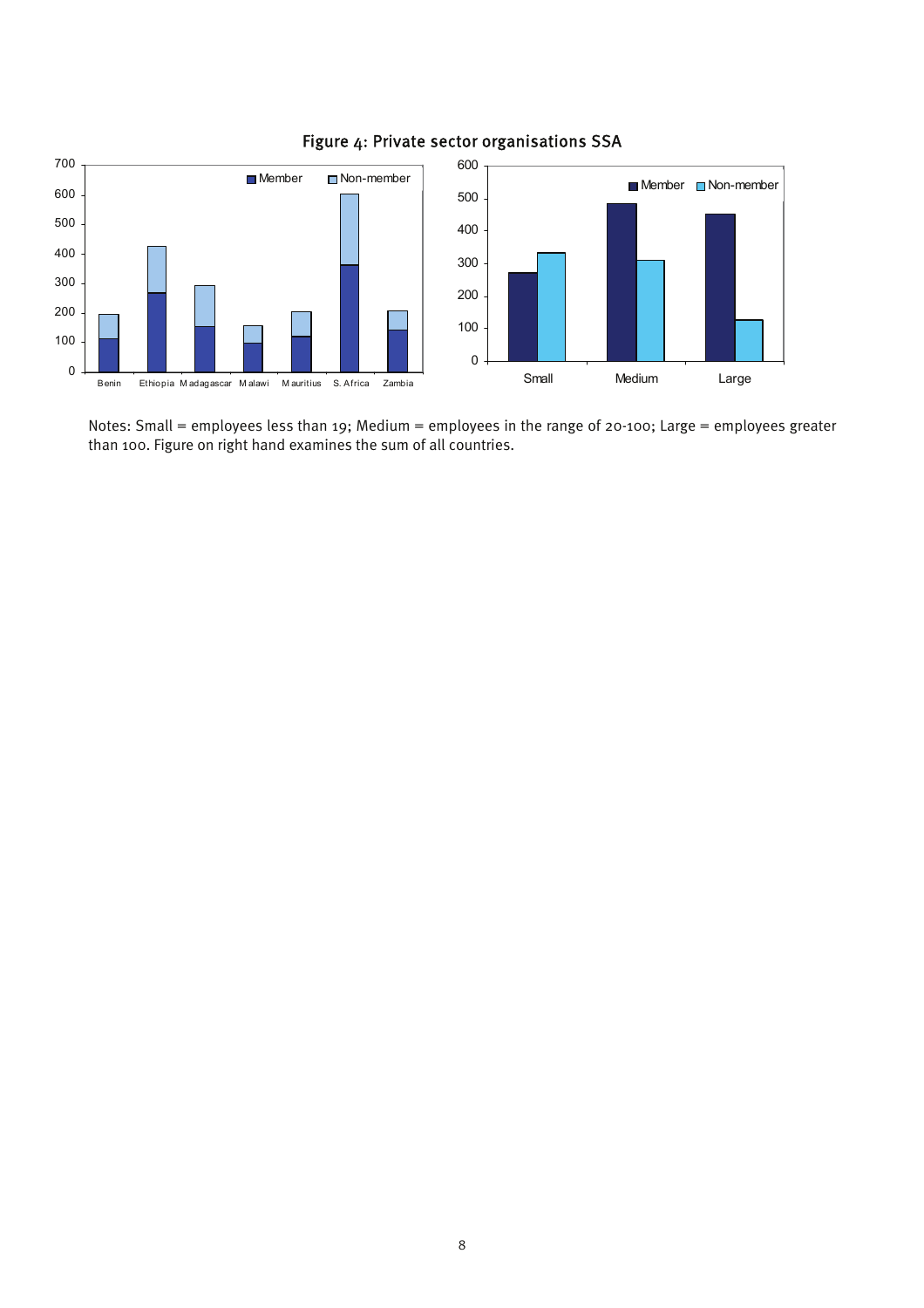|                                                   |                           | Botswana(2006)      |                    |                           | Ghana(2007)         |                    |                           | Malawi(2006)        |                    |                           | Mauritius(2005)     |                    |
|---------------------------------------------------|---------------------------|---------------------|--------------------|---------------------------|---------------------|--------------------|---------------------------|---------------------|--------------------|---------------------------|---------------------|--------------------|
| <b>Firm Size</b>                                  | <b>Small</b> <sup>a</sup> | Medium <sup>b</sup> | Large <sup>c</sup> | <b>Small</b> <sup>a</sup> | Medium <sup>b</sup> | Large <sup>c</sup> | <b>Small</b> <sup>a</sup> | Medium <sup>b</sup> | Large <sup>c</sup> | <b>Small</b> <sup>a</sup> | Medium <sup>b</sup> | Large <sup>c</sup> |
| Access/Cost of<br><b>Finance</b>                  | 50                        | 29                  | 8                  | 69                        | 68                  | 42                 | 74                        | 46                  | 25                 | 35                        | 37                  | 21                 |
| Electricity                                       | 6                         | $\overline{7}$      | $\overline{7}$     | 83                        | 92                  | 97                 | 63                        | 57                  | 65                 | $\overline{3}$            | 16                  | 10                 |
| Corruption                                        | 25                        | 23                  | 5                  | $\,8\,$                   | 16                  | 12                 | 21                        | 49                  | 55                 | 36                        | 41                  | 18                 |
| Tax<br>administration                             | 10                        | 12                  | 6                  | 14                        | 17                  | 6                  | 39                        | 43                  | 42                 | 20                        | 23                  | 18                 |
| <b>Labour Skill</b><br>Level                      | 14                        | 29                  | 34                 | 6                         | $\mathfrak{Z}$      | $\mathbf{1}$       | 26                        | 47                  | 62                 | 22                        | 47                  | 43                 |
| <b>Transportation as</b><br>a Major<br>Constraint | 13                        | 15                  | 9                  | 17                        | 16                  | 22                 | 47                        | 25                  | 54                 | 11                        | 19                  | $\overline{2}$     |
| <b>Business</b><br>licensing and<br>permits       | 19                        | 19                  | 15                 | 5                         | 6                   | $\overline{3}$     | $\mathsf{o}\xspace$       | 8                   | 6                  | 46                        | 49                  | 41                 |
| <b>Customs &amp; Trade</b><br><b>Regulations</b>  | 12                        | 10                  | 8                  | 6                         | 12                  | 34                 | 18                        | 28                  | 19                 | 14                        | 26                  | 20                 |
| Identifying<br>Labour<br><b>Regulations</b>       | $\overline{7}$            | 10                  | 19                 | $\overline{2}$            | $\overline{2}$      | $\mathsf O$        | 11                        | 12                  | 13                 | 30                        | 27                  | 22                 |

#### Table 3: Constraints by firm size: seven African countries (% of firms reporting key areas as a constraint on their operations)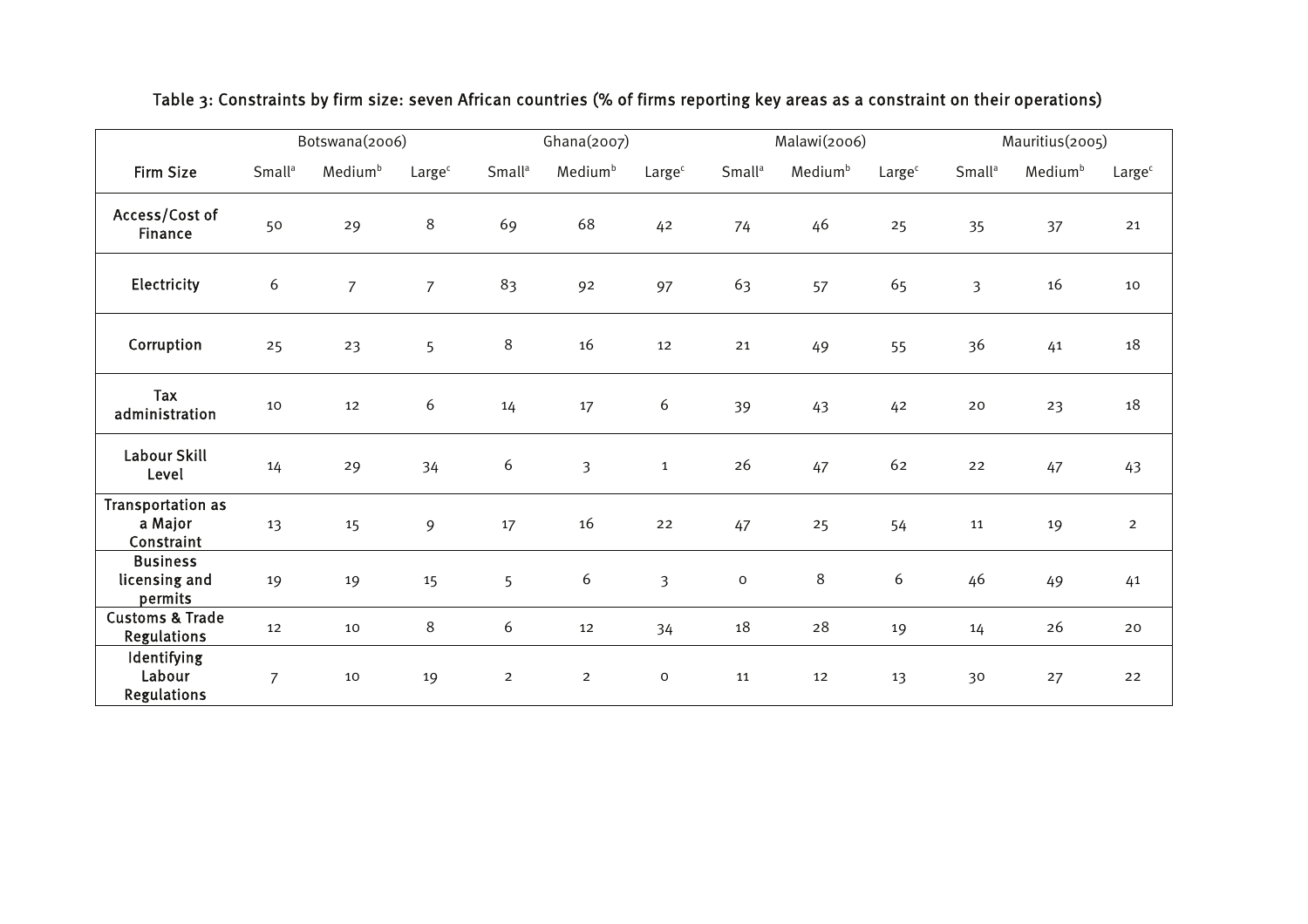|                                                            |                           | South Africa(2003)  |                    |                    | Uganda(2006)        |                    |                           | Zambia(2002)        |                    |                          | Simple average of 7 countries |                    |
|------------------------------------------------------------|---------------------------|---------------------|--------------------|--------------------|---------------------|--------------------|---------------------------|---------------------|--------------------|--------------------------|-------------------------------|--------------------|
| <b>Firm Size</b>                                           | <b>Small</b> <sup>a</sup> | Medium <sup>b</sup> | Large <sup>c</sup> | Small <sup>a</sup> | Medium <sup>b</sup> | Large <sup>c</sup> | <b>Small</b> <sup>a</sup> | Medium <sup>b</sup> | Large <sup>c</sup> | <b>Small<sup>a</sup></b> | Medium <sup>b</sup>           | Large <sup>c</sup> |
| Access/Cost of<br><b>Finance</b>                           | 14                        | 17                  | $\,8\,$            | 48                 | 49                  | 42                 | 65                        | 61                  | 41                 | 51                       | 44                            | 27                 |
| Electricity                                                | $\overline{7}$            | 6                   | 12                 | 82                 | 88                  | 90                 | 26                        | 36                  | 47                 | 39                       | 43                            | 47                 |
| Corruption                                                 | 12                        | 16                  | 16                 | 23                 | 24                  | 32                 | 52                        | 52                  | 37                 | 25                       | 32                            | 25                 |
| Tax<br>administration                                      | 19                        | 9                   | 10                 | 25                 | 21                  | 22                 | 39                        | 28                  | 26                 | 24                       | 22                            | 19                 |
| Labour Skill<br>Level                                      | 30                        | 31                  | 42                 | 11                 | $\overline{7}$      | 13                 | 43                        | 35                  | 34                 | 22                       | 28                            | 33                 |
| Transportation<br>as a Major<br>Constraint                 | 11                        | 8                   | 13                 | 21                 | 24                  | 23                 | 17                        | 34                  | 28                 | 20                       | 20                            | 22                 |
| <b>Business</b><br>licensing and<br>permits                | $\overline{2}$            | $\overline{3}$      | $\overline{4}$     | 17                 | 10                  | 5                  | 13                        | 9                   | $\,8\,$            | 15                       | 15                            | 12                 |
| <b>Customs &amp;</b><br><b>Trade</b><br><b>Regulations</b> | 16                        | 10                  | 23                 | 9                  | 9                   | 19                 | 26                        | 34                  | 33                 | 14                       | 18                            | 22                 |
| Identifying<br>Labour<br><b>Regulations</b>                | 33                        | 33                  | 33                 | $\mathbf{1}$       | $\overline{2}$      | $\overline{2}$     | 13                        | 16                  | 18                 | 14                       | 15                            | 15                 |

 $^{\rm a}$  = employees less than 19;  $^{\rm b}$  = employees in the range of 20-100;  $^{\rm c}$  = employees greater than 100 Source: Investment Climate Surveys, World Bank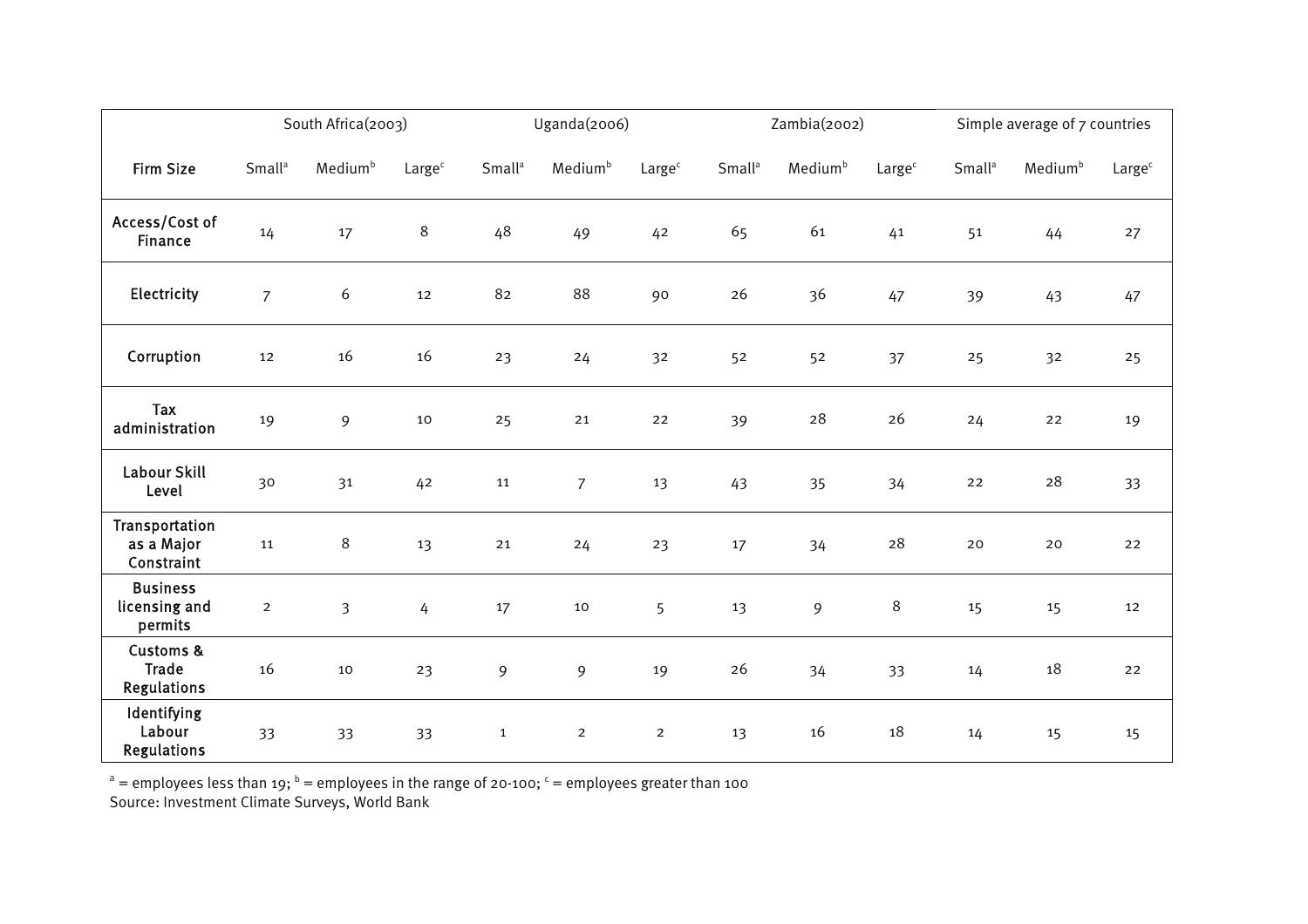## 3. Donor approaches to private sector development in Africa

Private sector development is crucial for growth in Africa. This section focuses on the importance donors attach to support the African private sector (3.1), with an emphasis on support for SMEs, and reviews the rationale (3.2) for public support. An important characteristic of donor support is the level of intervention (3.3). Section 3.4 provides some selected examples.

#### 3.1 Donor statements on the importance of private sector development in Africa

Private sector development (PSD), the performance of private sector activities, is now seen as crucial to economic growth and poverty reduction in developing countries (OECD, 2004). It is therefore important to understand how donors think they can promote a vibrant private sector.

There have been various discussions in policy circles, including amongst donors, whether and how to support PSD in developing countries (see Te Velde, 2006).

The UK's report on the Contribution to MDGs (2005, p. 43) discusses the role of governments to create an enabling environment for foreign and domestic investment, through capacity building, appropriate regulatory frameworks and the implementation of competition law.

The G8-communique in Gleneagles (2005) states:

' Private enterprise is a prime engine of growth and development. Enhancing governance and the rule of law will attract more and broader private investment, including FDI, which is the basic condition for inclusive growth. African countries need to build a much stronger investment climate: we will continue to help them do so, including through the promotion of a stable, efficient and harmonised legal business framework … and increased access to finance including strong support for the development of micro-finance.'

The Commission for Africa (2005) suggested promoting the private sector by creating a good investment climate; supporting the provision of infrastructure (not just the enabling framework); and supporting SME development, e.g. by extending challenge funds for the private sector.

The Sachs Report (2005) suggested that many developing countries are stuck in a poverty trap that requires substantial and coordinated support, a big bang approach. The underlying assumption is that outsiders / /public sectors can create a vibrant private sector through general and specific interventions, including interventions beyond investment climate support.

There are further reports suggesting that more can be done to support the private sector than supporting the investment climate. The World Bank's (2006) study '*Pro-poor growth in the 1990s*, lessons and insights from 14 countries', highlights a number of options for poor households to take advantage of non-agricultural and urban employment opportunities. Beyond improving the investment climate, this included expanding access to secondary education; enhancing access of girls to education; designing labour market regulations to create more formal employment for poor workers; and improving access to infrastructure, particularly roads and electricity. The latter is to improve urban–rural linkages, and support agricultural incomes by lowering transactions costs to access markets, while encouraging contract farming and producers' organisations. It would also strengthen property rights to improve land access and investment incentives for smaller farmers. Currently, the Growth Commission hosted by the World Bank is examining what is known about growth.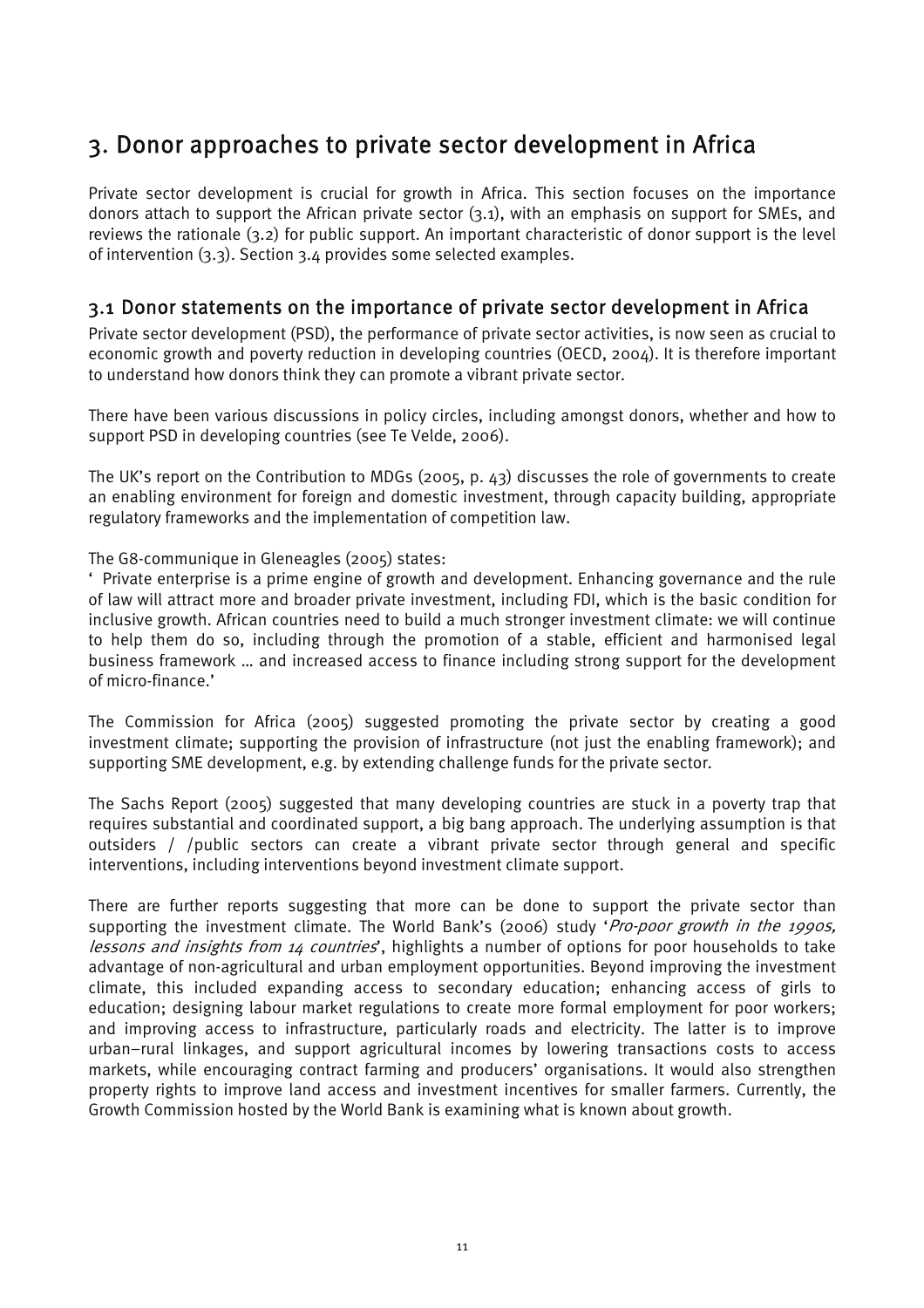Japanese attention towards Africa has dramatically increased since the inception of the TICAD (Tokyo International Conference on African Development). In the early 1990s, when 'aid fatigue' set in after the Cold War, Japan launched TICAD in order to refocus international attention on the importance and urgency of Africa's economic development issues. Japan has stressed the importance of 'Africa's ownership' of its development as well as of the 'partnership' between Africa and the international community. A central feature of TICAD is the cooperation between Asia and Africa. African countries also took initiative in the 'Revitalisation of Africa' and established a New Partnership for Africa's Development (NEPAD). This has become a turning point for African engagement and donors have begun to align their strategies with those of African governments

#### 3.2 The rationale of public support for private sector development

There are three components of the rationale for public support for private sector development. First, there is the premise that private sector development is good for growth (some 9 out of 10 jobs in the developing world are in the private sector). Secondly, the private sector is constrained by factors as discussed in section 2.2 (where we discuss the most binding constraints on SME development). Finally, the constraints are due to market failures – and we discuss these below – so that, in principle, there is a role for government to address these (of course the leaves aside the question how this can be done, and the notion that government intervention can fail too, see further below).

Public support for PSD is justified when markets fail to allocate resources efficiently, i.e. in cases of market failure (see Gravelle and Rees, 1992; Stiglitz, 1994; Arrow, 2002). Markets fail to allocate resources efficiently when property rights, which define the control over assets and rights, are incomplete. Firms will not appropriate all the benefits and costs of their decisions because markets for certain rights are missing. It is difficult for one firm to exclude other firms from the future knowledge gained by adopting a new technology successfully.

There are several examples of market failures in PSD, in the area of capital, skills, technological development and the coordination amongst them (see Te Velde and Morrissey, 2005 and a summary below). Most of these will have a major effect on African development.

#### 3.2.1 Capital market imperfections

Perfect capital markets will lend surpluses of savings to those with skills, talents and ideas who want to invest in profitable projects, including new SMEs. However, the market is associated with credit constraints, caused by imperfect information surrounding the (future) profitability of projects, on which basis lenders determine the probability of repayments of their funds. High transactions costs arising from screening, monitoring and enforcement in the credit market create obstacles to lenders. The use of collateral might reduce such need for screening, monitoring and enforcement, and therefore reduce transactions costs. However, poor people, informal firms, small firms and start-ups need capital but are unable to pledge collateral and often lack formal title rights to land and houses. This prevents them from financing profitable projects including projects to enhance trade and which may hold back development of SMEs.

#### 3.2.2 Skills development

On-the-job training and schooling tends to be sub-optimally low because firms do not have sufficient incentives to invest in worker skills because trained workers can decide to work for other firms that can use these skills. This is particularly true for firm-specific training. Lall (2001) finds the following instances of market failures in the components that make up the education and training system: The trainee may 1) not recoup all benefits of educational investments; 2) not be aware of future values and future need for certain educational investments; 3) be excessively risk averse;  $\Delta$ ) lack access to certified training and 5) not access capital markets. Firms may 1) lack knowledge of best-practices in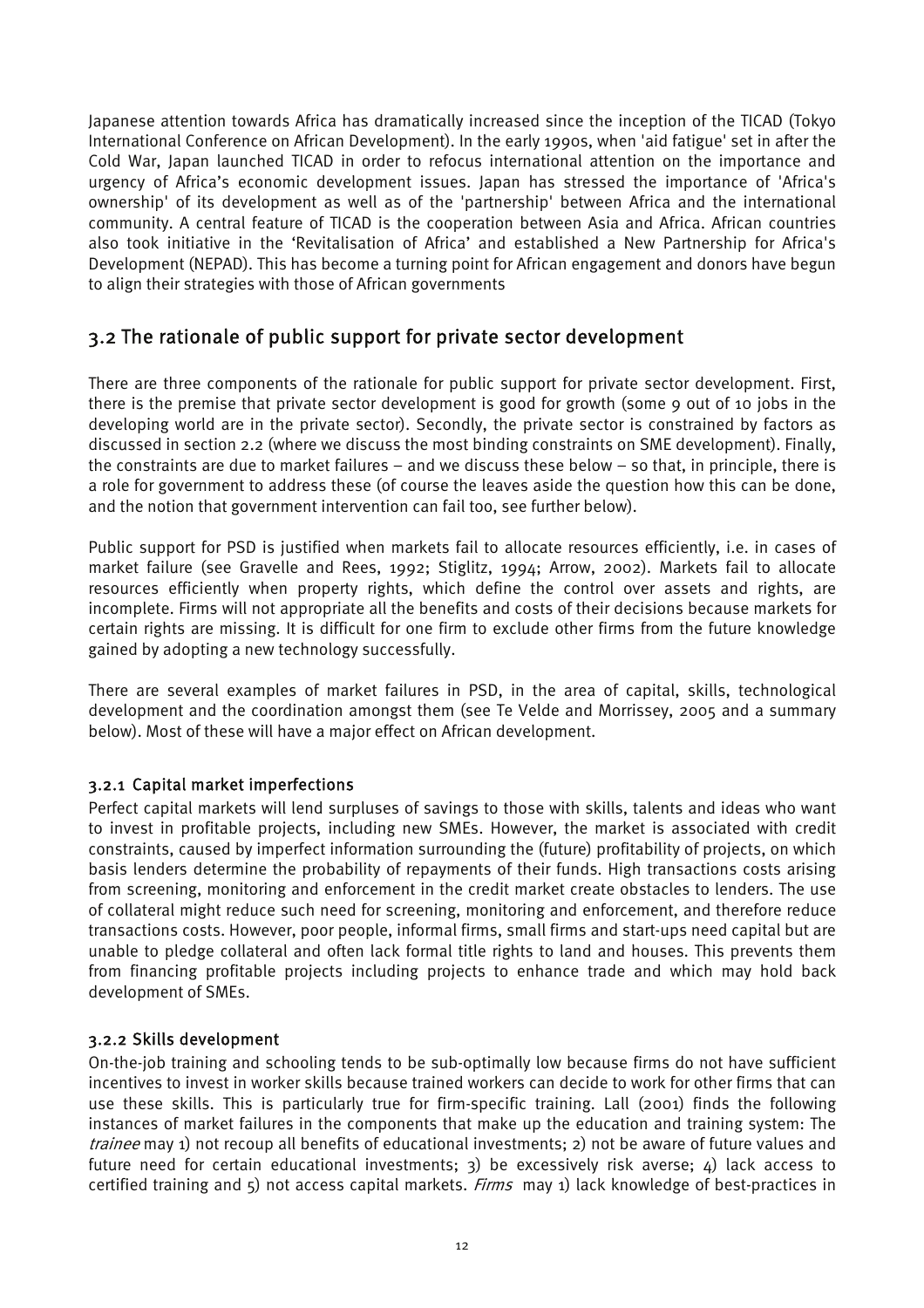training and 2) lack full appropriability of benefits. The *education and training system itself* can 1) lack information on educational needs in industry; and 2) lack access to capital markets to fund the development of better standards. African SMEs may face all of these constraints.

#### 3.2.3 Institutional framework and governance

PSD depends on an appropriate institutional and governance framework that the private sector is unlikely to provide by themselves at an appropriate level. This reflects the development and set-up of institutions such as technology institutes, accreditation, or it could simply reflect institutes to engage in good state–business relations. There are insufficient incentives for individual firms to begin to operate such institutions, although joint action amongst firms is also a clear option (Schmitz, 1997).

#### 3.3 Types of donor intervention for PSD

There is therefore a clear rationale for public support for PSD. In principle, the existence of market and co-ordination failures justifies public involvement in PSD. Again, in theory, the scope for public intervention large in theory. For example, there could be support for the adoption of technology in individual firms; for providing general technical training, for improving the market for credit, or for coordinating the direction of firms, clusters and whole sectors.

Despite a strong theoretical case, it is important to underline that public support may fail to improve PSD. This could be for several reasons.

First, it seems questionable to assume that governments can have perfect information and perfect foresight, or better information than private firms. Investment climate reform might address market failures by establishing rules and regulations when they are lacking, though the literature often suggests that existing rules and regulations are inadequate so that investment climate reform addresses government failures (WDR, 2005; ICEET, White and Fortune, 2004).

Secondly, government intervention can also suffer from moral hazard problems (Stiglitz and Uy, 1996; Hausman and Rodrik, 2002). The development of new technology and adoption of existing technology is characterised by externalities which cannot be fully appropriated. Thirdly, there can be private nonmarket means that can solve market failures. Joint action may raise collective efficiency, by internalising externalities (Schmitz, 1997). McCormick (1999) discusses six examples of African clusters, which include accounts of associations that have been helpful in sharing ideas and information about repair procedures (Ziwani, Kenya) or where associations are disseminating garment industry information and developing special programmes to assist small garment firms (Western Cape, South Africa). Fourthly, addressing national coordination failures based on scale economies is probably the most far-reaching, but also the riskiest, because intervention could be quite substantially wrong. Finally, government intervention carries the risk of misallocation and rent-seeking behaviour. How does the government know what firms to select – and selection may have negative aspects.

Together with partner governments, donors supporting the private sector need to assess the benefits and weaknesses of each approach and weigh up their respective risks. Donors can provide support at least at three levels:

- The macro level: which refers to the overall investment climate and is shaped, amongst other things, by the government policies and regulatory frameworks
- *The meso level:* which refers to labour and capital markets at the national, regional or sectoral level. Donor initiatives at this level aim to improve the functioning of markets are often come under the rubric 'making markets work'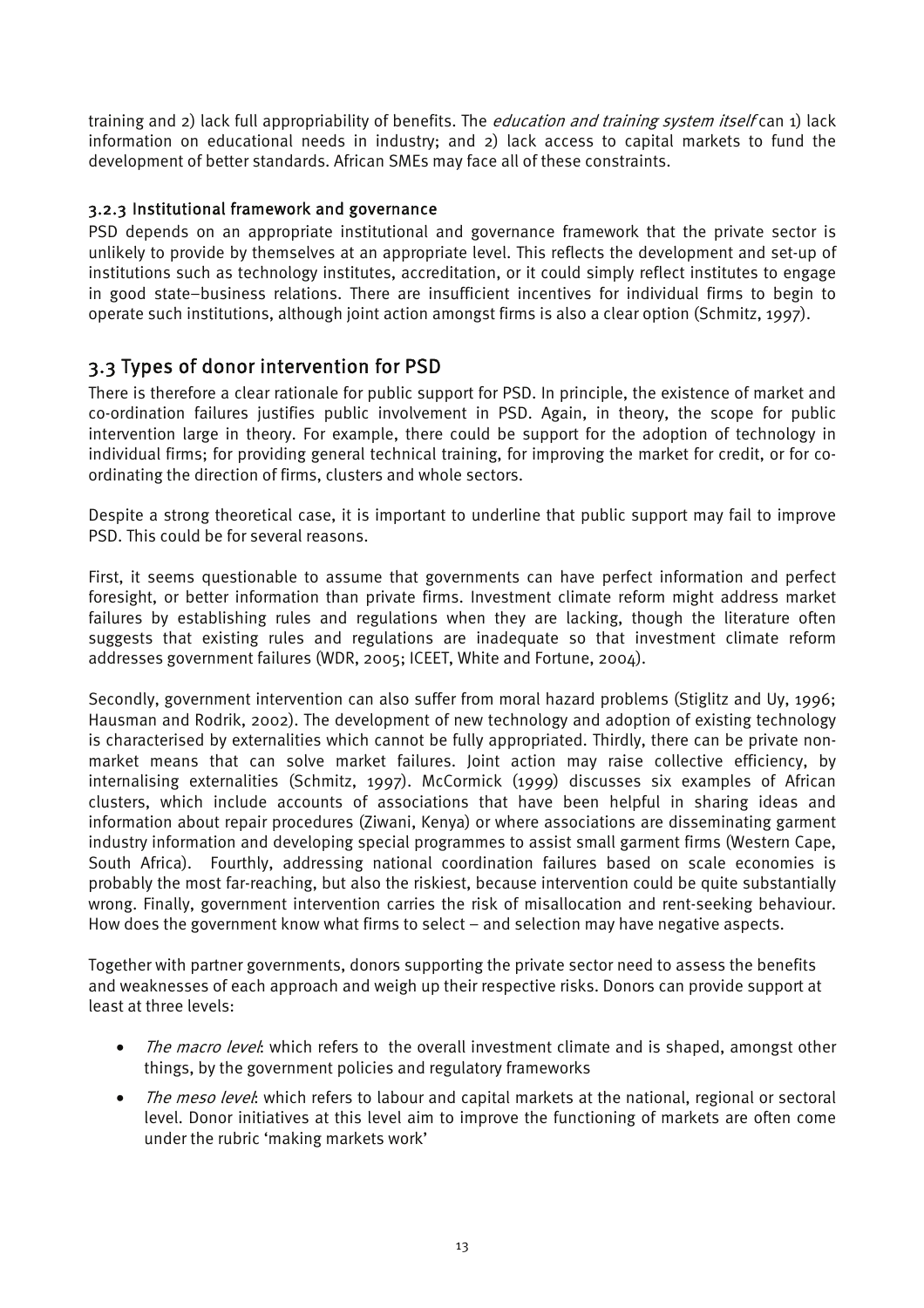• The micro level: which refers to a single business unit or a collection thereof. Private sector support at this level may be in the form of a business development service or firm specific assistance (e.g. in value chains).

On the one hand, firm-specific intervention is justified by theory, but on the other hand this raises questions about the ability of governments to fine-tune the market. Within much of the donor community, there is a change away from specific donor interventions in individual firms towards upstream support for the 'enabling environment' for the private sector, defined by policies, laws and regulations affecting PSD. One important document that described this move is the Guiding Principles of the Committee of Donor Agencies (2001). This argues for the 'fundamental belief in the principles of a market economy, where the State has a role in providing an enabling environment, in correcting or compensating for market failures, and in the provision of public goods, but not in the direct provision of private goods that can be more efficiently provided by the market'.

The World Bank's World Development Report (WDR) 2005 on Investment Climate emphasises the need for creating an enabling environment for private sector development, and argues that there needs to be a right balance between market and government failures, and that investment climate (i.e. enabling environment) reform essentially addresses both market and government failures.

Several donors agree that effective private sector development is good for (pro-poor) growth and that further support for the investment climate is required to achieve this. An implicit assumption is that further selective intervention in PSD is counterproductive by distorting the rules of the game, and that governments fail to identify adequately candidates that merit special attention, fail to resist rentseeking and fail to ensure that interventions are cost-effective (WDR, 2005). Such reports ignore industrial policy (one footnote in WDR 2005) or national innovation systems (mentioned once in WDR 2005) and therefore assume there is little place for industrial policy. Yet in Japan, industrial policy worked, so a major question remains whether its approach would work in different settings and under what circumstances.

#### 3.4 Donor intervention, selected examples

We will briefly describe private sector programmes of bilateral and multilateral donors. Most of them provide support to the enabling environment, but others will also go beyond this. This section aims to illustrate the range of support services. OTF (2007) also provided an interesting comparison of bilateral agencies and concluded that there is a move towards tools that catalyse and encourage activity, rather than direct intervention. Concurrently, there is a move towards broader interventions (programmes vs. projects) that simultaneously involve multiple tools and approaches.

#### 3.4.1 The World Bank Group

The World Bank Group has a substantial portfolio of small and SME-related activities. More than \$10 billion in SME support programmes were approved in the past years, \$1.3 billion alone in 2003. It has several programmes together with the IFC. The IFC provides loans, equity and guarantees to firms or equity funds. In addition, it provides technical assistance in two forms. First it builds financial markets and contributes to governance reform. Secondly, based on cost-recovery, it provides technical assistance to (mostly large) firms.

#### 3.4.2 European Commission

The European Commission is an example of a donor with many different programmes in place, with a comparatively large share of support tending to be at the micro level through the Centre for Development of Enterprises and access to credit. It also provides TA and finance through the EIB. Table 4 below provide a selected summary of the type of interventions by each instrument showing the broad range of interventions by the European Commission under ACP framework.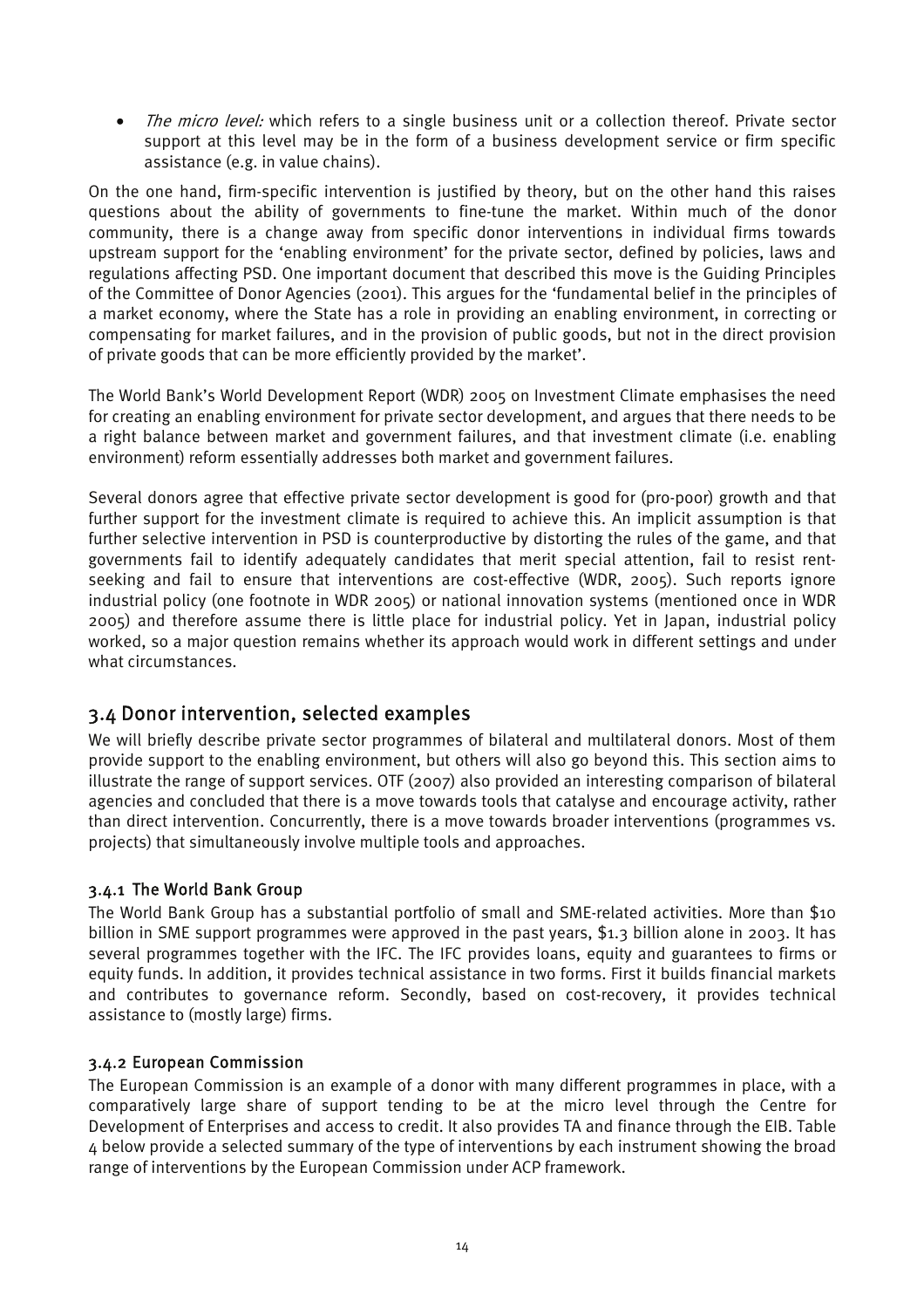#### Table 4: Interventions of EU-ACP wide instruments

| EIB<br><b>INFAC</b><br>Fields of intervention                                                                                            |              | CDI/E        | Pro<br>Invest |
|------------------------------------------------------------------------------------------------------------------------------------------|--------------|--------------|---------------|
|                                                                                                                                          | 1962 -       | 1977 -       | $2002 -$      |
| Macro level                                                                                                                              |              |              |               |
| Assisting the proposal of reforms to macro-economic policies and for the legal-<br>regulatory environment                                |              |              |               |
| Facilitating the State/private sector dialogue to stimulate implementation of<br>these reforms                                           |              |              |               |
| Supporting the design of national or regional strategies for developing the<br>private sector/proposing adequate reforms                 |              |              |               |
| Meso level                                                                                                                               |              |              |               |
| Assisting the proposal of strategies for modernising the institutional<br>environment                                                    |              |              |               |
| Diagnosing the specific needs of intermediary organisations concerned                                                                    |              |              |               |
| Indirect financing for the private sector through local financial intermediaries                                                         | $\checkmark$ |              |               |
| Strengthening capacities and expertise of local financial institutions                                                                   | $\checkmark$ |              |               |
| Aid for privatisation and for financing private sector infrastructure                                                                    | ✓            |              |               |
| Cost-sharing assistance for institutional strengthening of intermediary<br>organisations and their service capacity                      |              | $\checkmark$ |               |
| Institutional strengthening of agencies promoting investment and<br>organisations representing the private sector                        |              |              |               |
| Micro level                                                                                                                              |              |              |               |
| Direct financial services                                                                                                                | $\checkmark$ |              |               |
| Cost-sharing assistance for enterprises, training and aid for consultancy<br>partnerships and ACP advisory offices                       |              | ✓            |               |
| Stimulation of the Business Development Services (BDS) market by cost-<br>sharing provision of services to enterprises and BDS suppliers |              |              |               |
| Sectoral investment promotion and partnership between EU and ACP<br>enterprises                                                          |              |              |               |

Source: Binns et al. (2002)

#### 3.4.3 United Kingdom

DFID published a private sector development strategy in December 2005 (a new one is currently being prepared). DFID aims to

- Act as a catalysts and facilitator, rather than intervening in markets;
- Work in partnerships with a range of other actors, including the private sector;
- Strengthen the business environment for all firms; and
- Make markets work for the poor.

DFID is involved in

- Improving the business and investment environment (encouraging public-private dialogue, regulatory reform, infrastructure, trade, competition policy and land reform);
- Improving business capacity, e.g. by increasing private sector access to finance, and by improving business access to quality services, including information and skills; and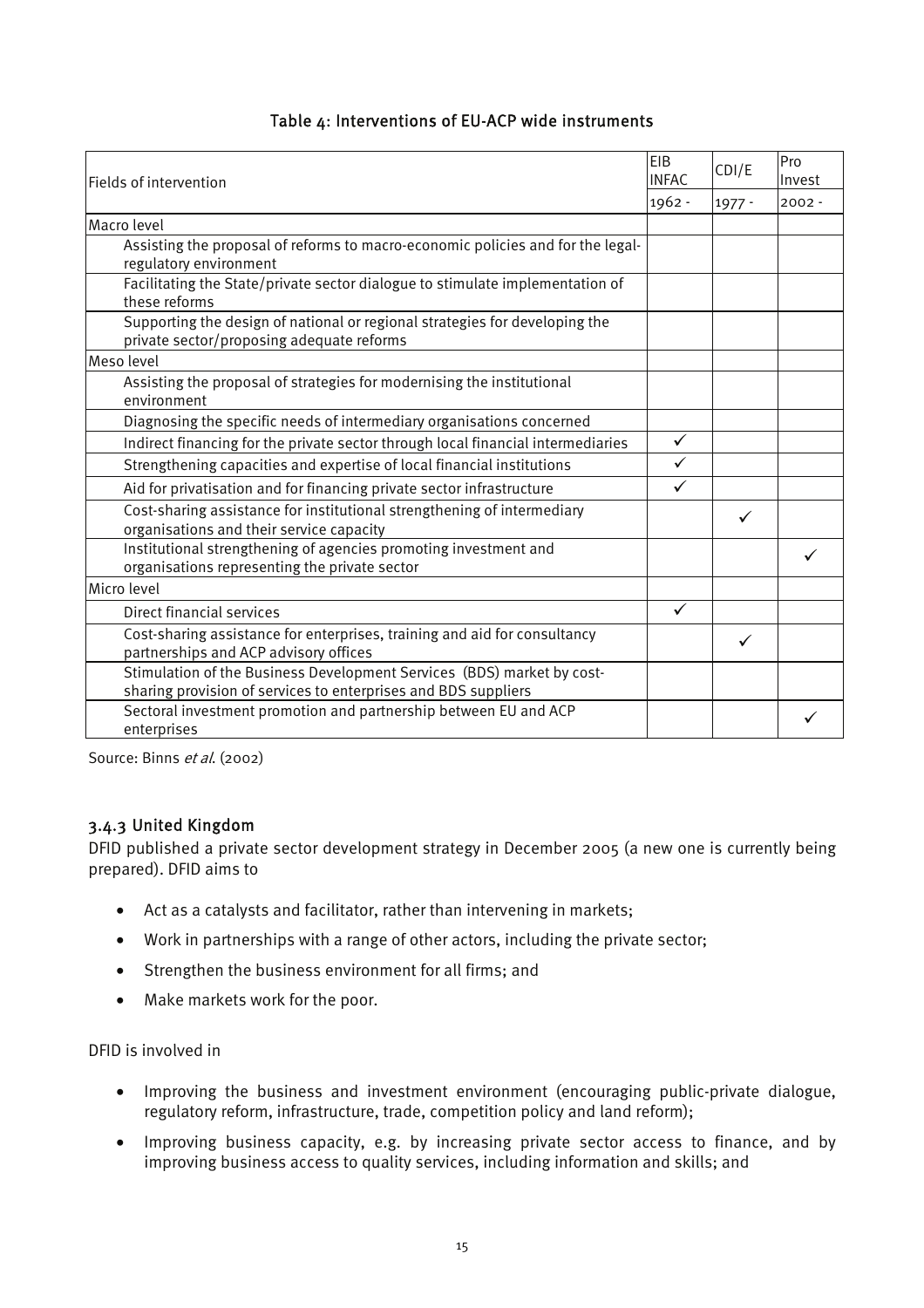• Improving corporate social responsibility.

The emphasis is on making markets work, rather than on intervening in the market and in firms specifically. However, one example of more direct involvement included the business linkage (about £20 million in total) and financial deepening challenge funds. As mentioned in DFID (2005), the Financial Deepening Challenge Fund (FDCF) supported 60% of the costs for a Leasing Company to develop a leasing product for SMEs. SMEs make up around 90% of Ugandan businesses, but only 5% qualified for a lease before this initiative. By February 2004, DFCU Leasing had offered over 330 leases. The DFCU Leasing experiment appears to have rejuvenated the leasing market.

#### 3.4.4 Netherlands

Similar to DFID, the Dutch government also supports general private sector development support. But the Dutch Programme for Cooperation with Emerging Markets (PSOM) also makes funds available 'to cost-share the initial financial risks that [Dutch or LDC] companies face when investing in the emerging markets of developing countries. PSOM aims to finance pilot investment projects that lead to follow-up commercial investments and / or a lasting trade relation between the Dutch and local companies.' The budget was increased to €51 million in 2004, with the average size per project being €825,000. These are large projects compared to SME interventions (and especially OVOP as we will see later).

#### 3.4.5 UNIDO

Table 5 provides a classification of the activities of UNIDO. Support is provided at different levels.

|               | Competitive economy<br>(making industry more<br>efficient)          | Environment<br>(environmentally-friendly<br>industry) | <b>Productive employment</b><br>(promoting employment in<br>industry) |
|---------------|---------------------------------------------------------------------|-------------------------------------------------------|-----------------------------------------------------------------------|
| Policy        | Industrial governance and<br>statistics                             | Industrial energy and Kyoto<br>Protocol               | Private sector development                                            |
| Institutional | Quality and productivity;<br>investment and technology<br>promotion | Environmental management                              | Agro-industries                                                       |
| Enterprise    |                                                                     | <b>Montreal Protocol</b>                              |                                                                       |

#### Table 5: Classification of UNIDOs technical assistance activities

Source: www.unido.org/doc/3353. Updated by UNIDO staff

A cluster of activities relates to building capacity in the area of standards, metrology, testing and accreditation to overcome constraints related to market access. It includes UNIDO (2004):

- Strengthening the regulatory framework for conformity;
- Strengthening the operational components of the conformity infrastructure;
- Competitiveness enhancement through quality and productivity improvements; and
- Accessing global subcontracting and supply chain networks.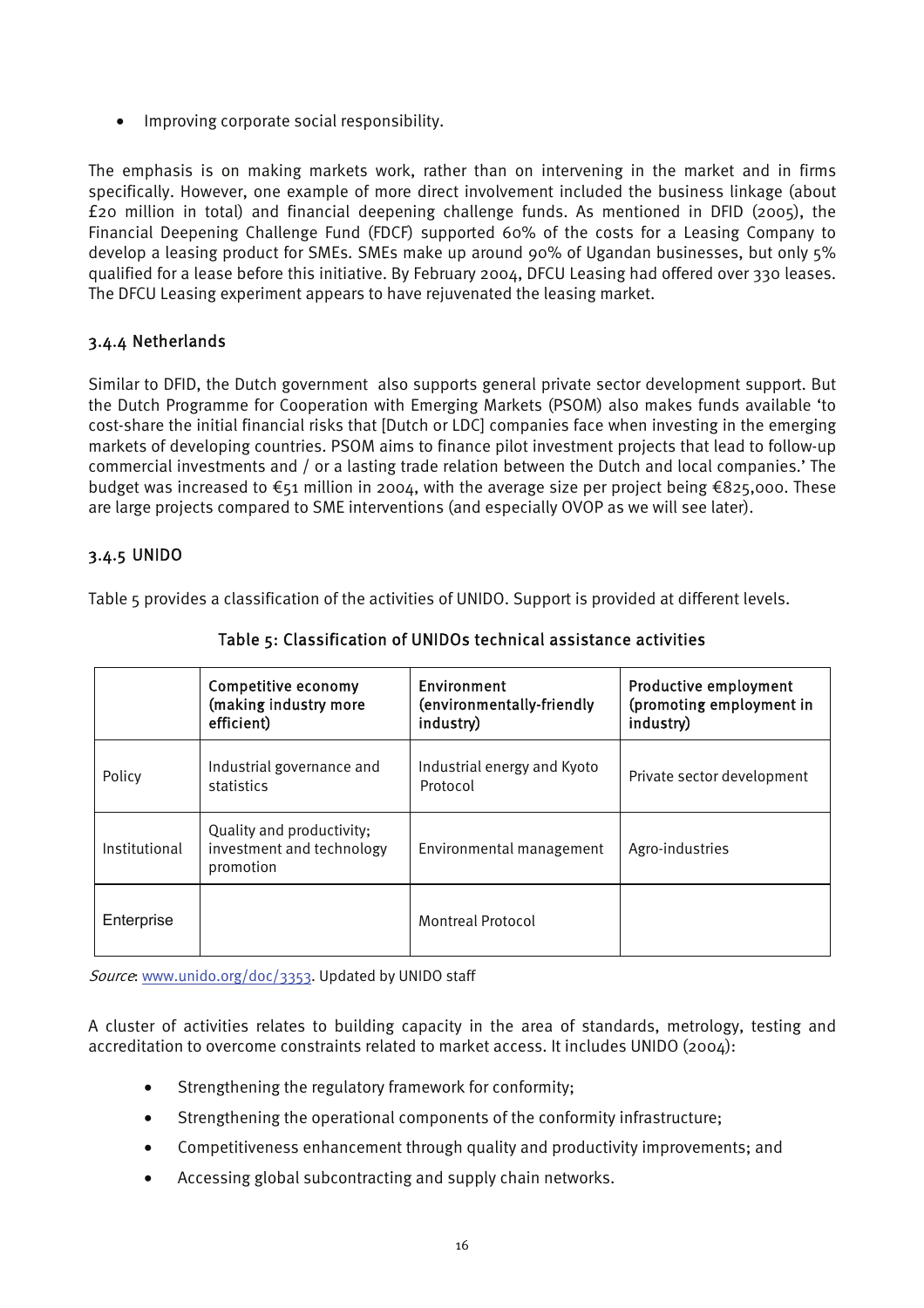As Morrissey and Te Velde (2005) suggest, activities are also undertaken at enterprise levels when pilot schemes are needed. The pilot cases then inform policies and institutional strengthening at a higher level, thus contributing to governance public goods. A good example is the case of Pakistan where one of the projects revolved around ensuring that the national accreditation body has the necessary capacity and know-how to provide accreditation services to the laboratories in the country. In doing so, the project assisted several private laboratories as part of a pilot scheme, in developing their quality manual and prepare them for an accreditation audit. The national accreditation body's objective was then to perform an assessment of these laboratories while being observed and evaluated by an internationally recognised accreditation body. This process led to increased governance capacities.

#### 3.5 Concluding remarks

This brief review aims to illustrate that donor agencies have an interest in supporting the business environment: including macroeconomic strategies, governance issues, and policy, legal and regulatory frameworks (White, 2004). A donor such as DFID places great importance on the enabling environment and, for example, supports much work on competition policy, though it also has had a few micro-level programmes in place, such as the challenge funds.

There are differing views on how support is set in the set of social attitudes and value systems (important to GTZ), whether and how entrepreneurship is embedded in support for the enabling environment (ILO), how innovation and industrial and technological development is included (UNIDO), and how the enabling framework is consistent with social norms and attitudes and economic, social and political institutions (SIDA). It seems that donors such as DFID are more closely aligned with the view that support for the enabling environment is most that can be done to support PSD, while donors such as GTZ and UNIDO believe that more selective policies (e.g. industrial policy) may also be appropriate. There may well be complementarities and different comparative advantages, so that some donors specialise in some operations other donors in others. The OTF group (2007) provides another way of looking at private sector development, see table 6.

|                                   | <b>Priority Focus</b>       | <b>Active</b>             | Inactive                         |
|-----------------------------------|-----------------------------|---------------------------|----------------------------------|
| <b>Enabling Environment</b>       |                             |                           |                                  |
| Support for Public-               |                             | $\bullet\bullet\bullet$ D |                                  |
| Private Partnerships              |                             |                           |                                  |
| <b>Regulatory Reform</b>          | $\bullet$ $\bullet$ D       | $\bullet\bullet\bullet$   |                                  |
| Infrastructure                    |                             | $\bullet$ $\bullet$ D     |                                  |
| <b>Competition Policy</b>         | Δ                           | $\bullet\bullet\bullet$ D | .                                |
| Privatization                     | Δ                           | . .                       | $\bullet\bullet\bullet\bullet$ D |
| Governance                        | $\bullet$ D                 | $\bullet\bullet\bullet$   |                                  |
| Land                              |                             |                           | <b>.</b> D                       |
| Labour                            | .                           |                           | $\bullet$ D                      |
| <b>Trade &amp; Market Linkage</b> |                             |                           |                                  |
| Support                           |                             |                           |                                  |
| <b>International Trade</b>        | $\bullet \bullet \bullet D$ |                           |                                  |
| Policy Reform                     |                             |                           |                                  |
| <b>Fair Trade</b>                 | Λ                           | a a                       | <b>.</b> D                       |
| Value Chain Initiatives           |                             |                           | D                                |

#### Table 6: Comparing donors, by intervention and activity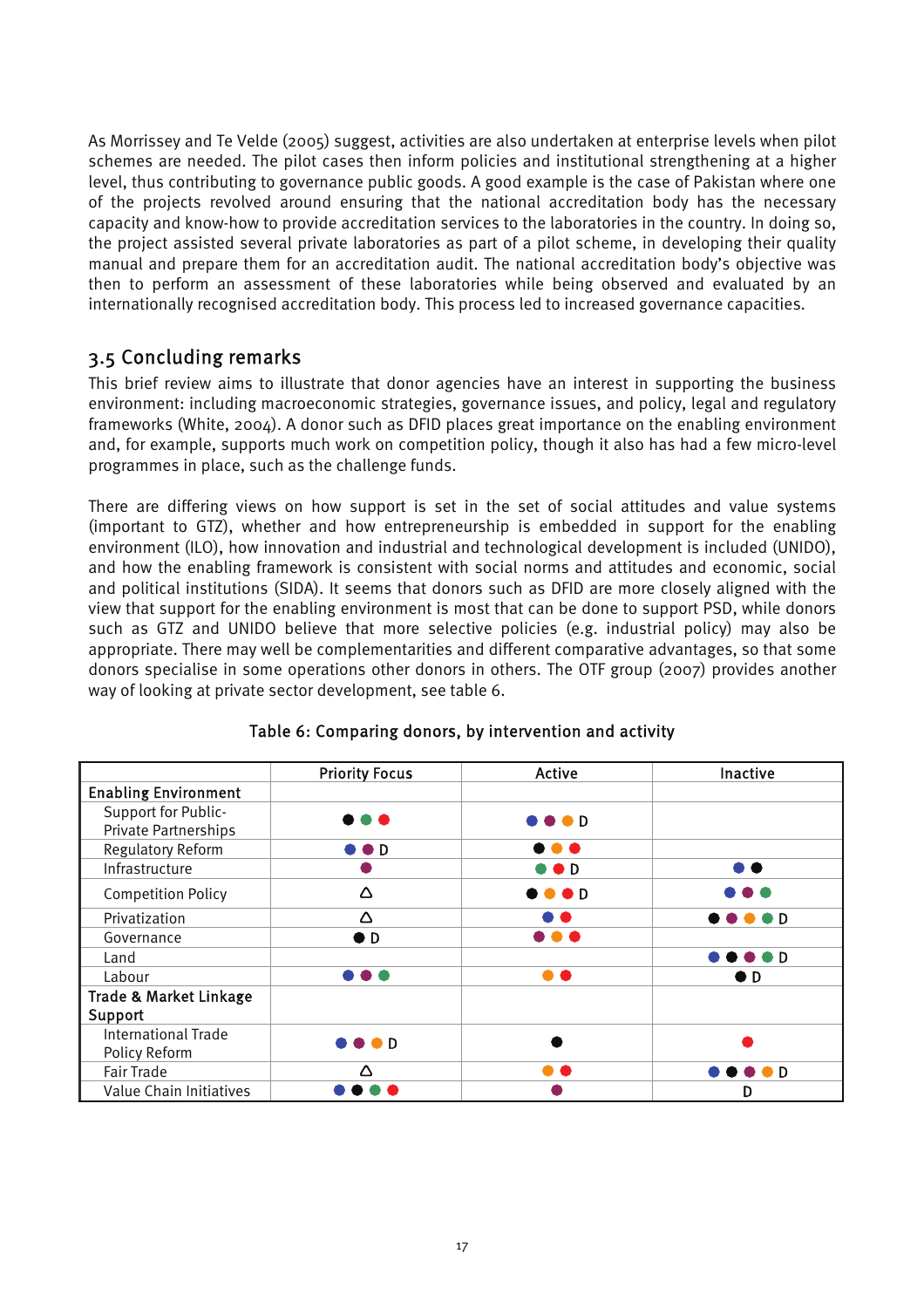| <b>Financial Sector</b>       |               |                                                   |                 |
|-------------------------------|---------------|---------------------------------------------------|-----------------|
| <b>Banking Sector Support</b> | D O           | $\bullet\bullet\bullet\bullet$ D                  |                 |
| <b>Investment Capital</b>     |               |                                                   | D               |
| Microfinance                  | .             | $\bullet$ D                                       | . .             |
| Remittances                   | Δ             | $\bullet$ $\bullet$ D                             | .               |
| "Challenge Funds"             | D             |                                                   | $\mathbf{r}$    |
| <b>Engaging the Private</b>   |               |                                                   |                 |
| Sector                        |               |                                                   |                 |
| <b>Business Services</b>      | D O           | $\bullet\bullet\bullet\bullet$ D                  |                 |
| Sector-Level Initiatives      |               | .                                                 | D               |
| Corporate Social              | Λ             | $\bullet \bullet \bullet \bullet \bullet \bullet$ |                 |
| Responsibility                |               |                                                   |                 |
| Source: OTF (2007)            |               |                                                   |                 |
| <b>Key</b>                    |               |                                                   |                 |
| $\bullet$ GTZ                 | $\bullet$ SDC | <b>USAID</b>                                      | <b>• DANIDA</b> |

● SIDA ● DUTCH ● TOTCH → TOTE → TOTE → TOTE → Gap in Leadership

Apart from the variety in approaches, this table shows that DFID is more active in the enabling environment part, while donors such as GTZ and DANIDA are more engaged at the business services and engagement level. JICA was not included, and we discuss JICA in the next section – especially the private sector development programmes at the business engagement level. Variety in approaches probably still exists because there appears to be no one best model.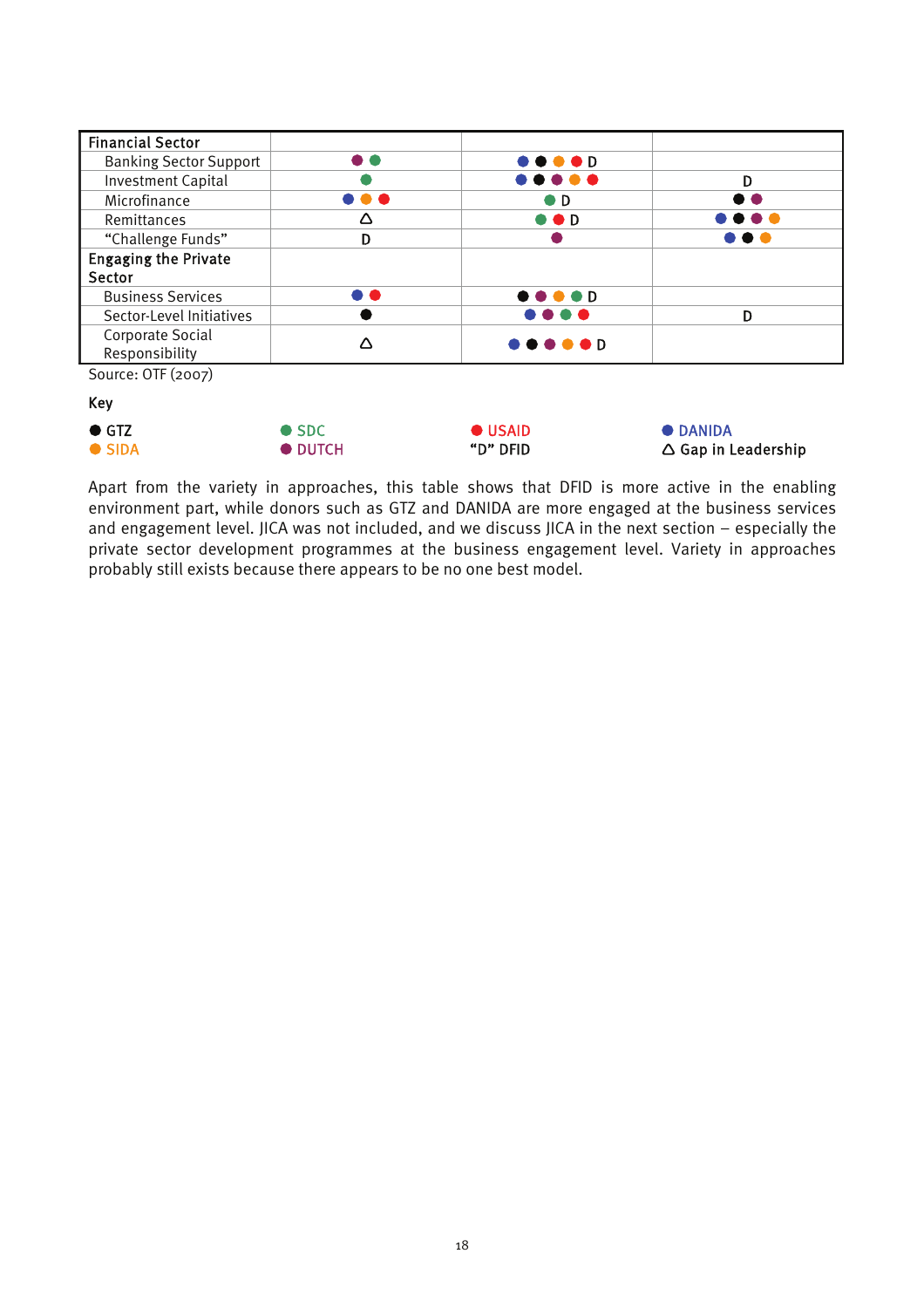## 4. Japanese approaches to development of SMEs and OVOP

#### 4.1 Japan and SME development around the world

#### 4.1.6 Japan's approach to SMEs in Japan

It is generally accepted that Japan's development involved heavy government intervention with the state playing a substantial role in promoting successful industrialisation (Fukao et al, 2006). This was quite effective particularly given the country's limited human and capital resources. Between 1880 and 1970 Japan achieved sustained economic growth through industrialisation. The driving force behind that growth was domestic investment in industry and infrastructure. Both public and private sectors invested in infrastructure with the help of national and local government which guided the process.

Japanese growth was originally investment- rather than export- led. While Japan's exports grew rapidly – particularly between 1956 and 1973 when they grew at almost double the rate of world trade, imports continued to outstrip exports (Shinjo 2003). Although investment in manufacturing capacity was left largely to the private sector, rising domestic savings made capital accumulation possible. At the same time, the cost of securing foreign technology was reduced by the government's proactive industrial policy. There was also a significant role for government in the industrialisation of heavy industries including steel manufacturing and oil refinery. Special quasi-government banks provided long-term credit to kick start the modernisation of the heavy industry. An important element of modernisation included human resource development and directed credit to SMEs.

#### 4.1.7 Japan's international cooperation policy on SMEs

Japan has been a seeking synergies between its aid policy on the one hand and trade and investment policies on the other for some twenty years. As such it has contributed to the development of Asia's infrastructure by providing yen denominated credit to a number of airport, rail road and expressway projects as well as HRD projects including management training and technical skills (Government of Japan 2005).

The Japanese approach was comprehensive providing long term assistance to SME development programmes. This included setting up a specific body for of the promotion of SMEs, putting in place basic legal protections for SMEs and providing a credit guarantee facility to address any shortfalls in financing. Specialist financial institutions were also introduced as was a certified SME management consultant system.

The focus of Japanese SME cooperation varies across regions (JICA 2004):

- In Asia the focus is on industrial competitiveness
- In Africa the focus is on creating employment opportunities
- In East Europe the focus is on developing private sector economies.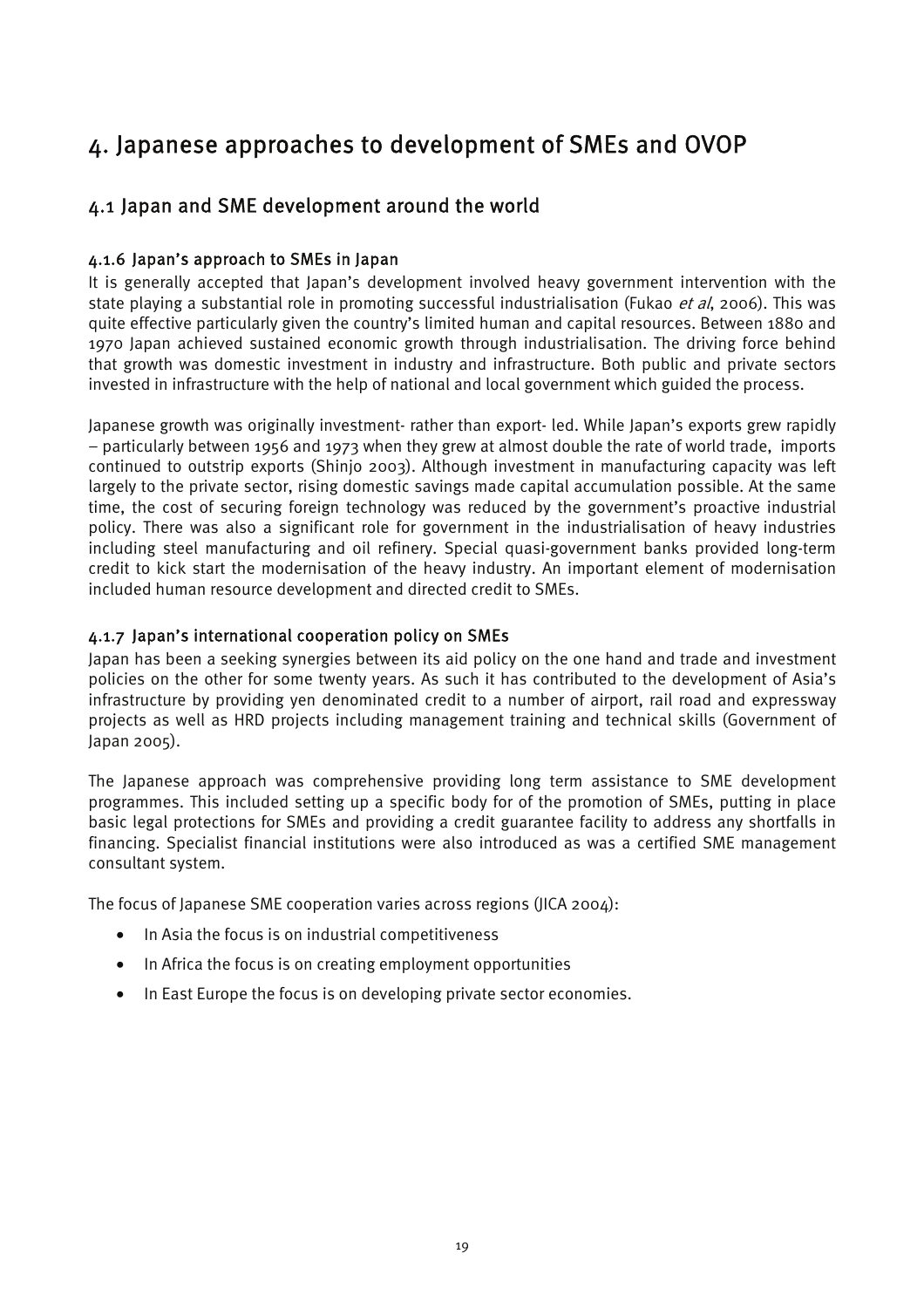| <b>Development Goal</b>                    | Approach                                                                                                                                                                                                                                                 | <b>Project Example</b>                                                                                                                                                                                                                                                                                                                                                                                                       |  |
|--------------------------------------------|----------------------------------------------------------------------------------------------------------------------------------------------------------------------------------------------------------------------------------------------------------|------------------------------------------------------------------------------------------------------------------------------------------------------------------------------------------------------------------------------------------------------------------------------------------------------------------------------------------------------------------------------------------------------------------------------|--|
| <b>Trade and Investment</b><br>Development | Trade, Investment & Industrial<br>i)<br>Policy<br>Trade & Investment Promotion<br>ii)<br>Strategy<br>iii) Market Analysis &<br>Development<br>iv) Industrial Sector Development<br>v) Human Resource<br>Development<br>Infrastructure Development<br>vi) | Design Promotion Plan (INO)<br>$\bullet$<br><b>Export Promotion Strategy (INO)</b><br>$\bullet$<br>Supporting Industry Development (ASEAN<br>4)<br>Trade Business Training Centre (INO)<br>$\bullet$<br>Capacity Building for Implementation of<br>$\bullet$<br>WTO Agreements (ASEAN 4)<br>Power Plant / Road / Port Development<br>$\bullet$<br>(ASEAN 4)<br>Industrial Estate / EPZ Development<br>$\bullet$<br>(ASEAN 4) |  |
| <b>Enabling Business</b><br>Environment    | Improving Economic /<br>i)<br><b>Business Regulation and</b><br>Implementation<br><b>Improving Custom</b><br>ii)<br>Administration<br><b>Supporting Decentralisation</b><br>iii)                                                                         | <b>SME Promotion Programme (THI)</b><br>$\bullet$<br><b>Supporting Market Economy (VTN)</b><br>$\bullet$<br>Industrial Standardisation (ASEAN 4)<br>$\bullet$<br>Intellectual Property (ASEAN 4)<br>$\bullet$<br>Electronic Data Information System (INO)<br>$\bullet$<br><b>Improving Local Government Capacities</b><br>$\bullet$<br>(INO)                                                                                 |  |
| <b>SME Development</b>                     | <b>SME Development Policy</b><br>i)<br><b>Financial Support</b><br>ii)<br><b>Business Development</b><br>iii)<br>Human Resource<br>iv)<br>Development<br><b>Technology Development</b><br>V)                                                             | <b>SME Promotion Programme (THI)</b><br>$\bullet$<br>SME Development Programme (INO)<br>$\bullet$<br>Cluster Development (INO, THI)<br>$\bullet$<br><b>Improving Access to SME Financing</b><br>$\bullet$<br>(VTN)<br>Vocational Training (ASEAN 4)<br>$\bullet$<br><b>Supporting Industry Development</b><br>(ASEAN<br>4)                                                                                                   |  |

#### Table 7: Japan's cooperation policy on SMEs

Source: UFJ Institutes, 2003

#### 4.1.8 Japanese SME cooperation and the role of BDS Providers

Japan's policy for the promoting SMEs focused predominantly on identifying the right type of public interventions to address SMEs problems. In Japan government assistance was required because it was generally accepted that the market mechanism could not solve the failures of SMEs. JICA has therefore been working with BDS providers in a bid to overcome these problems. (JICA 2002)

In Japan, chambers of commerce usually assist SMEs to obtain access to finance on the condition that the borrower attends training courses or seminars including quality control. Nationwide, there are over 6,000 management instructors, assistant instructors, and bookkeeping instructors at local chambers of commerce who advise SMEs on improving management, financial issues, and tax matters (The Japan Chamber of Commerce & Industry 2004).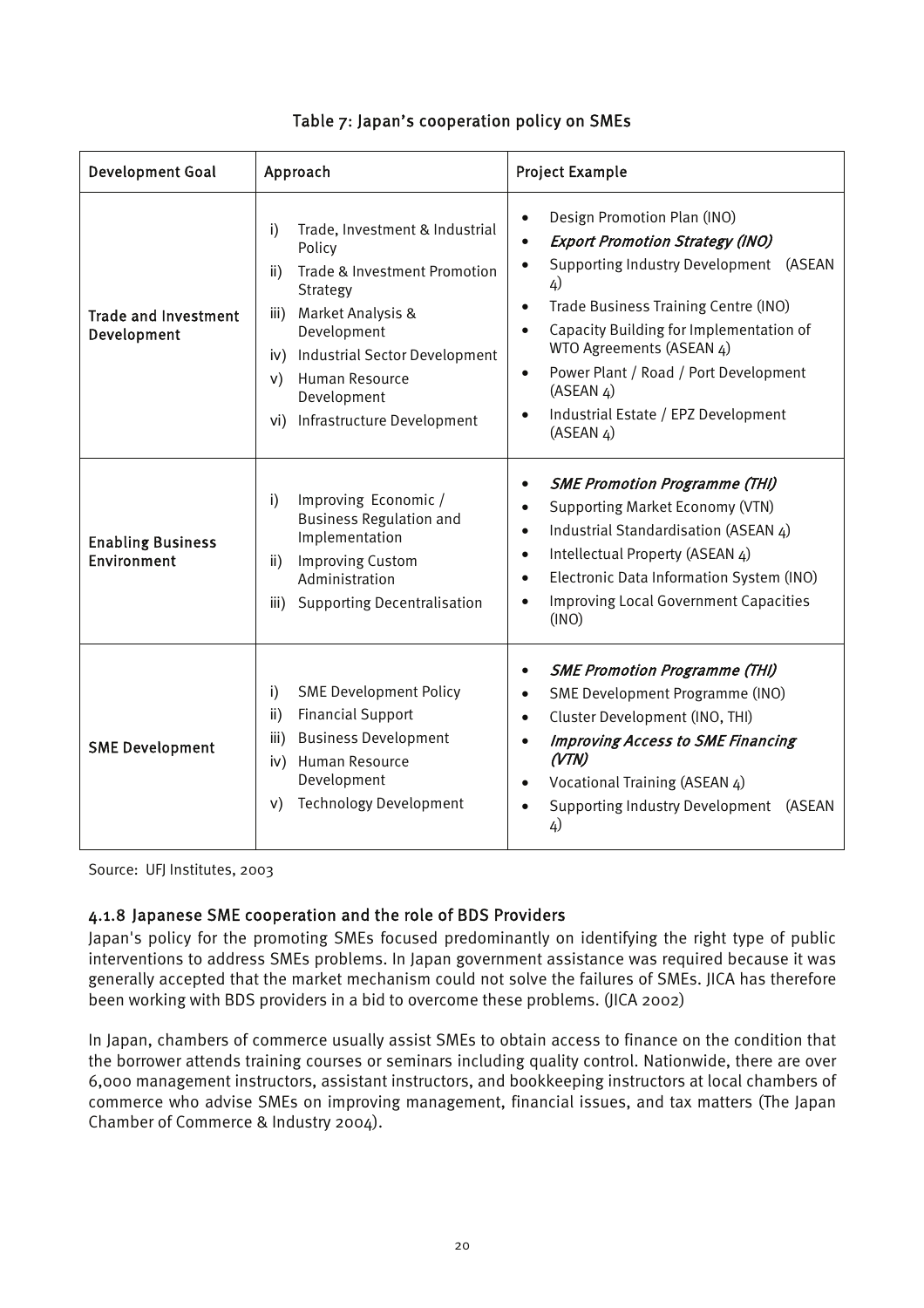

#### Figure 5: BDS Providers and Financial institutions

An important role for BDS providers is to reduce information gaps between big enterprises and SMEs. In addition to this, the Japanese government usually provides financial, legal and human resource development assistance to SMEs.

There is an SME support centre in each of the 47 prefectures of Japan. This nationwide network mobilises around 15 000 consultants, most of them from the private sector, including some recently retired senior executives. Consultants and trainers are recruited from this network by Japanese SME ODA institutions when required (Régnier, 2006) and it tends to work well. The provision of Japanese SME assistance is one part of a comprehensive approach which is illustrated in Figure 6 (below).



#### Figure 6: BDS and SME performance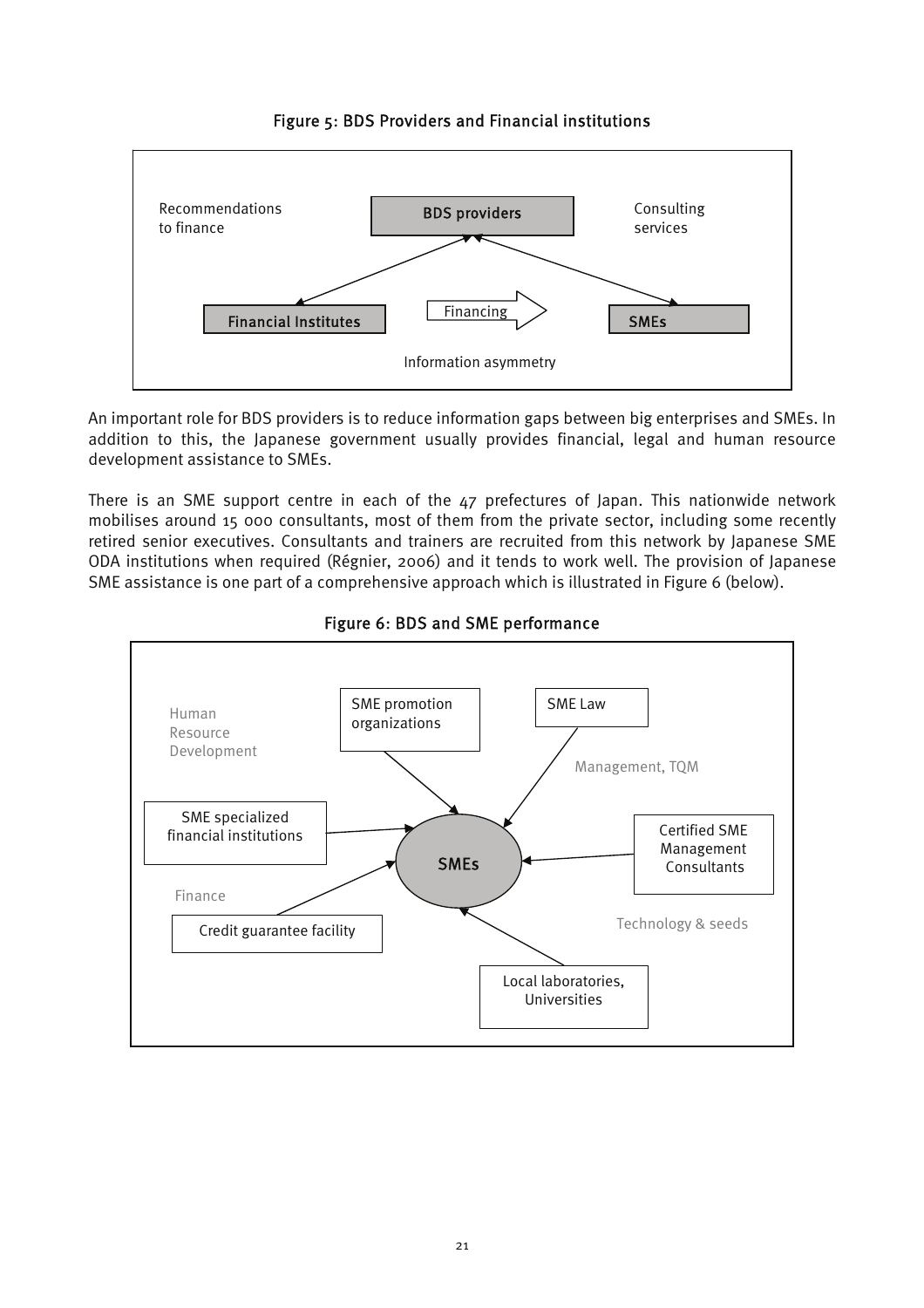Technical cooperation and "Kaizen" or continuous improvement are embedded features of Japanese production management systems. Quality lies at the heart of Japanese manufacturing and technical cooperation aimed at promoting Kaizen and the 5 S's (Seiri: Separating. Seiton: Sorting. Seiso: Cleaning. Seiketsu: Standardizing. Shitsuke: Sustaining) (Imai 2006) would no doubt contribute to the growth and development of SMEs

To a large extent, Japanese SME development cooperation overseas is linked to its own experience of SMEs (Régnier 2006). The establishment of a productivity centre to facilitate collaboration among enterprises, universities and government for example is not unusual (see Figure 7).





#### 4.1.9 Japanese uniqueness and western standards

Japan's industry developed through new management techniques which combined American mass production techniques with traditional quality control. Workers embraced many of the key ideas of "just-in-time" inventory control in assembly industries, learning how to do rapid machine setups as part and parcel of an effort to produce components "just-in-time" and without failure. There are essential differences between the production and operations management philosophies of the West and those of Japan. (Imai, 2006)

The basic principles of Japanese industrial development coincide with Robert Chambers' thinking. He calls for a fundamentally new approach to development which emphasises people over things, and is guided by principles which include: self-critical awareness and admitting and learning from mistakes, making reversals in existing behaviours, professionalism, bureaucracy, careers and modes of learning (Chambers 1997). Self-critical awareness is a key feature of Japanese Kaizen and, by extension, the OVOP movement.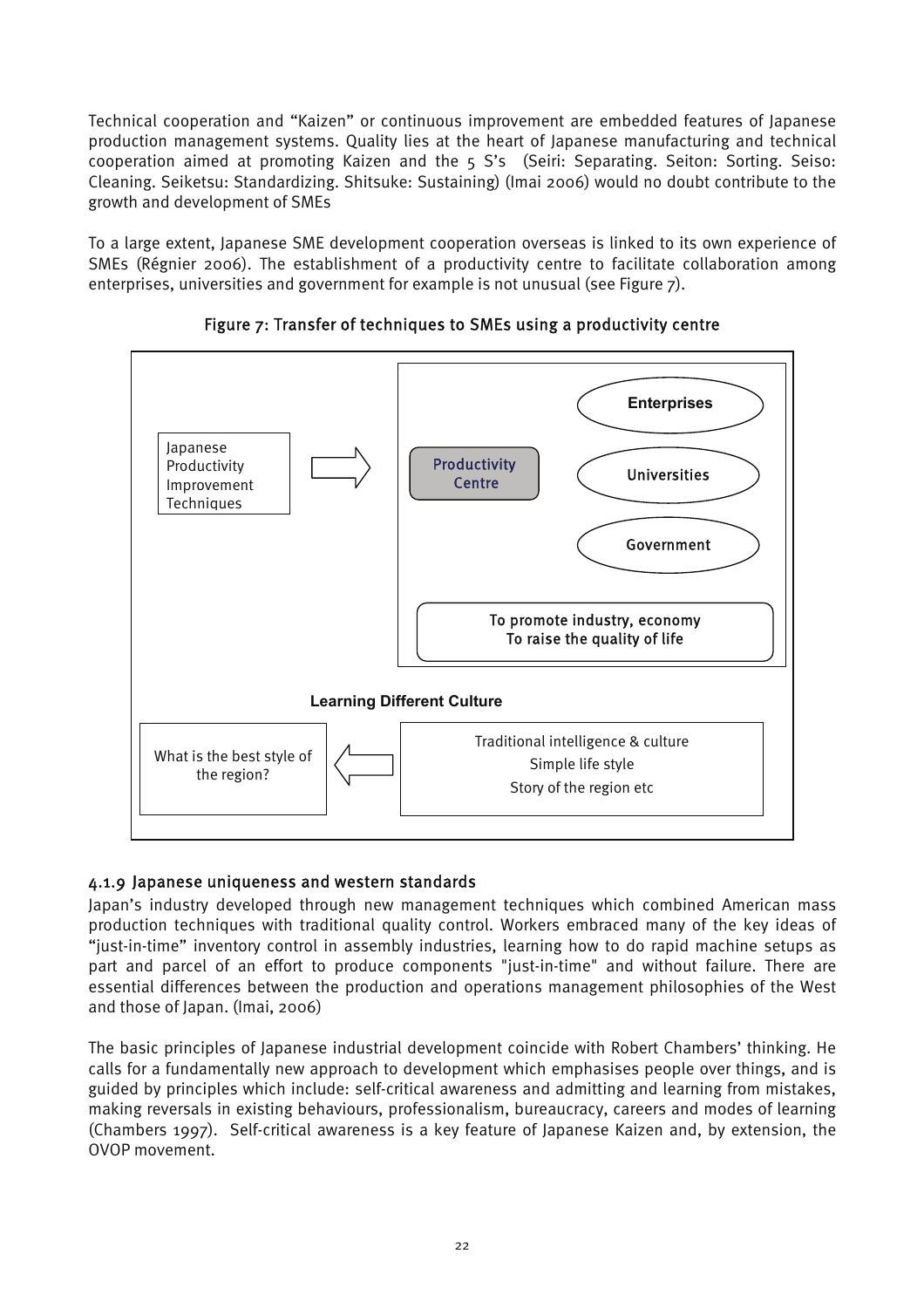#### 4.1.10 Japanese cooperation is covered by several organisations

Several Japanese institutions now provide assistance for SMEs. The Japan Bank for International Cooperation (JBIC) is a financial institution that provides assistance through import/export and investment credit to the private sector, untied-loans and two-step loans to small firms. The Japan External Trade Organization (JETRO) promotes the development of supporting industries and assists Japanese enterprises in developing countries by dispatching experts, organizing trade fairs and industrial exchange fora etc. Furthermore, the Association for Overseas Technical Scholarships (AOTS), and the Japan Overseas Development Corporation (JODC) accept trainees and dispatch experts to conduct training (JICA *et al* 2000).

In this paper, we discuss selected cooperation offered by several Japanese organisations including JICA, JBIC, JETRO and Oita OVOP International Exchange Promotion Committee. For OVOP, JICA mainly provides OVOP Theory, training in Japan, small scale equipment and organises the dispatch Japanese volunteers. Oita OVOP International Exchange Promotion Committee support training in Oita, Japan and host the Overseas Seminar.

#### 4.2 What is OVOP?

Japanese co-operation defines OVOP (One Village One Product) as a "strategic movement" which relates closely to regional development policies. As part of the Aid for Trade initiative at the WTO Hong Kong Ministerial Conference, Japan initiated the OVOP Campaign. Regardless of the suspension of DDA (Doha Development Agenda) negotiations, Japan will continue with the campaign (MITI 2006) JICA also supports the OVOP movement in Africa as an effective tool to change the awareness of community members in Africa, promote empowerment, and reduce poverty through the improvement of income and economic growth in rural areas (JICA, 2007). The OVOP approach encourages farmers or firms to develop a product or industry unique to their region and develop it into a nationally recognisable and, where appropriate, a globally recognisable product.

To date, OVOP has been introduced in a number of countries including Thailand, China, Indonesia, the Philippines and Malawi. The precise content of the OVOP approach varies from country to country. For example, in Japan there was little role for (central) government and the onus was with the private sector. In Thailand, the government played a very important complementary role. The success of the OTOP ("One Tambon, One Product") model in Thailand has demonstrated the value and potential of grassroots innovation when combined with effective political and institutional support. (Supachai and Ellis 2005)

#### 4.2.1 Historical background of OVOP

The "One Village One Product" or OVOP movement has its origins in Oita, one of the 47 prefectures of Japan. It began in the 1970s as a community-based business activity aimed at rediscovering and revitalising economically backward rural areas. The movement was introduced in 1979 by former governor of the Oita Prefecture in Japan, Dr. Morihiko Hiramatsu. Under the OVOP movement each village is encouraged to produce at least one product or service which can be showcased across the country and the world.

The impetus for the OVOP movement in Oita was threefold (JETRO, 2007):

- i) The population shift from rural areas to major cities and the loss of vitality in various regions of the prefecture;
- ii) The need to create new industries in the regional areas;
- iii) The need to reduce over-dependence of business on local government.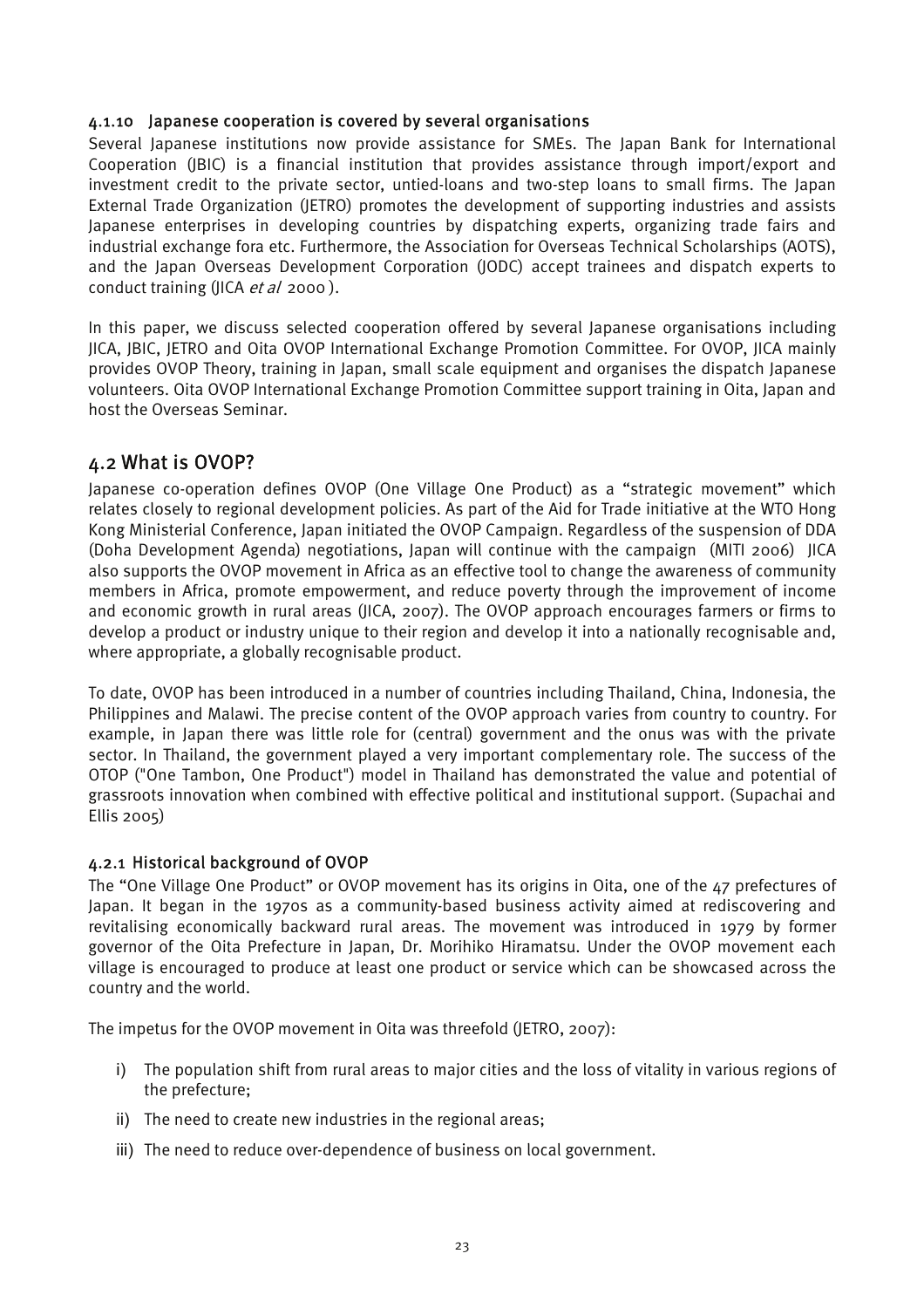To overcome the above problems, the governor established three basic principles of the OVOP movement. These are as follows:

- 1) Local yet Global: being local and global simultaneously called "Glocal". The idea is to make products that represent local areas/regions but which could also be competitive in global markets;
- 2) Self-reliance / Creativity or independence and new ideas. Villagers themselves were encouraged to decide which product(s) should be chosen as OVOP products; local governments were intended only to provide technical assistance;
- 3) Human resource development: OVOP would promote innovation and creativity and also encourage people to improve or harness their skills (Hiramatsu and JETRO, 2007).

All OVOP products in the Oita prefecture are determined according to these principles. This specialisation has been referred to as the Japanese product specialisation method. However, there is no intention to limit village products. In Thailand, competitions for authorised OVOP products are organised regularly. In this case, only one product will be approved and championed but in Japan there is no such limit in place.



Figure 8: OVOP product in Oita prefecture in Japan

Source: Oita OVOP International Exchange Promotion Committee, 2008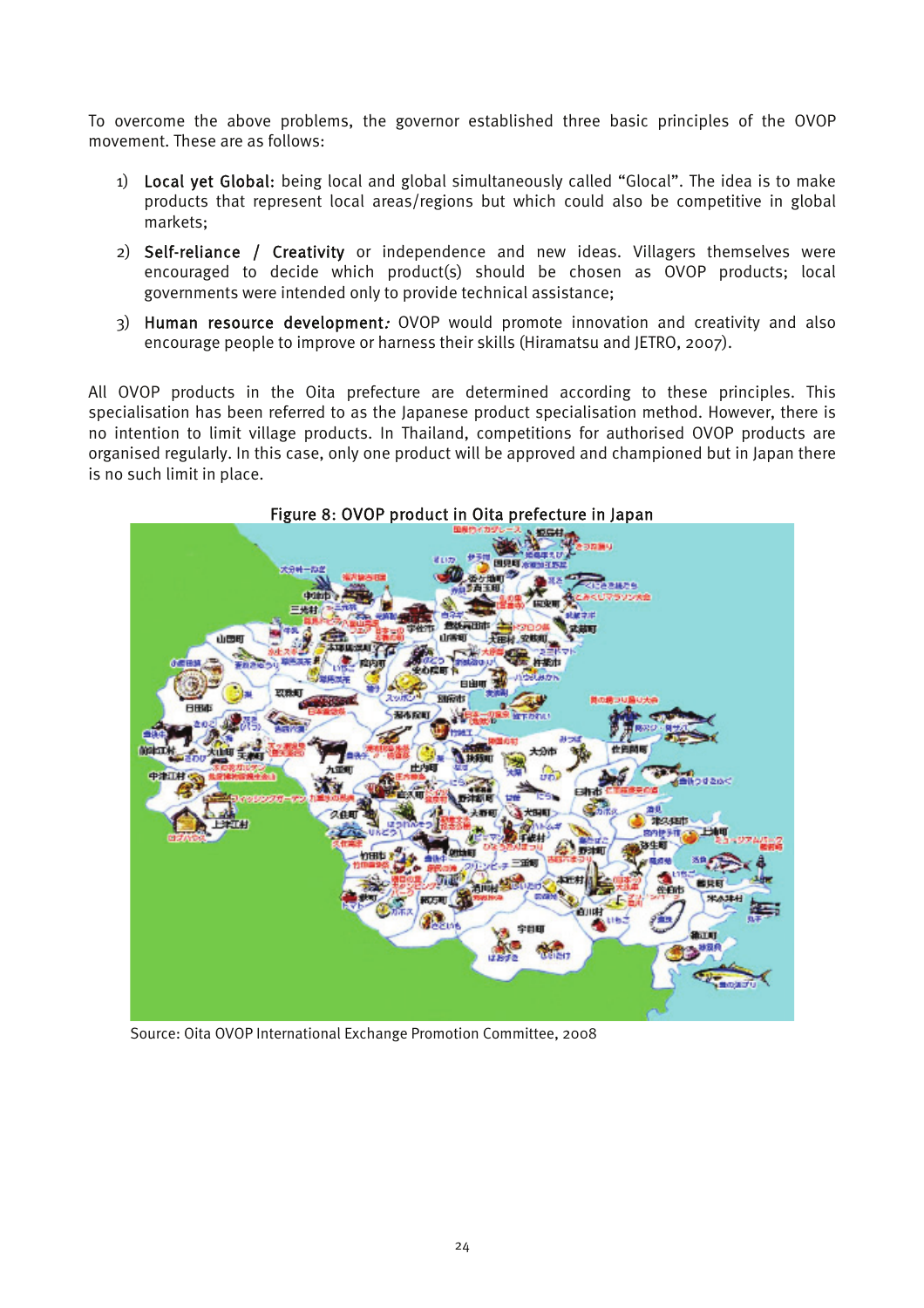Prior to the OVOP movement, local communities sought to stimulate their economies by appealing to government for assistance in the form of grants and subsidies. They relied heavily on government handouts. While government, together with quasi-government agencies and local authorities launched several assistance programmes for the SMEs and farmers, these assistance programs were not universally embraced. One of the main reasons for the limited uptake was the difficulty in accessing funds due to a host of complicated government procedures. In addition, local culture (religious beliefs and practices, customs and traditions) stifled the growth of SMEs. In particular, women were forced to work in the home even they had skills and capabilities sufficient to start new businesses.

The OVOP movement encouraged local people, including women, to work closely with government agencies in order to overcome constraints by themselves. The widely respected former governor of Oita Prefecture, Dr. Morihiko Hiramatsu, became the movement's first official leader in 1979. He encouraged local people to do business using their own initiative bypassing complicated government procedures. The message was clear: local people could and should pursue economic activities in their villages and communities. Training courses and seminars on topics such as business ethics were designed to mobilise and empower the people. Individuals and communities were encouraged to use their own skills and experience to start new businesses while limiting their reliance on government to productive assistance only.

#### 4.3 Japanese OVOP and government-led OVOP approach

The OVOP approach can be implemented in a number of ways. As we have already discussed, the Japanese approach differed from that pursued in Thailand and the rest of Asia. One illustrative example of an Asian OVOP is OTOP (One Tambon One Product) in Thailand. Inspired by OVOP, the Thai government began promoting local industry by supporting the manufacture of attractive products based on local resources, culture and tradition.

One of the main objectives of the OVOP approach is to promote and export locally produced goods globally with government assistance. In Thailand the Department of Export Promotion (DEP), Ministry of Commerce, staged the "OTOP to the World 2007" campaign which presented a selection of quality OTOP products from across the country, including gifts and decorative items, fashion and jewellery (Thai OTOP http://www.thaitambon.com) Meanwhile, in the Philippines, local chief executives take the lead in identifying, developing and promoting a specific product or service, which has a competitive advantage (http://www.otopphilippines.gov.ph) Governments are the driving force in the Asian OVOP approach. This is in stark contrast to Japanese OVOP which emerged as a popular reaction to local development policy led by an independent people's movement and therefore less dependent on government from the start.

In Malawi, OVOP is regarded as a microfinance initiative. The Ministry of Gender and Community Services has implemented a number of donor funded microfinance initiatives in recent years. These have mostly targeted rural women, although evidence from recent studies suggests men are also now benefiting. OVOP is the latest microfinance initiative to be launched by the Government (Government of Malawi 2004)

OVOP and OTOP are becoming increasingly popular models in Asia in terms community development and local industrial promotion. Globalising trends notwithstanding, the approach has been pursued as an alternative to conventional economic development models particularly in Thailand, the Philippines and China (Igusa, 2006). The main objective of the approach is to achieve economic development, primarily through export promotion. As illustrated in Figure 9, it is important to recognise the difference in approach between Japan and other Asian countries. Even in Japan, there are several local development models including Michino-Eki, "Road side station". The Japanese Government is keen to champion this approach above others in LDCs because of its success in other parts of Asia. The key to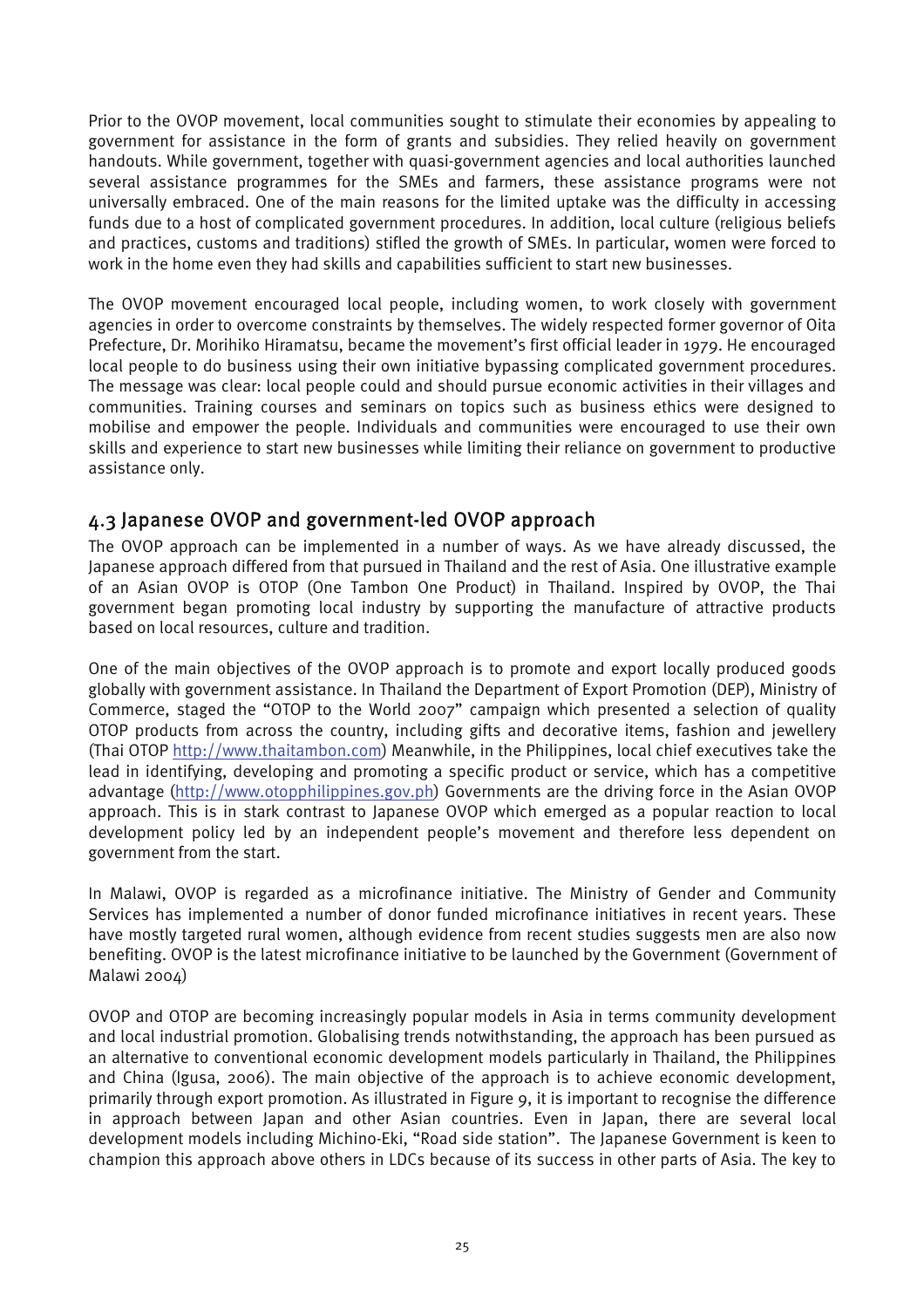sustainable regional development is the voluntary and independent involvement of communities with effective support from the authorities. (Yoshimura 2004)



#### Figure 9: OVOP movement and Development Policy

#### 4.4 How is OVOP expected to alleviate constraints on SMEs?

As discussed in a previous section, SMEs in Africa face growth constraints of a different nature and magnitude to those in Asia. The table overleaf summarises how the OVOP approach is expected to alleviate those constraints. The OVOP approach is not a panacea and complementary action will be needed to overcome all the constraints confronting African SMEs. That said, strong government leadership in Thailand has successfully tackled a number of similar constraints proving it is possible for recipient countries to remove some constraints themselves without having to rely on Japanese aid and cooperation. It is also possible that other donors will seek to tackle some of Africa's more enduring growth constraints.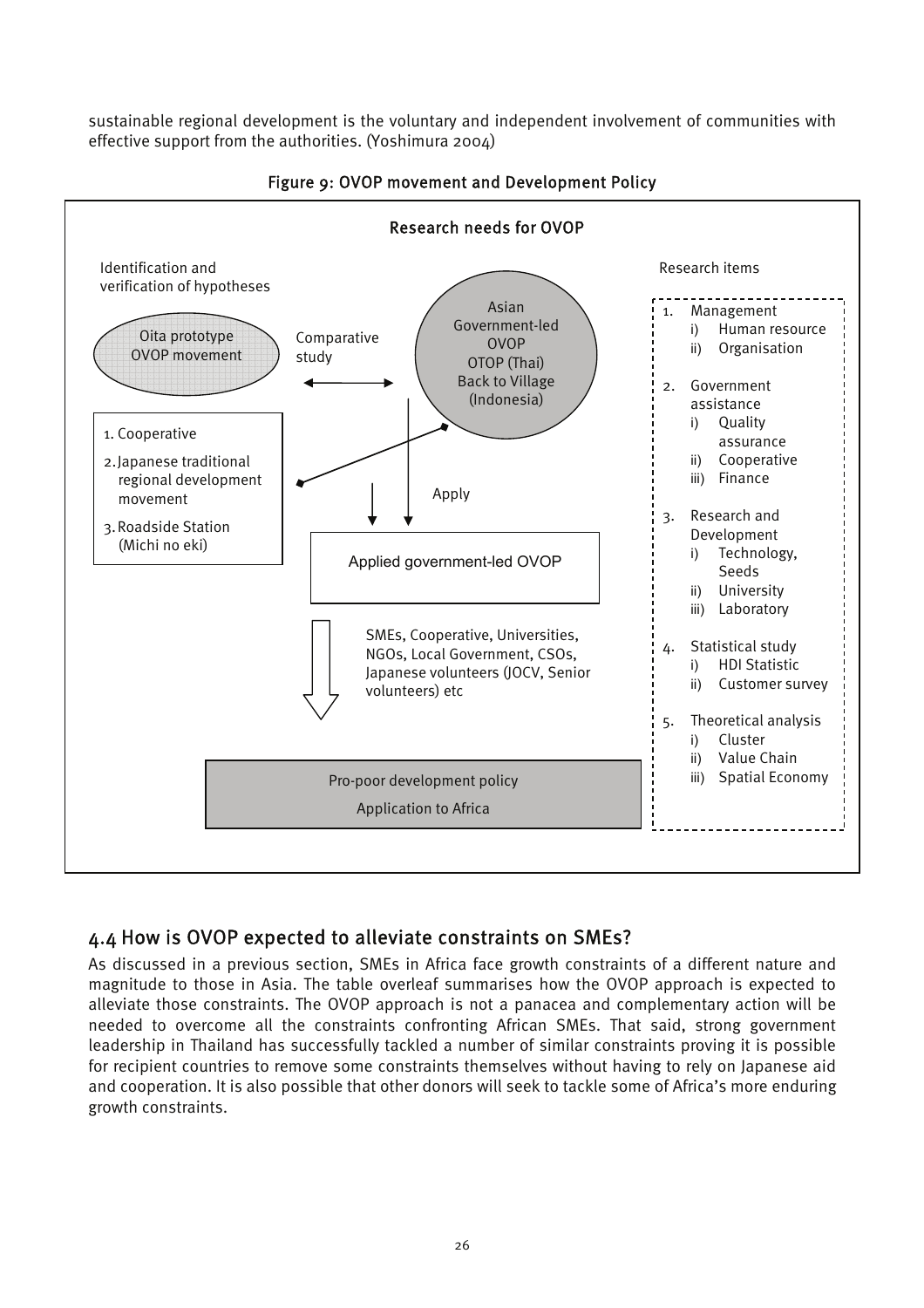Table 8 summarises how OVOP is expected to alleviate constraints on the development of SMEs.

| <b>Constraint on SMEs</b>                                             | Japanese<br>assistance<br>for OVOP                                                | <b>Examples of</b><br><b>OVOP related</b><br>involvement  | <b>Examples of</b><br>complementary<br>actions by host<br>Government | <b>Examples of other</b><br>donor assistance                      |
|-----------------------------------------------------------------------|-----------------------------------------------------------------------------------|-----------------------------------------------------------|----------------------------------------------------------------------|-------------------------------------------------------------------|
| Low Skills                                                            | Directly, by providing<br>ex-pat skills and<br>training courses in<br>Japan       | Packaging,<br>Labelling,<br>Accounting,<br>Marketing etc. | Training                                                             | Limited, GTZ                                                      |
| Lack of technology,<br>standards and<br>knowledge                     | Directly, by providing<br>advice and training<br>courses                          | Quality Control,<br>Kaizen, 5S, TQM<br>JIT etc.           | No                                                                   | Limited, standards<br>support by the EC,<br>UNIDO on<br>standards |
| Lack of external links<br>such as in value<br>chains                  | Directly, by linking<br>SMEs to Japanese<br>markets                               | Trade fair<br>in Japan,<br>Web site                       | <b>Trade Fair</b>                                                    | e.g. IDRC                                                         |
| Lack of access to<br>credit                                           | Indirectly, via<br>government policy                                              | <b>No</b>                                                 | Yes, sometimes.<br>Cooperatives,<br><b>OVOP</b> secretariats         | World Bank, DFID<br>etc.                                          |
| <b>Weak BDS markets</b>                                               | No, OVOP provides<br><b>BDS</b> itself and does<br>not promote the BDS<br>market  | No                                                        | No                                                                   | <b>Donor Committee</b><br>on small<br>enterprises; DFID<br>etc.   |
| Infrastructure                                                        | No, only small<br>equipment will be<br>provided.                                  | Cooling tanks for<br>milk plant.                          | No                                                                   | World Bank, EC                                                    |
| Regulatory<br>framework and<br>governance<br>framework more<br>widely | No, only limited<br>guidance for the<br><b>OVOP framework will</b><br>be provided | No                                                        | Limited                                                              | <b>World Bank</b><br><b>UNDP</b><br><b>UNIDO</b><br>DFID etc      |

Table 8: How is OVOP expected to alleviate constraints on SME development?

Note: Constraints are taken from section 2, donor examples from section 3, and Japanese support including OVOP from section 4.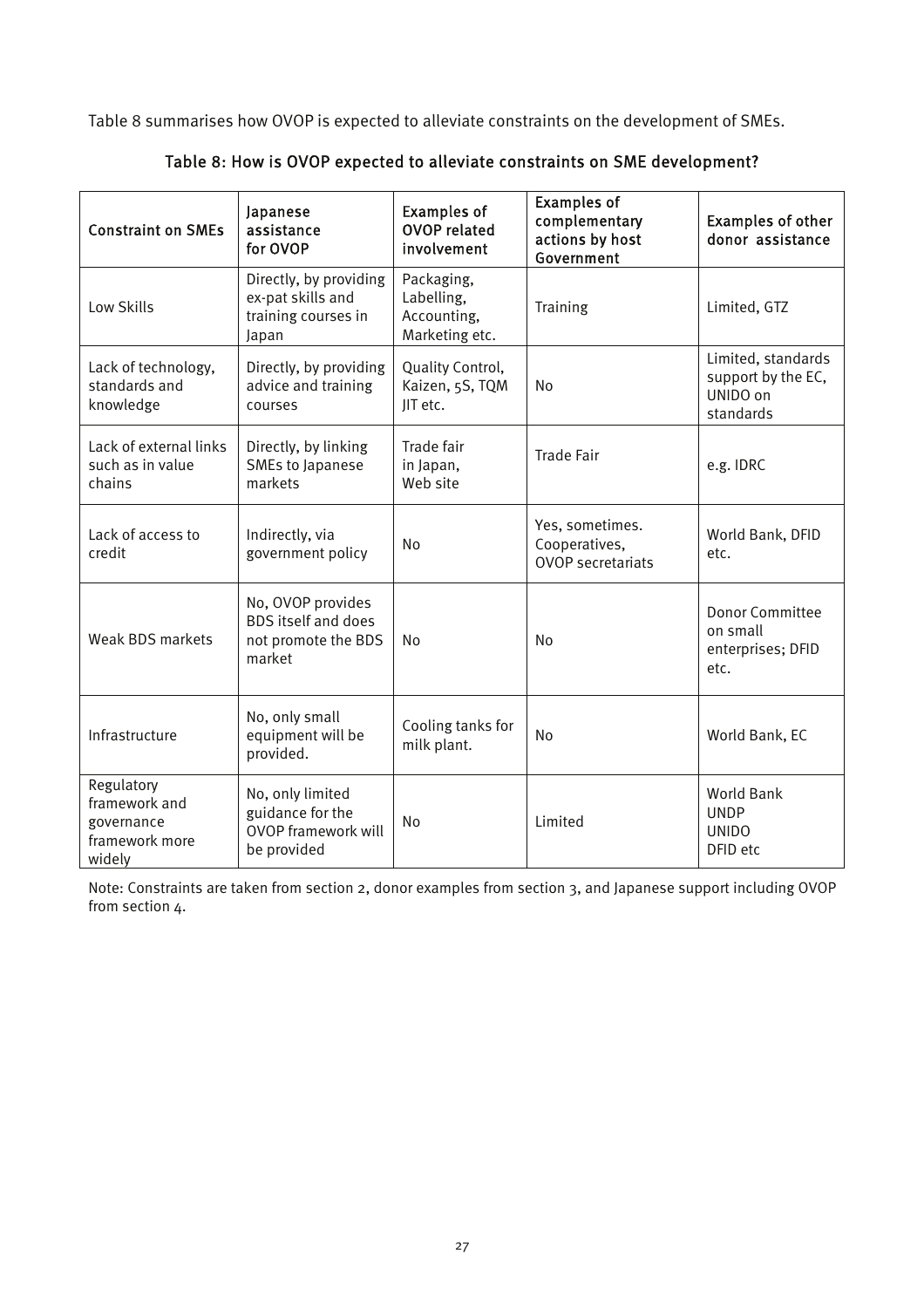#### 4.5 Comparing OVOP to other approaches

The OVOP model is linked to other approaches. The remainder of this section will provide a brief outline of each and identify the linkages between them. Figure 10 locates OVOP in a group of similar initiatives designed to establish brands at the local, regional, national and global level.



Figure 10: OVOP and similar approaches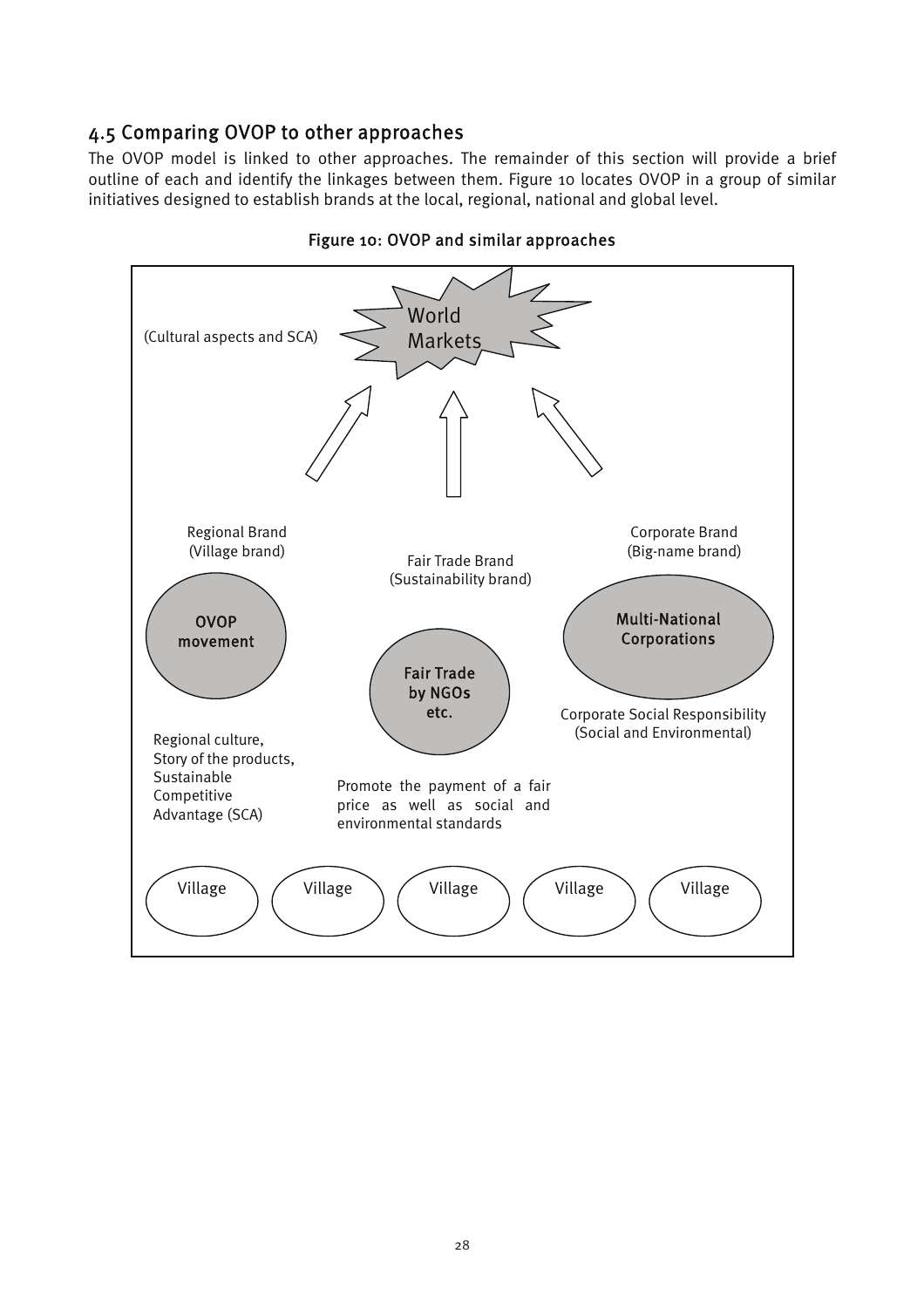#### 4.5.1 Fair trade, CSR and OVOP

The fair trade initiative favours small producers over large enterprises and aims to achieve a fair price for goods and services while at the same time guaranteeing minimum environmental standards and social rights for small producers in developing countries. Large multi-national companies (e.g. Nestle or Unilever) are trying to improve their corporate image by pursuing 'Corporate Social Responsibility' (CSR) initiatives. OVOP meanwhile promotes a local brand and seeks to improve standards. It aims to forge a new relationship between local people and world markets by capitalising on unique local cultures and traditions.

#### 4.5.2 Sustainable Competitive Advantage (SCA)

The OVOP also relates to terms such as Sustainable Competitive Advantage (SCA). Competitive advantage (CA) occurs when a firm occupies a certain space in the competitive landscape. Michael Porter suggests that a competitive advantage exists when a company makes economic rents, that is, their earnings exceed their costs (including cost of capital). In a similar vein, the OVOP approach aims to create a Sustainable Competitive Advantage (SCA) at a village level. SCA is different from a competitive advantage (CA) in that it provides a long-term advantage that is not easily replicated.

#### 4.5.3 Fair Trade, CSR, and product standards

Good quality is key for sustainable long-term business. There is an increased pressure to produce quality products by making traceability an integral feature of CSR. A UK initiative, the so called ETI, promotes quality standards. The Base Code and Principles of Implementation have two related functions:

- They provide a basic philosophy or platform from which ETI identifies and develops good practice; and
- They provide a generic standard for company performance.

The labour standards incorporated in the Base Code constitute a minimum requirement for any corporate code of labour practice. ETI is funded by Membership fees (60%) and DFID (Department for International Development) (40%). This might be an example for other donors such as Japan as it may fill a gap in the OVOP movement.

#### 4.6 OVOP in relation to other development concepts

The OVOP movement also relates to the following concepts. (See Figure 11)

Space is an important element in the OVOP movement. With improved transportation technologies which reduce cost, industrial activities gradually move out of urban centres and are replaced by business and personal services. This allows cities to specialise in different industries – a basic tenet of the OVOP approach. Fujita *et al* (1998) define the field of new economic geography and the economics of agglomeration, which combines new economic geography and urban economics. A spatial perspective has become increasingly relevant to our understanding of economic phenomena.

Urban Economics is the economic study of urban areas. It involves using the tools of economics to analyse urban issues such as crime, education, public transport, housing, and local government finance. More narrowly, it is a branch of microeconomics that studies urban spatial structure and the location of households and firms. Agglomeration economies can explain the advantages of the "clustering effect" of many activities ranging from retailing to transport terminals.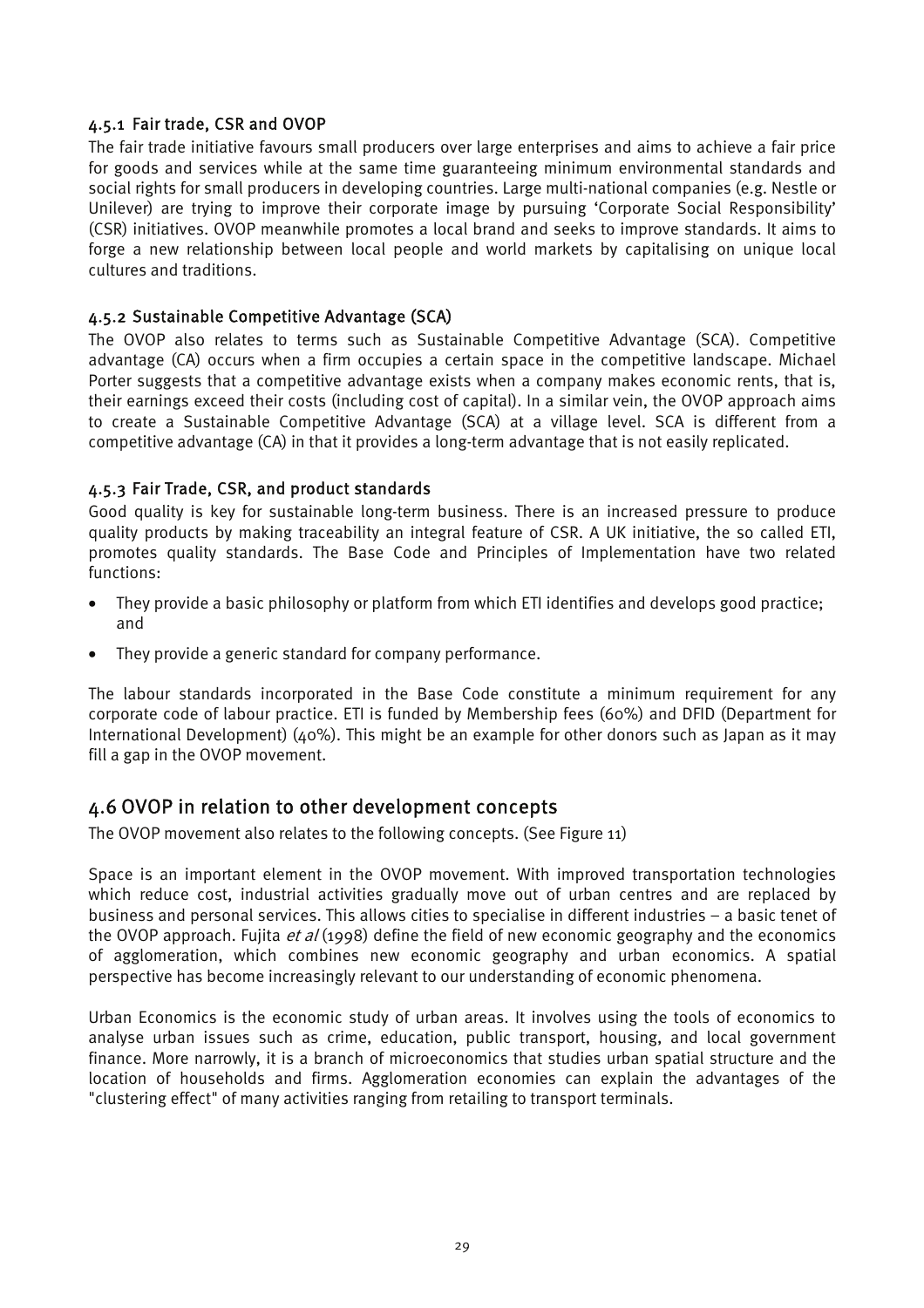Agricultural economics originally applied the principles of economics to the production of crops and livestock - a discipline known as agronomics. Agronomics was a branch of economics that specifically dealt with land usage. It focused on maximizing the yield of crops while maintaining a good soil ecosystem.



Figure 11: OVOP and relevant background theories

Economic Geology is concerned with natural resources such as minerals that can be utilized for economic and/or industrial purposes. Economic Geography analyses the endogenous determination of the location of economic activity in a general equilibrium framework. It is usually regarded as a subfield of the discipline of geography, although recently economists such as Paul Krugman and Jeffrey Sachs have pursued interests that can be considered part of economic geography.

OVOP relates to these concepts mainly because it has geographical features and clustering effects. Geographical features would include spatial perspectives, transportation and communication technologies. The clustering effects include scale economy, technological spill over and vertical clustering, value chains.

However, for practitioners, the OVOP movement can be explained by "Kaizen", (continuous improvement). The "Manufacturing Culture" is one of the two pillars of Japan's culture. The other is the "Local Revitalization". "Local Revitalization" schemes have absorbed hundreds of thousands kaizen processes and technologies (Kimura 2005)

#### 4.7 Value chain analysis and the OVOP movement

Value chain analysis provides an additional dimension to our understanding of the OVOP movement. There are a number of parallels between the theory of value chains and the reality of OVOP. The OVOP approach builds value chains by integrating primary activities (e.g. production, marketing) with support activities (communications, logistics etc) at the local / regional level. The value chain approach suggests that all firms can participate in a chain providing the relevant standards and conditions are met. SMEs that do not posses the appropriate skills and technology need training in areas such as accounting and ICT. The important thing to note here is that all participants in the chain benefit from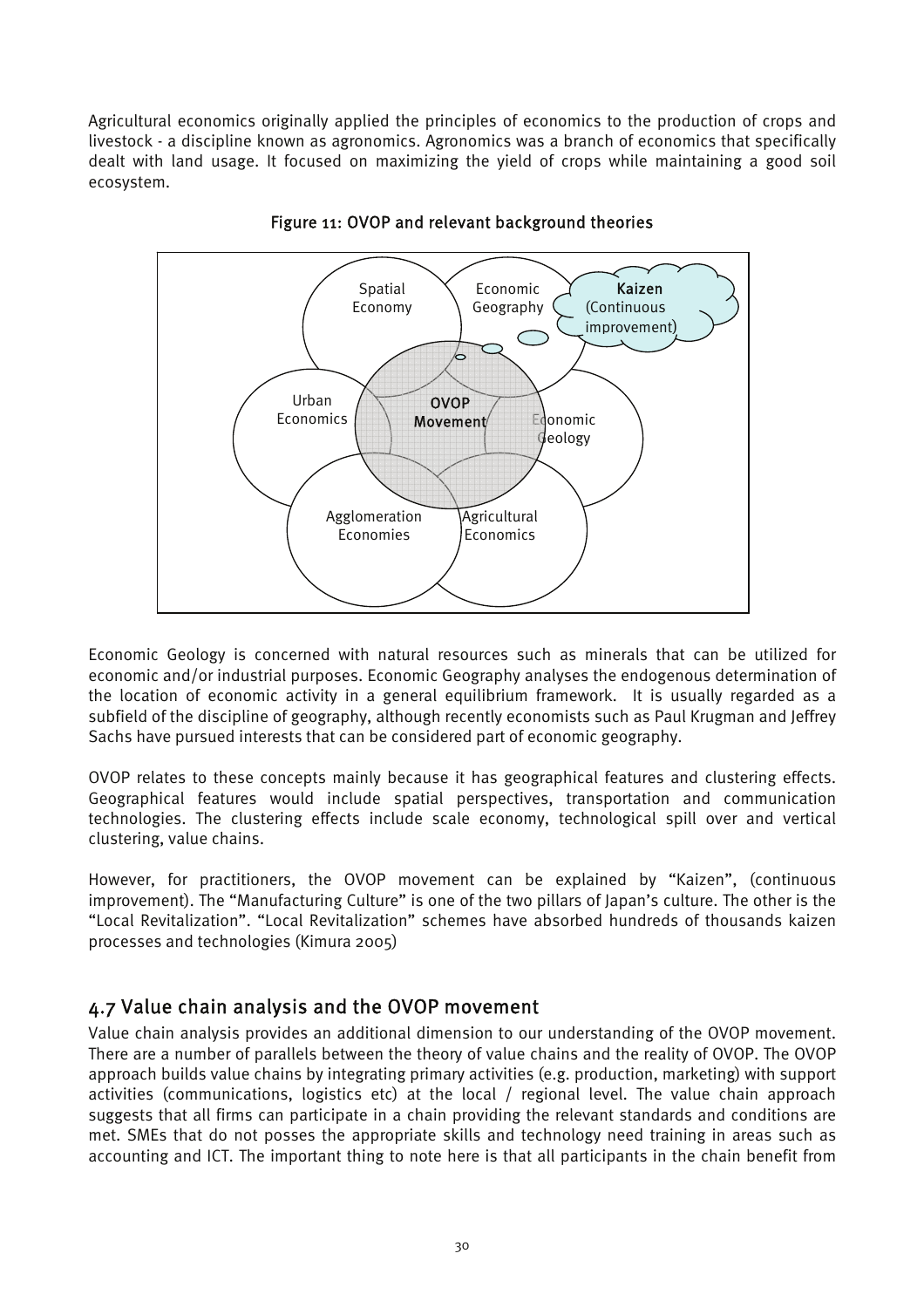this training because it adds value to the finished product. OVOP includes a training and skill component. Leadership, however, is the key to nurturing the chain and the suppliers within it.

In Thailand, the OTOP project organises the distribution of products to large retail centres, department stores, local shops and convenience stores. The distribution of products is handled by the government in combination with the private sector firm (Régnier 2006).

The future landscape of value chains will be more varied. In Africa, we can already identify some emerging trends. Supermarkets for example have sprung up across Africa and no longer target affluent consumers alone but also attend to the needs of middle- and low income consumers. (Humphrey 2007).

There are substantial advantages to value chain analysis. The OVOP approach lacks a clear understanding of sequencing and service flow. (See Figure 12 OVOP and value chain analysis). The OVOP approach would therefore benefit from value chain analysis.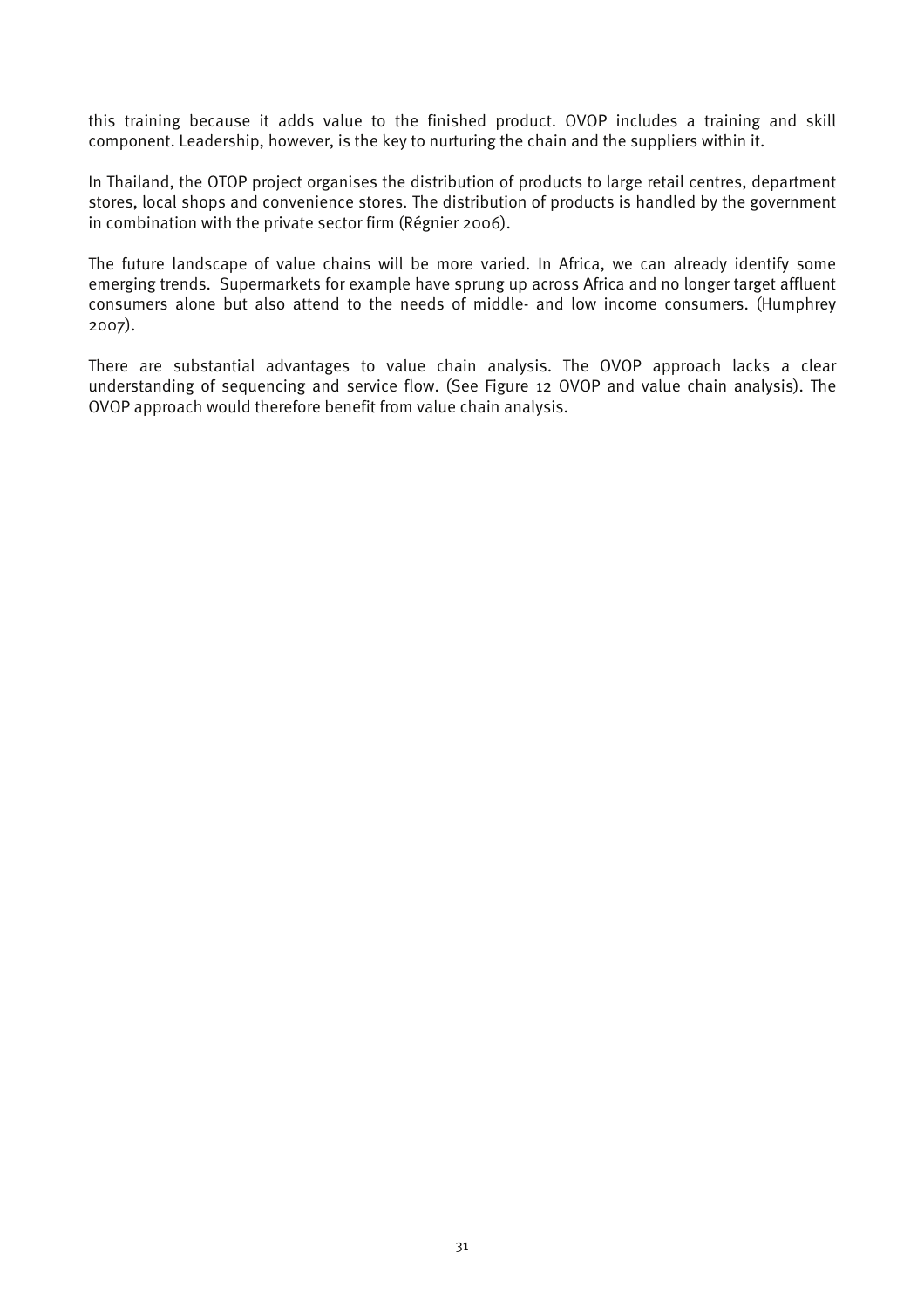

#### Figure 12: OVOP and value chain analysis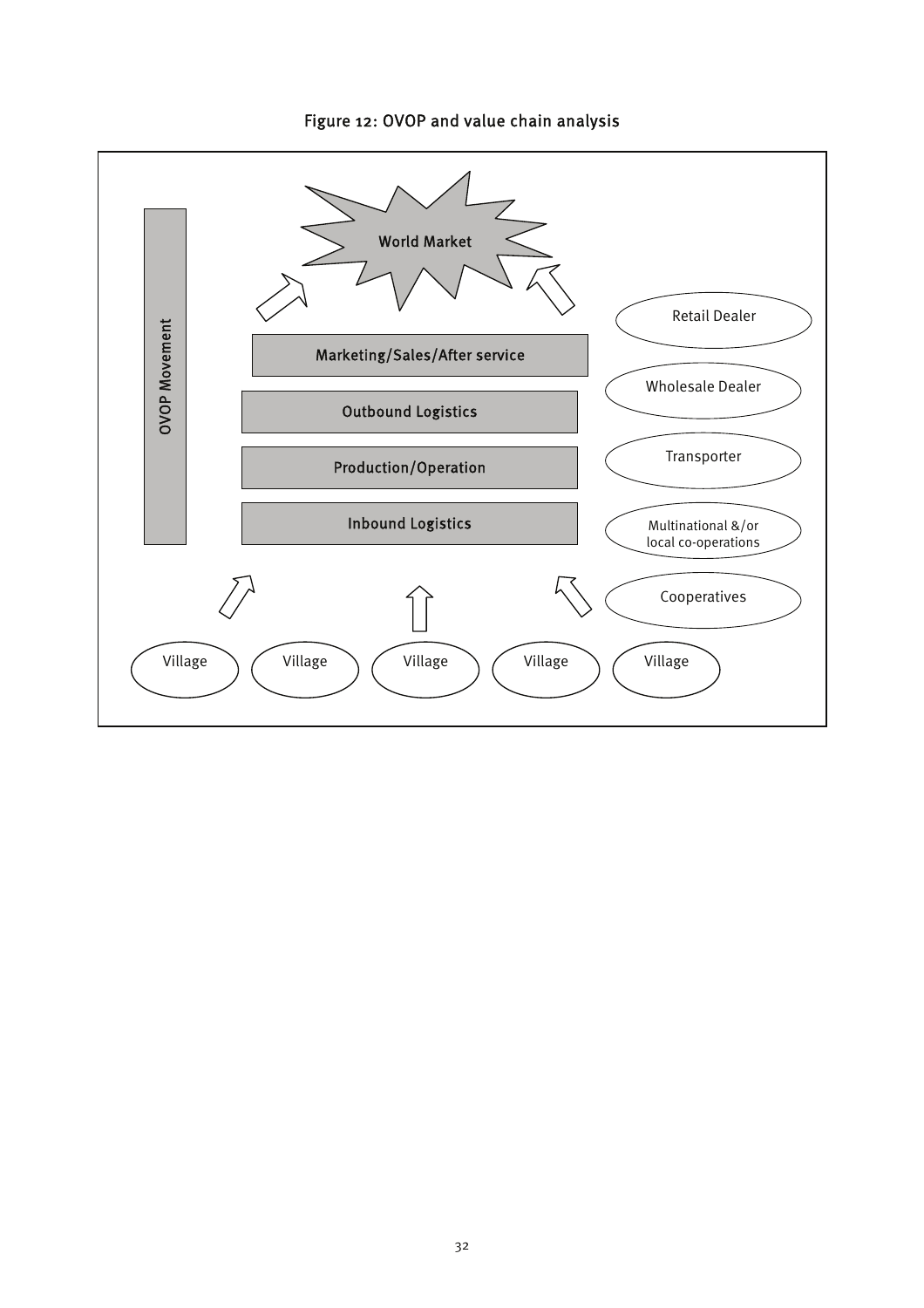## 5. Assessing OVOP: initial considerations

This section discusses some initial considerations when assessing OVOP. Section 5.1 discusses recent developments of OVOP in Africa. Section 5.2 discusses methodological issues how a programme such as OVOP might be assessed. Section 5.3 summarises a number of initial observations on the basis of initial discussions and available information.

#### 5.1 OVOP in Africa: recent developments

Now that the OVOP movement has spread to Asia, the Japanese government is currently considering whether and how to advance the OVOP movement to support access for low-income developing countries to a wider market for their products. JICA views the OVOP movement as a vehicle for empowering African rural communities, including women, and generating rural income opportunities.

JICA has had four separate missions in 2007 to 10 African countries: Ethiopia, Kenya, Madagascar, Mozambique, Nigeria, Tanzania, Senegal, South Africa, Zambia and Uganda to disseminate the concept of OVOP in the African context and to assess the capacity and the political will of the implementing government ministries as well as the potential needs at the village level. These missions also discussed with other donors, who shared the view that it was important to support the African informal sector and small scale farmers to generate income and employment opportunities through market based approaches.

JICA is currently contemplating whether and how to support the rapidly growing OVOP movement in the aforementioned countries through its technical cooperation programme including expert assignments, dispatch of volunteers and training in Japan and other countries as well as marketing support by JETRO and fair trade organisations. JICA has cooperated with Malawi and Ghana on OVOP.

In Ghana, JICA has been assisting rural women's groups to increase production and improve quality of soap made from the fruits of the indigenous tree, Shea. Japan External Trade Organisation (JETRO) has been supporting its marketing to overseas including Japan.

In Ethiopia, JAICAF (Japan Association for International Cooperation of Agriculture and Forestry) has reviewed the policy documents and strategy papers in order to elicit information on the productions, processing and marketing of agricultural products related to the application of the OVOP movement.

In Malawi, the Malawi Government institutionalised the OVOP movement as a part of its national development plan in 2003. This was the first example of the OVOP movement in Africa. The Japan International Cooperation Agency (JICA) sent a study team to Malawi in 1997 which introduced Malawian officials to Oita's project of the OVOP Movement as a scheme for regional development. In December, former Minister Aleke K. Banda of Agriculture and Irrigation visited Oita to understand the facts of Oyama Town in Oita and other OVOP projects, and finally requested the Oita Prefecture and JICA to extend cooperation to Malawi in adopting the OVOP.

JICA has been assisting the capacity development of the OVOP implementing agency of the Malawi Government and has provided technical and business support to the OVOP farmers on the ground. Local people prepare business plans and send it to the OVOP secretariat.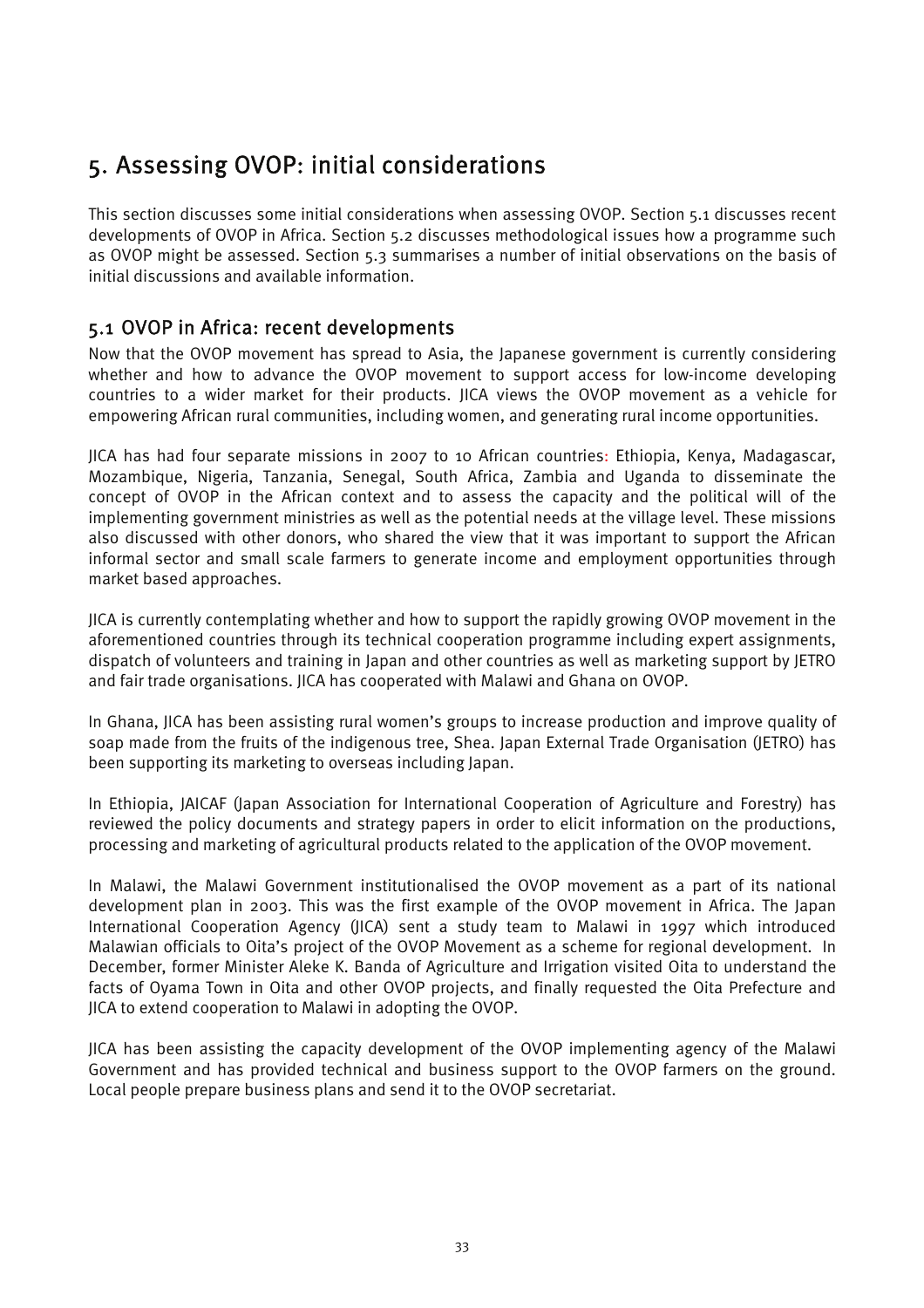#### 5.2 Assessing OVOP: methodological issues

There are quite a number of different donor programmes supporting the private sector in Africa, as we suggested in chapter 3. Few programmes are properly evaluated using good data, probably because it requires data-intensive research. Indeed it is not straightforward to assess cooperation development programmes such as OVOP.

There will be three key components of an assessment of OVOP

- 1. What impact areas are relevant?
- 2. What is the support measure that will be assessed?
- 3. How can the effects be assessed?

#### 5.2.1 Impact areas

It is important to understand the way OVOP and associated development support might affect firms, regions and countries. We suggest there are three levels of objectives or impact areas where the effects of OVOP could be important.

OVOP supports local industries and SMEs in particular, to become more productive and export more, much as other business support programme. This should lead to better economic and social development in the region. One important aspect therefore will be to assess whether OVOP has led to better firm performance, such as sales, productivity and employment. Because much support is at the level of household, it also requires an assessment of whether households have gained in terms of employment, incomes and consumption patterns.

Secondly, OVOP could lead to a better understanding of what constraints are faced by SMEs which can inform support at higher level. So it will be important to understand whether OVOP generates knowledge of public goods beyond the firm-specific effects identified before (see the discussion of UNIDOs activities). This could be about the use of a technology because this the implementation generates positive externalities (see section 2). This is a qualitative assessment.

Thirdly, we also need to understand the sustainability of the effects, in particular for institutions at the institutional and governments at the local, regional and national levels. Does the support build up a better local institutional capacity to promote private sector development, for example, in the market of BDS?

#### 5.2.2 Understanding the types and levels of support

As a first step in any impact assessment or evaluation, it is crucial to be clear about what support is being provided. Is it credit, training or skilled personnel? A good description of what type of support firms have received is necessary.

#### 5.2.3 How can the effects be assessed?

There are quantitative and qualitative aspects to assessing the effects. The literature on the quantitative evaluation of private sector development programmes suggests that various evaluation techniques (see e.g. Oldsman and Hallberg, 2002) can be used during programmes. Evaluation depends on the formulation of a strategic counterfactual (what would have happened without the support), and evaluation techniques differ in the way they select controls used to separate project effects ('treatment' effects) from other factors. There can be experimental design with random assignment of controls and treatment groups, quasi-experiments with constructed controls (partly based on regression analysis), and ex-post evaluation using regression analysis and expert judgement. The strength of causal inferences that can be drawn from the analysis depends on how well the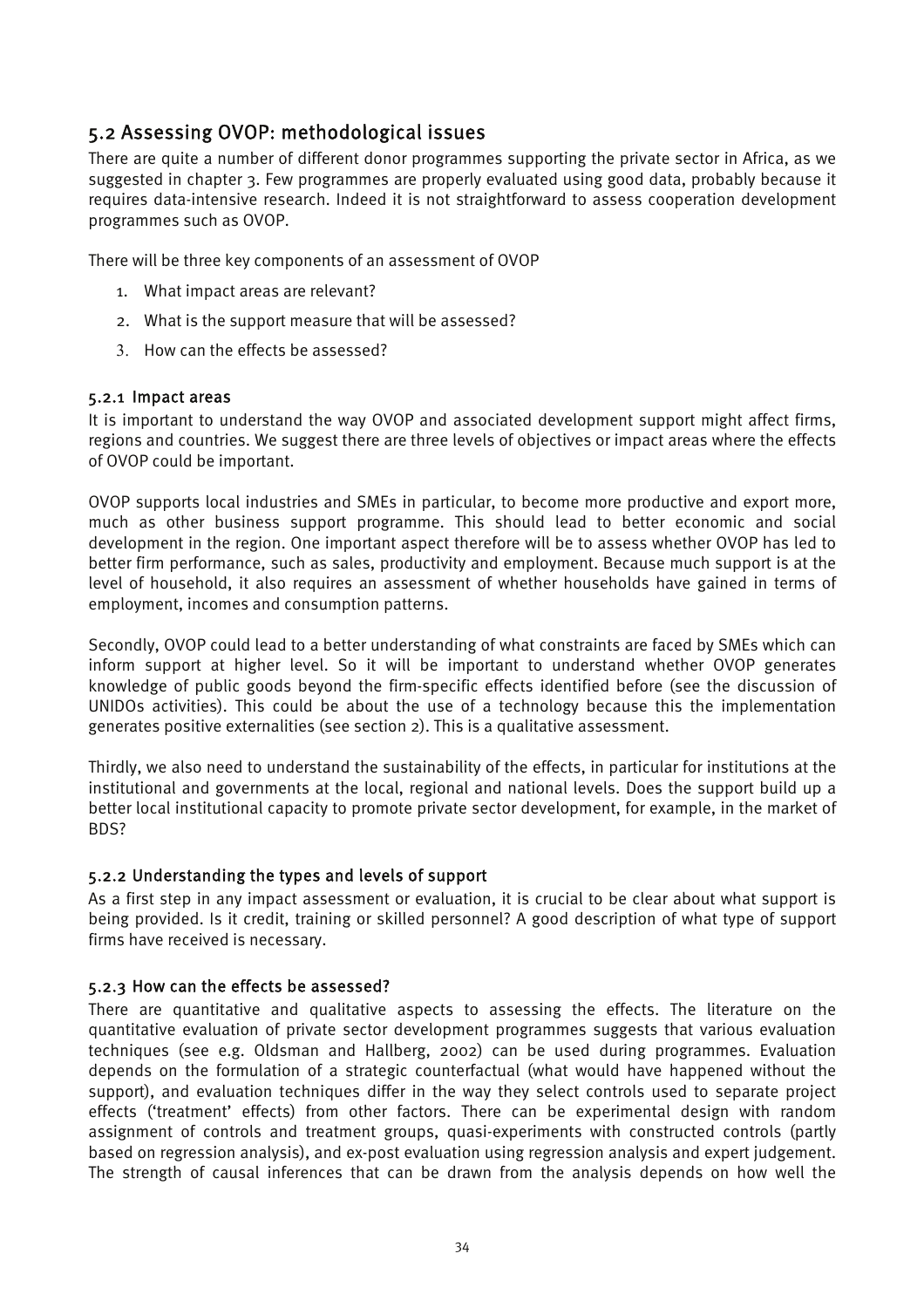particular approach deals with the validity of controls: are controls exactly the same except for the fact that they have not received treatment?

Evaluation of firm specific effects will depend on availability of good data of firms that have been supported in terms of

- Sales
- **Exports**
- Labour
- Investment

At the household level, sample information needs to be gathered on

- Employment
- Cash income and
- Consumption

When data of supported firms or households exist over time (e.g. doing a questionnaire for a number of firms), it would be possible to conduct a before / after comparison, rather than compare supported firms with non-supported firms. If performance has improved over time, this might be attributed to the introduction of certain types of OVOP support, after controlling for other factors. If data exist for firms (households) that have not been supported but which are similar to those that have been supported, it might be possible to compare the firms (households) and attribute the difference in performance to support received. Not all firm- (household-) specific effects can be easily quantified – for example, we also need to allow for improvements in entrepreneurship. It is not difficult to imagine that extensive firm and household surveys would be needed, and this is time consuming.

The assessment of other effects needs to be more qualitative and centre around the following questions

- Does OVOP promote knowledge public goods, e.g. through the demonstration effects of the successful implementation of OVOP support?
- Does OVOP lead to better capacity at local, regional or national level to support private sector development and provide an enabling investment climate?
- Is OVOP linked in with national development strategies?
- How does OVOP link in with other government and donor support strategies?

Such an assessment requires a number of qualitative discussions and review of documents.

UNIDO also conducted a case study for the Thai One Tambon, One Product (OTOP)<sup>1</sup> project in 2005 and covered issues related to evaluation and monitoring. It suggested that, 'u unfortunately, no information has been obtained from any agency concerning the direct benefits perceived by the communities and the rural target population or on the socio-economic impact of OTOP movement'. A system is required to obtain data on indicators such as (UNIDO, 2005):

1

<sup>&</sup>lt;sup>1</sup> A 'tambon is a Thai administrative unit smaller than a district.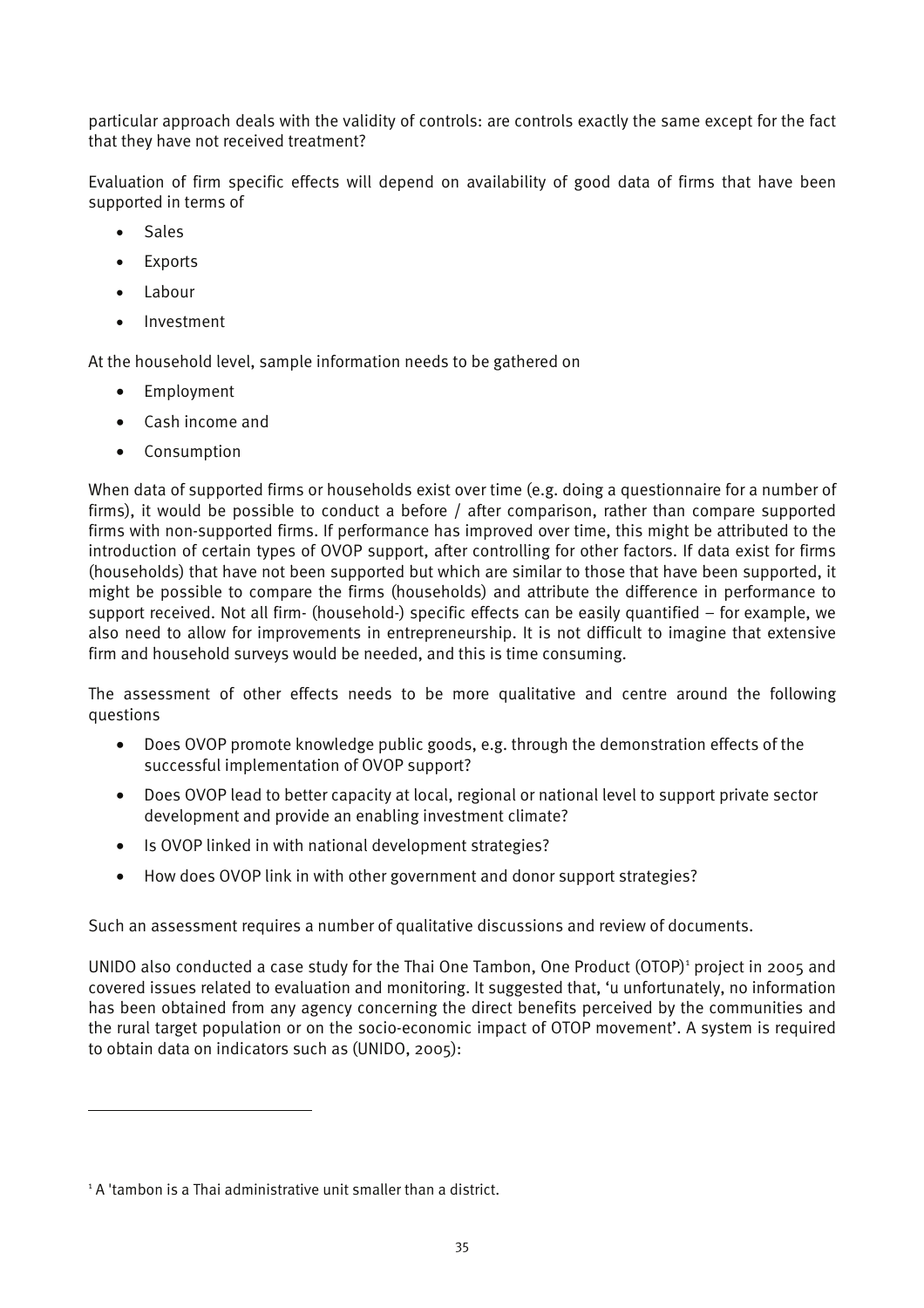- i) Net effect of the project on the target populations in terms of employment, income creation and poverty alleviation, particularly for the farmers and fishermen;
- ii) The ratio between new enterprises and existing enterprises participating in OTOP;
- iii) Survival rate of enterprises;
- iv) Sales earning ratio between communities and SMEs;
- v) Cost/benefit analyses based on investments and returns of the OTOP craft system.

#### 5.3 OVOP in Malawi: an initial assessment

We have not yet conducted an extensive analysis nor have we done extensive field survey work. However, there are various pieces of information available for an initial assessment of OVOP in Malawi. A full assessment would need good quantitative data as well as further qualitative discussions.

#### 5.3.1 External factors

There need to be a number of qualifying remarks at the start about Malawi. Malawi is a very poor country and any support programme faces multiple challenges. Failures (or successes) of companies and households supported by OVOP may not necessarily be attributed to the level or type of support, or it might be difficult to identify the effects of support because other more variable factors dominate.

Since OVOP support often goes to agriculture it is important to point out the risks to agriculture activities. In particular, there are often food shortage and associated risks, e.g. due to droughts. Indeed, Malawi's output is extremely volatile by international standards. Further, food prices are highly variable. Figure 13 shows the consumer price index for rural food in Malawi from 2006 to 2007. This means that there are a number of external factors that are likely to affect success or failure of agriculture activities in Malawi.



#### Figure 13: Variability in food prices

Source: The National Statistical Office of Malawi (CPI Rural (Food) 2006 and 2007 as 2000=100) http://www.nso.malawi.net/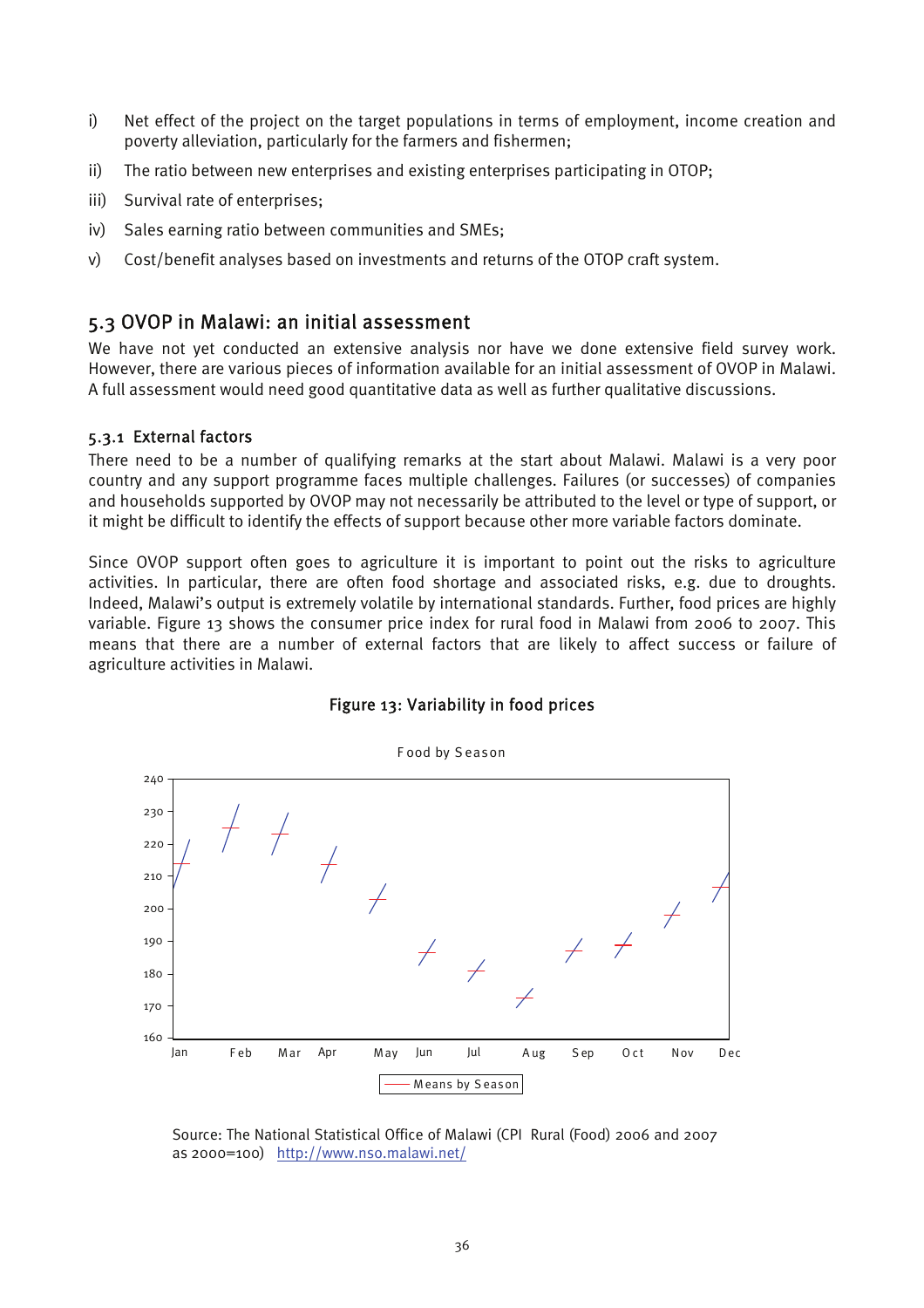#### 5.3.2 Type and level of support

The OVOP programme in Malawi aims to develop products and services through value adding by communities using locally available resources in a designated area (Kaluma-Sulumba, 2008; Gwaza and Kumbatira, 2008). It aims to:

- Promote the OVOP concept approach of economic development at the level of villages;
- Promote value adding technologies, such as agro-processing, quality control and packaging, at the village level;
- Facilitate small-scale business skill development at the village level;
- Promote market linkages between products & services from villages and domestic / /international markets.

The Malawi OVOP Programme has so far supported 46 projects for 12,943 beneficiaries. The actual project activities include: dairy processing; fish processing; vegetable production and processing; rice milling; honey production and mushroom production. One group, for example, received technical support from the programme and built a multi-purpose model factory where members successfully managed to produce commodities like confectionaries, cooking oil, and milk from soy beans and other products among others. Some of the OVOP products have been exported to South Africa and Japan. Locally, some of the products are on sale in some supermarkets in Lilongwe and Blantyre.

OVOP is co-financed by both the governments of Malawi and Japan. Groups of firms are funded to purchase machinery to enhance their productivity and training is provided to use the machines. The groups pay back the loans and the money is revolved to support other groups. As of December 2007, OVOP has disbursed a total of US\$418, 721 (Kaluma-Sulumba, 2008)

#### 5.3.3 Quantitative effects

At this stage we do not have good quantitative data; however, Gwaza and Kumbatita (2008) provide one illustrative example which clarifies the potential of OVOP (see below) in terms of supporting performance as well as governance. However, they also caution that only a limited amount of supported projects are still continuing, so that would need further investigation.

#### Box 1: Bvumbwe Milk Cooperative

Bvumbwe Milk Cooperative, formed in 2003, was one of the first projects to be funded by OVOP. Bvumbwe received a loan of around US\$12,000. JICA helped dairy farmers in Bvumbwe who had a bulking group to form a cooperative. JICA also procured a cooling tank which the cooperative uses to store its milk before it is sold to the Dairy Board, the largest consumer of raw milk in Malawi.

JICA's technical assistance to the cooperative has improved productivity and reduction in losses of milk collected from its members. Milk production has increased from 13 litres to 27 litres per animal per day. The establishment of the cooperative has made it possible for them to negotiate with Dairy Board better prices as quality of milk produced is of high standard. This has also led to an increase in the number of farmers and animals in the cooperative, increasing from 12 to 117. The Cooperative is currently planning to install a pasteurizing plant so that they can package and sell directly to consumers.

Source: Gwaza and Kumbatita (2008)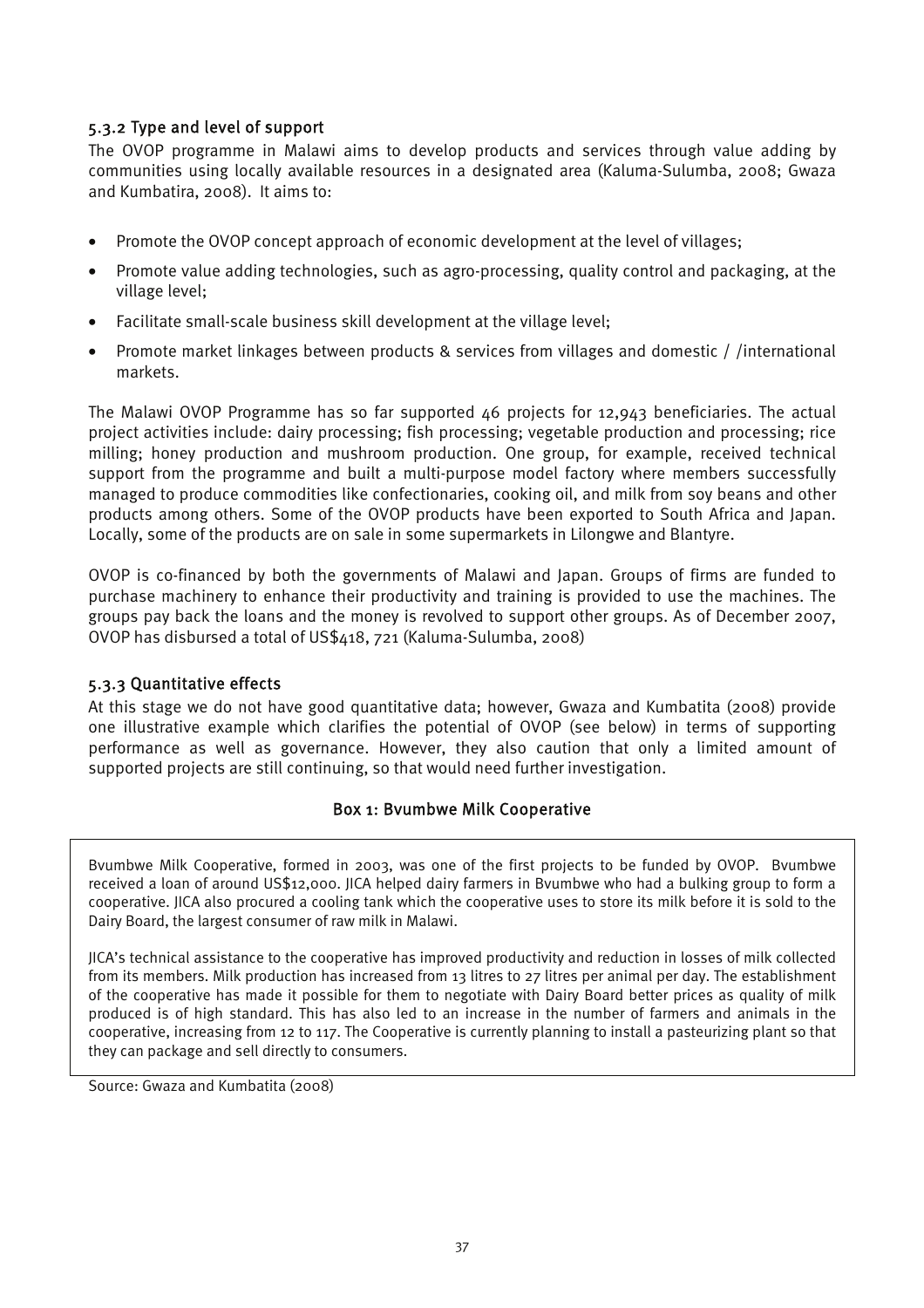#### 5.3.4 Institutional Context and Governance

The Malawian OVOP is technically managed by a National Secretariat under the Ministry of Local Government & Rural Development. The Head of State, His Excellency Dr. Bingu wa Mutharika, chairs the National OVOP Board (see Figure 14 below) as part of his initiative of Malawi Growth and Development Strategy (MGDS)<sup>2</sup>. This suggests political will of the government, as is often the practice in launching OVOP in new countries (unlike in Japan, but more like Thailand). However, it is not clear whether resource flows and government commitment to OVOP remains if the political climate changes. This is a risk with respect to sustainability of the OVOP programme.



#### Figure 14: Institutional context of OVOP

Source: Kaluma-Sulumba, 2008

 $\overline{a}$ 

The link to local government, via district assemblies, is also an important distinctive for Malawi, which is not the case for Thailand and the other countries in Africa. It resembles the original Oita idea in that planning is taking place at the lowest administrative units of government. At this level, institutionally, there is the strongest interface with the traditional structures and processes, and a greater potential for cultural identities of products and resources.

Box 1 shows the potential of OVOP in empowering local communities economically as well as improving leadership skills. OVOP focuses on ensuring that all the members in the group develop management and leadership skills. This has also assisted in ensuring that groups pay back loans.

<sup>&</sup>lt;sup>2</sup> Six key priority areas of agriculture and food security; irrigation and water development; transport infrastructure development; energy generation and supply; integrated rural development; and prevention and management of nutrition disorders, and HIV/AIDS.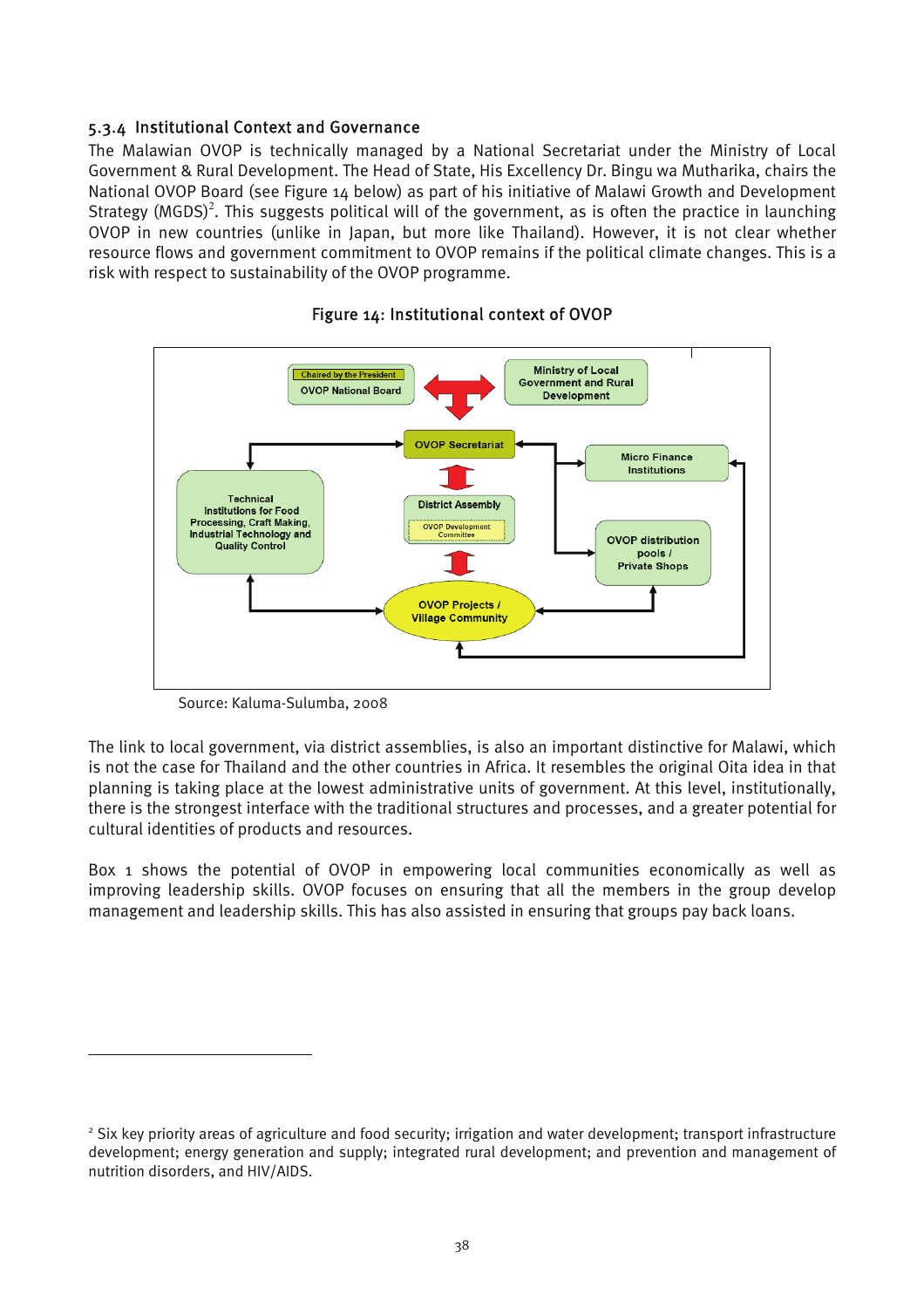#### Figure 15: OVOP secretariat



Source: Kaluma-Sulumba, 2008

The link to the district assemblies, however, needs to be explored in the context of the quality of decentralisation and hence the decision-making processes that follow from these assemblies. The challenges cited by the OVOP Secretariat include issues such as 'distorted beneficiary identification'. These kinds of issues that arise in the use of district assemblies to identify beneficiaries do not lend themselves to technical solutions as other kinds of challenges such as 'lack of community awareness'. On the backdrop of political interference with decentralisation processes since independence in Malawi, it should not be just assumed that the presence of district assemblies translates into greater citizen participation in the choices of resources and products for OVOP. In the current political environment, the influence of political parties on local constituency dynamics and decisions is very significant in Malawian societies. Gwaza and Kumbatita (2008), however, suggest that the OVOP programme is unusual as it has not been the subject of politically abuse. This is an issue that requires further exploration

Scaling-up challenges, as evident in the small number of OVOP projects since inception, are indicative of both the capacity development strategies (outside the main OVOP business development packages) and the incentive structures for civil service in the various ministries that are meant to support the development of the programme. The civil service salaries in real terms were less than half the 1980 levels in 2001/2002 (Booth et al, 2006). Although salaries have increased, most civil servants are underpaid. It is therefore important to ascertain how incentives within the various support ministries influence the implementation of the OVOP programme in Malawi

Budget commitments and alignment with OVOP programming is important, given that the government is a major source of OVOP resources. The Malawian government's main development documents, such as the MGDS, do not clearly prioritise OVOP, which implies that the allocations are often at the discretion of the President rather than clear budget lines that can be identified in line ministries and district assemblies.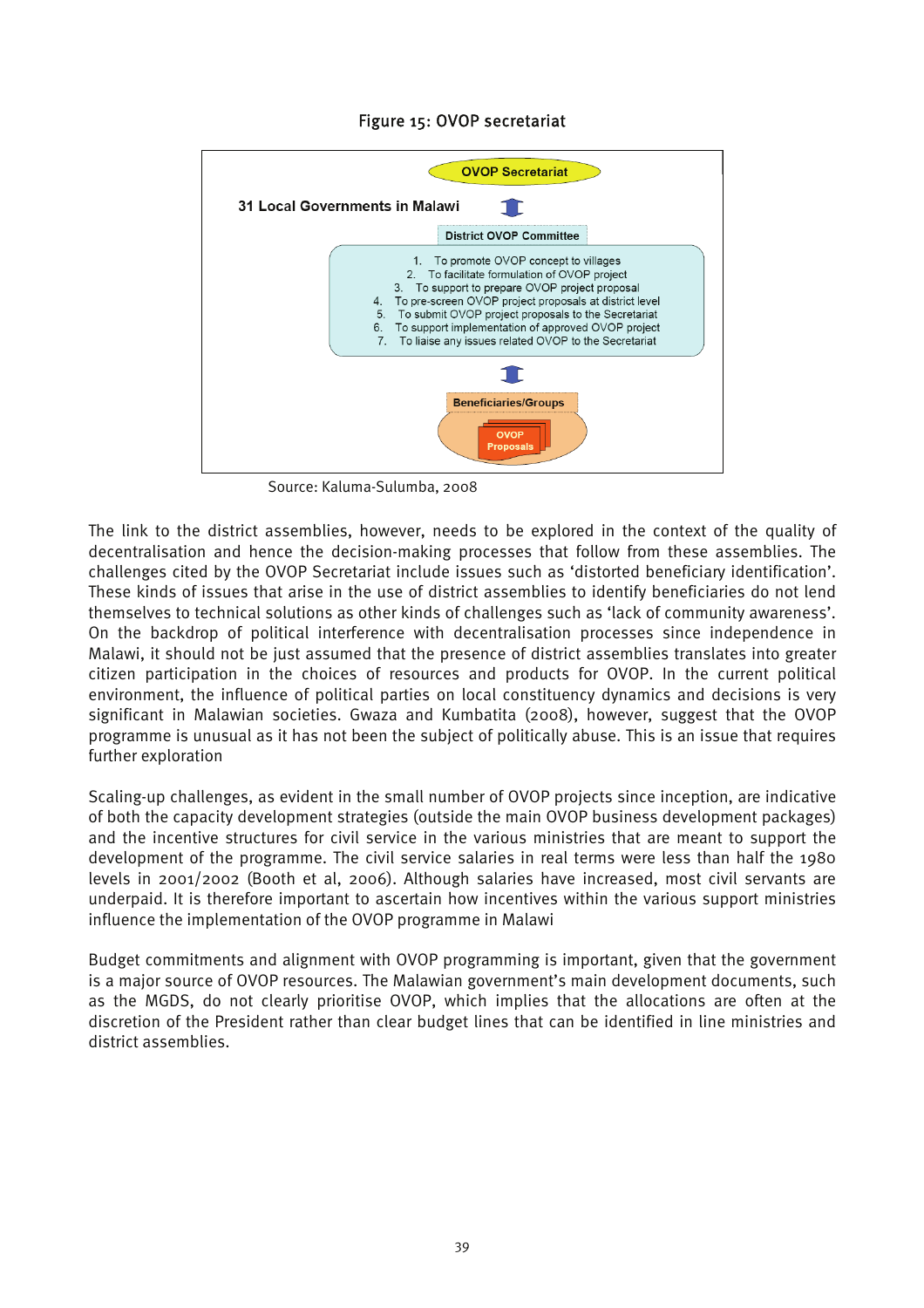A final systematic issue that needs to be mentioned is the extent to which OVOP stimulates the market for BDS. Presently, it appears that OVOP works alongside other BDS, rather than stimulating them. Other providers include the Small Enterprise Development Organisation of Malawi (SEDOM) and the Development of Malawian Enterprises Trust (DEMAT) which are semi-governmental organisations meant to support SMEs in Malawi, as well as independent firms. This issues needs to be further examined in the light of the increasing move by donors away from intervening in BDS markets themselves but rather supporting the development of this.

The OVOP Secretariat identifies a number of strengths and weaknesses of the OVOP in Malawi in a SWOT analysis, as shown in Table 9 below. It also provides an overview of the kinds of products that are currently traded under the OVOP initiative, as shown in Box 2 below.

| <b>Positives</b>                                                                                                                                                                                                                                                                                                                                                                                                                                           | <b>Negatives</b>                                                                                                                                                                                                                                                                                                                                                                                              |  |  |
|------------------------------------------------------------------------------------------------------------------------------------------------------------------------------------------------------------------------------------------------------------------------------------------------------------------------------------------------------------------------------------------------------------------------------------------------------------|---------------------------------------------------------------------------------------------------------------------------------------------------------------------------------------------------------------------------------------------------------------------------------------------------------------------------------------------------------------------------------------------------------------|--|--|
| <b>Strengths</b>                                                                                                                                                                                                                                                                                                                                                                                                                                           | <b>Weaknesses (selected)</b>                                                                                                                                                                                                                                                                                                                                                                                  |  |  |
| Committed political leadership<br>1.                                                                                                                                                                                                                                                                                                                                                                                                                       | Shortage of local OVOP experts<br>1.                                                                                                                                                                                                                                                                                                                                                                          |  |  |
| Piloted OVOP projects<br>2.                                                                                                                                                                                                                                                                                                                                                                                                                                | OVOP concepts not well understood<br>2.                                                                                                                                                                                                                                                                                                                                                                       |  |  |
| A strong drive from beneficiaries<br>3.                                                                                                                                                                                                                                                                                                                                                                                                                    | Weak research and extension base<br>$\overline{3}$                                                                                                                                                                                                                                                                                                                                                            |  |  |
| Existing institutional structures (village, area,<br>4.<br>district and national levels)                                                                                                                                                                                                                                                                                                                                                                   | History of default elements<br>4.<br>Limited business culture<br>5.                                                                                                                                                                                                                                                                                                                                           |  |  |
| Initial publicity of programme (media)<br>5.                                                                                                                                                                                                                                                                                                                                                                                                               | Weak financial resource base<br>6.                                                                                                                                                                                                                                                                                                                                                                            |  |  |
| A secretariat in place<br>6.                                                                                                                                                                                                                                                                                                                                                                                                                               | Low literacy levels in communities<br>7.                                                                                                                                                                                                                                                                                                                                                                      |  |  |
| Donor interest (JICA)<br>7.                                                                                                                                                                                                                                                                                                                                                                                                                                | Poor infrastructure e.g. communication, transport,<br>8.                                                                                                                                                                                                                                                                                                                                                      |  |  |
| Existing local raw materials<br>8.                                                                                                                                                                                                                                                                                                                                                                                                                         | roads and markets                                                                                                                                                                                                                                                                                                                                                                                             |  |  |
| Strong agriculture base<br>9.                                                                                                                                                                                                                                                                                                                                                                                                                              | Shortage of skills at community level<br>9.                                                                                                                                                                                                                                                                                                                                                                   |  |  |
| 10. Thirteen Malawians trained in OVOP programmes<br>in Oita, Japan                                                                                                                                                                                                                                                                                                                                                                                        |                                                                                                                                                                                                                                                                                                                                                                                                               |  |  |
| OVOP consistent with MPRSP<br>11.                                                                                                                                                                                                                                                                                                                                                                                                                          |                                                                                                                                                                                                                                                                                                                                                                                                               |  |  |
| <b>Opportunities</b>                                                                                                                                                                                                                                                                                                                                                                                                                                       | <b>Threats</b>                                                                                                                                                                                                                                                                                                                                                                                                |  |  |
| Some existing projects based on OVOP concepts<br>1.<br>Donor confidence<br>2.<br>Demand driven extension and research services<br>3.<br>National training institutions are available<br>4.<br>Pointers of success story (Oita, Japan)<br>5.<br>Committed communities<br>6.<br>Presence of promotional institutions e.g. MIPA,<br>7.<br><b>MEPC</b><br>International marketing opportunities e.g. AGOA<br>8.<br>Expanding markets in cities and towns<br>9. | Break-up of bilateral ties with the donors and<br>1.<br>trading partners;<br>HIV/AIDS pandemic<br>2.<br>Change of government policy (priority rating of OVOP<br>$\overline{3}$<br>on government projects)<br>Political interference and instability<br>4.<br><b>Staff attrition</b><br>5.<br>Misuse of resources (corruption, thefts)<br>6.<br>Weak economic environment<br>7.<br>Poverty and ignorance<br>8. |  |  |
|                                                                                                                                                                                                                                                                                                                                                                                                                                                            | Natural calamities and environmental degradation<br>9.                                                                                                                                                                                                                                                                                                                                                        |  |  |

#### Table 9: Strengths and weaknesses of OVOP

Source: Government of Malawi, 2004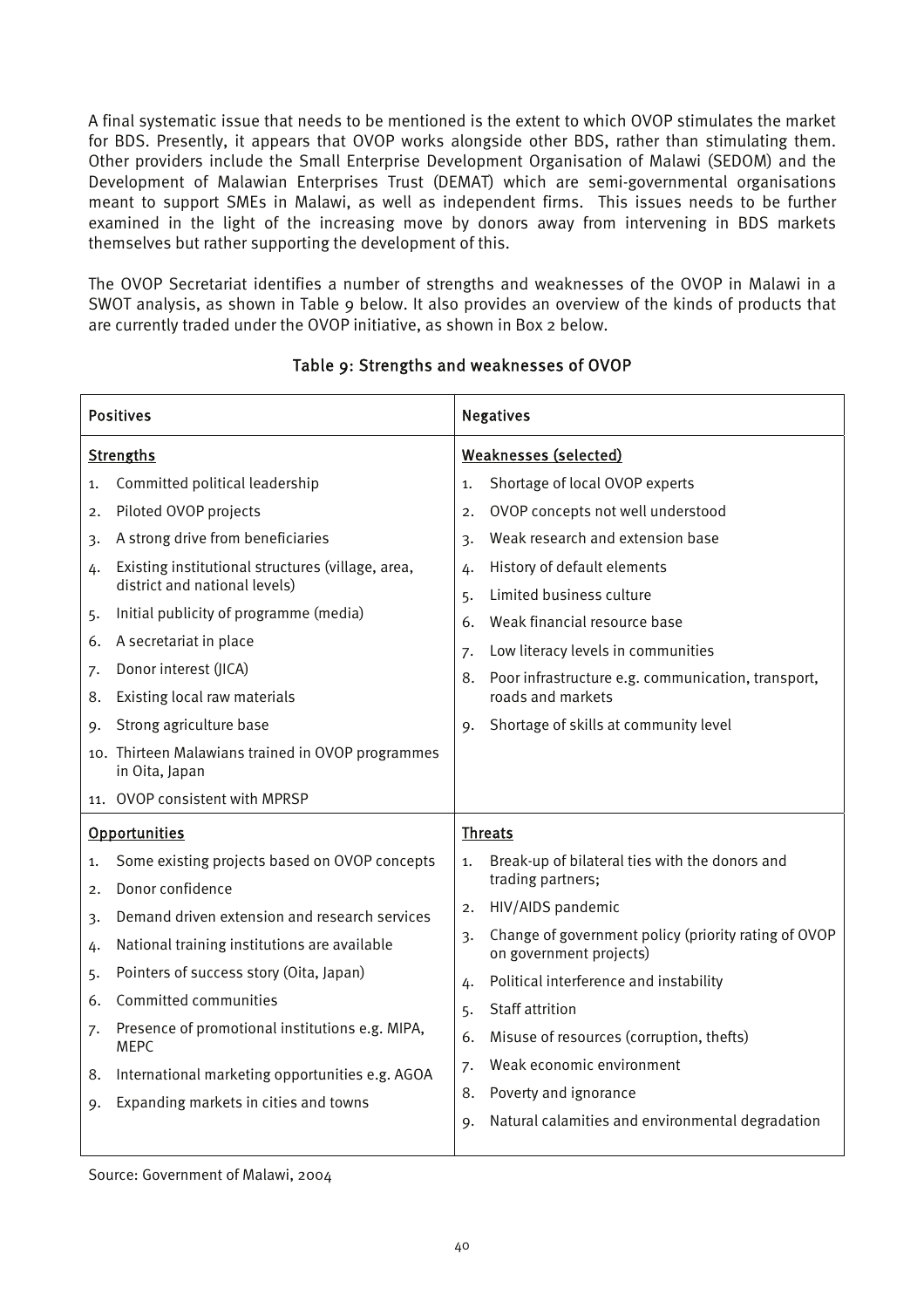#### Box 2: Overview of Products traded under OVOP in Malawi

- 1) Major Projects and Products
	- i) Bvumbwe Dairy Group (Bvumbuwe/Thyolo): Pasteurized & Packed Milk
	- ii) Khumbo Oil Group (Michiru/Brantyre): Cooking Oil, Soap, Bio-diesel & Herbs
	- iii) BCA Carpentry Group (BCA/Blantyre): Carpentry Products
	- iv) Mitundu Agro-Business Group (Mitundu/Lilongwe): Jam, Bread, Soy Milk & Cooking Oil
	- v) Bwanje Valley Rice Group (Mtakataka/Dedza): Milled & Packed Rice
	- vi) Chalera Mushroom Group (Bunda/Lilongwe): Oyster Mushroom
	- vii) Hara Rice Group (Hara/Karonga): Milled & Packed Rice
	- viii) Kapolo Palm Oil Group (Kapolo/Karonga): Palm Oil & Soap
	- ix) Mitundu Village Factory (Mitundu/Lilongwe): Jam, Bread, Soy Milk & Cooking Oil
	- x) ADEA Cassava Flour Group (Rumphi, Lilongwe): Packaging
- 2) Self-Financing / Pipeline Projects & Product
	- i) 18 on-going projects around the country are recognized as Self-Financing OVOP. They use the principles of OVOP although not funded by OVOP programme

Source: Government of Malawi, 2006

#### 5.3.5 Other issues

Given the emphasis on local resource use in OVOP, it is important to evaluate the relationship between OVOP programming and the major factors of production in Malawi, which, apart from capital, are land and labour. Malawi experiences pressures on land that are the result of a combination of population growth and elite capture (in the form of large estates, which characterised much of economic growth strategies of the 1970s and 80s). The principal victims of the situation are smallholders on customary land. Malawi is the most densely populated sub-Saharan African country with a single, short annual rainy season (Booth et al, 2006).

Environmental considerations for OVOP are important, given that soil erosion is a serious problem in Malawi (it is estimated that for every inch of top-soil lost, grain yields are reduced by 6%). While most of the 60-plus forest reserves in the country were created to protect fragile catchments and watershed areas, land scarcity and fuel requirements have led to these areas, as well as mountainous land and stream beds, being encroached upon by farmers, wood sellers and charcoal makers. Overall, it is estimated that between 1972 and 1990 Malawi's forest cover declined by 41% and that it is now being reduced at a rate of not less than 2.8% per annum. At the same time, wild animals have been hunted to extinction, fishing beds have been over-exploited, and contaminants have been released into the lake (ibid, 2006).

#### 5.3.6 Summary

The OVOP approach has gained importance in Africa over time, with early experience from Malawi. In this section we have begun to examine aspects of an assessment of OVOP: firm-specific effects, the contribution to knowledge public goods and the effects on the wider institutional framework governance for private sector development in Malawi. It is clear that a proper assessment of the OVOP programme will be data intensive.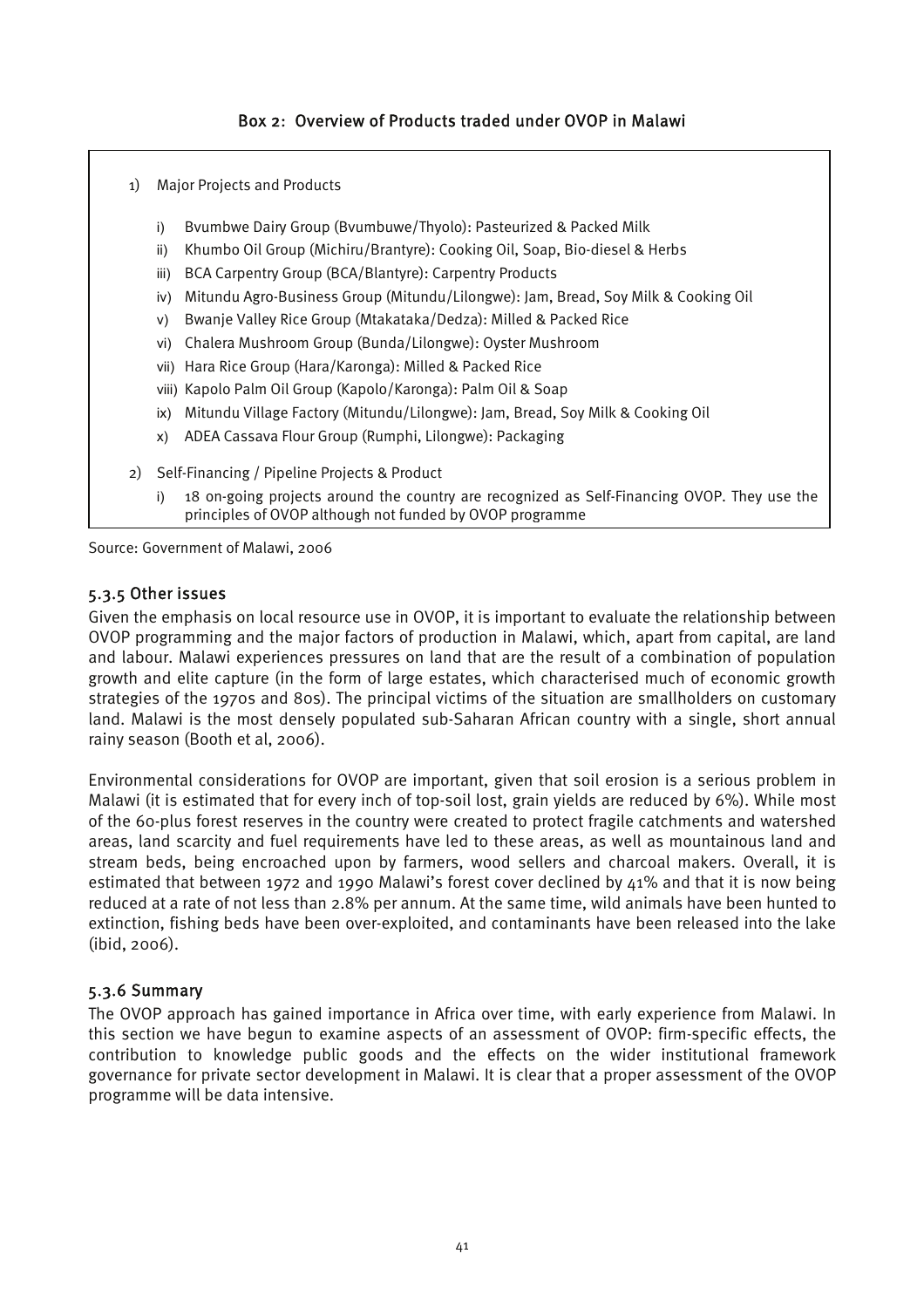The assessment is preliminary and limited in scope, and we have indicated some ways in which a fuller analysis can be undertaken. Having said this, it is already possible to highlight some issues. The OVOP programme is still small (\$500,000 with four dozen projects supported), and given the large variability of economic performance in Malawi, it will be hard to find an aggregate effect attributable to OVOP. Nonetheless, there is at least some evidence that OVOP has supported a company become more productive, helping leadership, entrepreneurship and local groupings in the mean time. This is a promising finding if this applies to a range of projects supported. It is a different way of promoting growth which deserves further attention and assessments along side other approaches. For instance, what conditions are necessary for OVOP to work best and are these present in Malawi.

However, there are also challenges. While the specific interventions associated with OVOP relate well to theoretical considerations such as spatial economy and market failures, in practice there might be less benign effects. While some suggest the programme has been unusually shielded from political abuse, challenges cited by the OVOP Secretariat include issues such as 'distorted beneficiary identification'. This links in to a wider point that selective BDS interventions stand in contrast with approaches that promote public goods such as those that promote the market for BDS.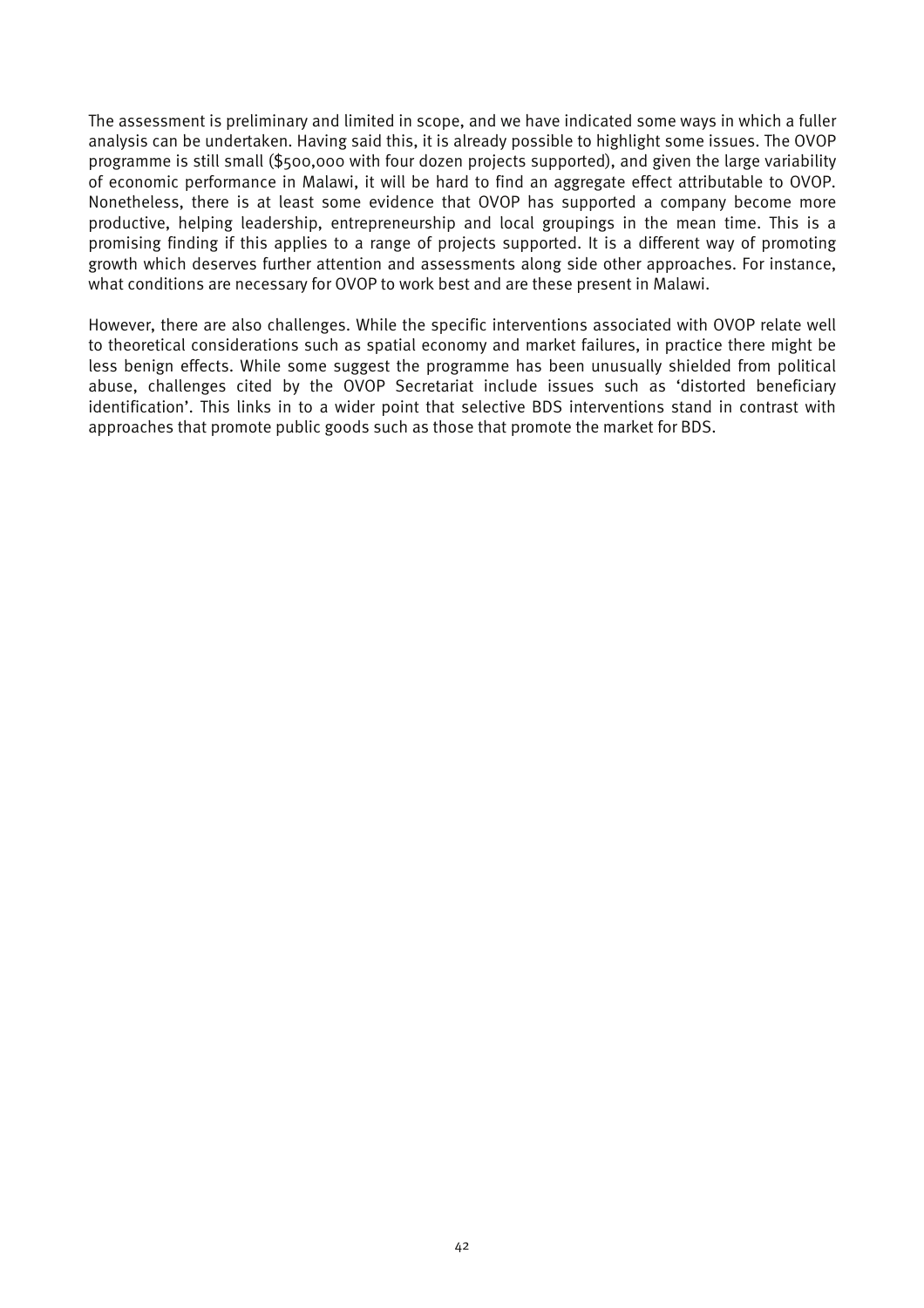## 6. Conclusions

Private sector development is crucial for growth, development and employment creation in Africa. This is being recognised by donors in their support programmes for the private sector. This study examines how one type of Japanese development and trade support, the One Village One Product (OVOP) approach, fits in with other donor approaches and how it relates to development of small and medium enterprises (SMEs). It also provides some preliminary insights from the experience of OVOP in Malawi.

While SMEs play an important role in Africa's economies (GDP and employment), cross-country and micro-level research is not conclusive on the causal link between SMEs and economic development – in other words, growth depends on all type of firms equally, small and big. Nonetheless, smaller firms may face larger and different growth constraints, which might explain the lack of SMEs' contribution to growth and which would call for a targeted or at least different approach.

We find that major constraints on the performance of SMEs include costs and access to finance, access to electricity, corruption, tax administration, level of skills and transportation. Within these categories, it appears that access to finance is the major (resource) constraint for SMEs. But there are also certain skill and knowledge constraints on the operations of SMEs (such as lack of market knowledge and contacts).

Many of the binding constraints are due to the presence of market and government failures. Public support for private sector development (PSD) is justified when markets fail to allocate resources efficiently, There are several examples of market failures in PSD, in the area of capital, skills, technological development and the co-ordination amongst them. However, public support can also fail, and it can be market distorting or favouring individual firms more than others.

On the one hand, firm specific intervention is justified by theory, but on the other hand this raises question about the ability of governments to fine-tune the market. Within much of the donor community, there is a change away from specific donor interventions in individual firms towards upstream support for the 'enabling environment' for the private sector, defined by policies, laws and regulations affecting PSD.

Together with partner governments, donors supporting the private sector need to assess the benefits and weaknesses of each approach and weigh up their respective risks. Donors can provide support at least at three levels:

- The macro level: which refers to the overall investment climate and is shaped, amongst other things, by the government policies and regulatory frameworks
- The meso level: which refers to labour and capital markets at the national, regional or sectoral level. Donor initiatives at this level aim to improve the functioning of markets are often come under the rubric 'making markets work'
- The micro level: This refers to a single business unit or a collection thereof. Private sector support at this level may be in the form of a business development service or firm specific assistance (e.g. in value chains).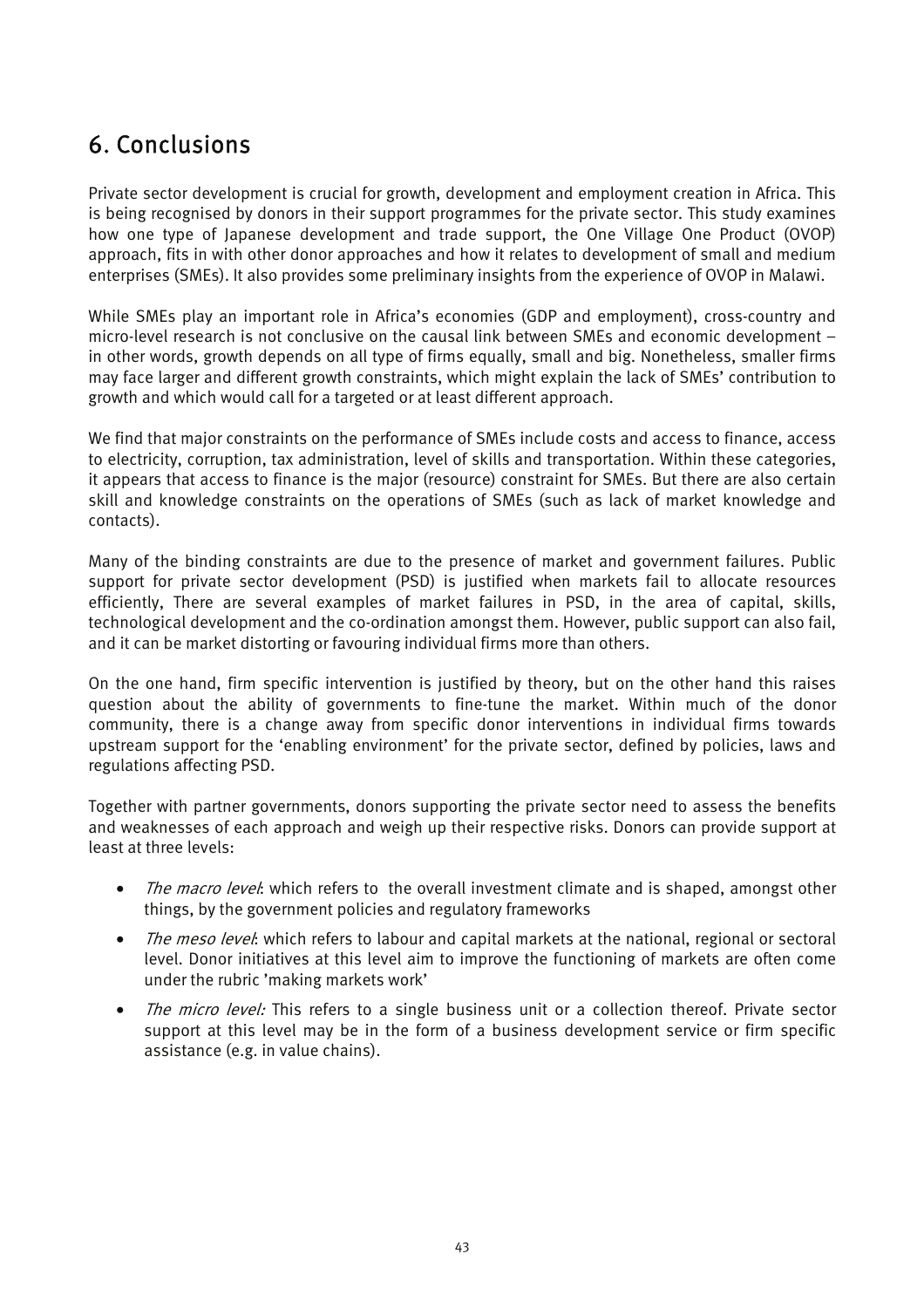The OVOP approach is clearly located at the micro end of the spectrum of donor activities since it aims to provide specific support for individual firms, groups of firms and / or households. Such an approach stands in stark contrast to the 'enabling environment' support, which tends to be non-discriminatory and aimed at improving overarching rules and regulations rather than helping a handful of firms. The OVOP approach has attracted a good deal of interest in Africa with Malawi providing one of the first test cases. The OVOP approach differs from mainstream donor approaches in so far as it aims to achieve regional economic development by developing products and services using locally available resources and adding value through processing and marketing. It encourages villages to develop specific products and promote them in such a way as to make them instantly recognisable and identifiable with their community.

We have begun to examine aspects of an assessment of OVOP in Malawi: firm-specific effects, the contribution to knowledge public goods and the effects on the wider institutional framework governance for private sector development in Malawi. It is clear that such an assessment will be a dataintensive exercise. The assessment offered in this paper is therefore preliminary and limited in scope and we have indicated some ways in which a fuller analysis can be undertaken. Having said this, it is already possible to highlight some issues. The OVOP programme is still small (\$500,000 with four dozen projects supported). Nonetheless, there is evidence that OVOP has supported companies to become more productive, helping them with leadership, entrepreneurship and forming effective groups. This is a promising finding, especially if this applies to the range of projects supported (which we have not yet examined). It is a visible way of support at the firm or farm level, more so then support that tries to remove regulatory constraints. It is a different way of promoting growth which deserves further attention and evaluation along-side other approaches. For instance, what conditions are necessary for OVOP to work best and are these present in Malawi.

However, there are also challenges for the OVOP approach. While the specific interventions associated with OVOP relate well to theoretical considerations such as spatial economy and market failures, in practice there might be unintended consequences. While some suggest the programme has been unusually shielded from political abuse, there are challenges related to the selective nature of the support. This links in to the wider point that selective BDS interventions stand in contrast with approaches that promote public goods such as those that promote the market for BDS and each approach may have its positive and negative approaches. It is fruitful that the various donors learn from each other's approach. This assessment is part of that process.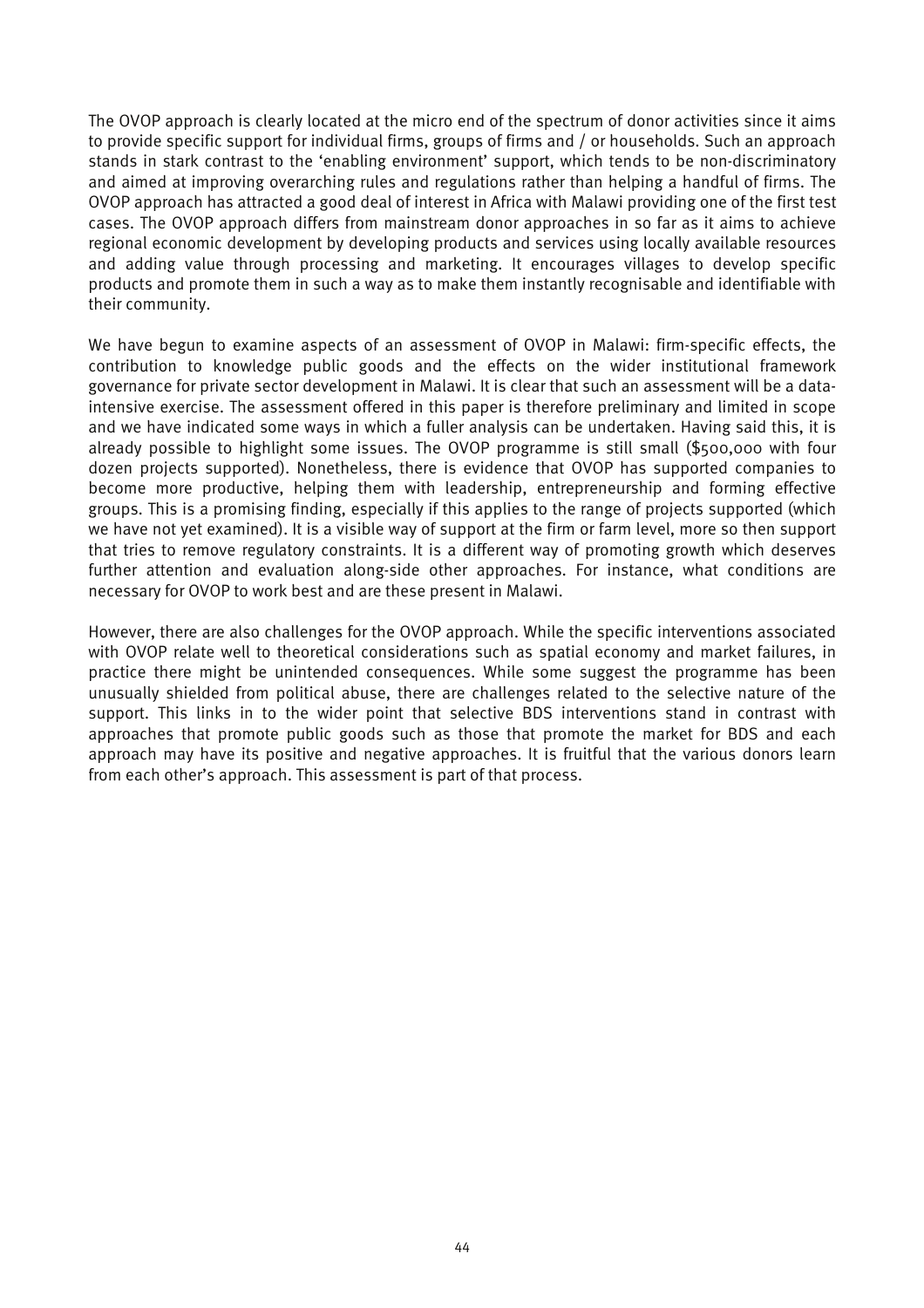### References

- Albaladejo, M. (2002), 'Promoting SMEs in Africa: key areas for policy intervention', report for UNIDO. Available at:http://www.manuelalbaladejo.com/documents/AfDB%20SME%201-3%20(REF%2015).pdf
- Armstrong H.W, Wells P., Wood A.M., (2000) 'The Evaluation of Community Economic Development Initiatives', Department of Geography, Sheffield University
- Arrow, K., (2002), 'Distributed Information and the Role of the State', in Freeman, R. B., (ed.), *Inequality Around* the World, Palgrave/MacMillan and IEA.
- Ayyagari, M., Beck, T., and Demirgüç-Kunt, A., (2003) 'Small and Medium Enterprises across the Globe: a new database', World Bank Policy Research Working Paper 3127, August 2003. Available at: http://wwwwds.worldbank.org
- Binns, H. F., de Bruyn, L. P., Maujean, P., (2002), 'Mid-term valuation of the EBAS Programme', Final Report, Paris
- Booth, D., Cammack, D., Harrigan, J., Kanyongolo, E., Mataure, M., and Ngwira, N., (2006) 'Drivers of Change and Development in Malawi,' ODI Working Paper 261, ODI, London. Available at: http://www.odi.org.uk/Publications/working\_papers/wp261.pdf
- Chambers, R., (1997), 'Whose Reality Counts? Putting the Last First', Intermediate Technology Publications, London
- Committee of Donor Agencies for Small Enterprise Development (2001), 'Business Development Services for Small Enterprises: Guiding Principles for Donor Intervention', 2001 edition. Available at: http://www.ilo.org/public/english/employment/ent/papers/guide.htm
- DfID (2005), 'The UK's Contribution to Achieving the Millennium Development Goals'. Available at: http://www.dfid.gov.uk/Pubs/files/uk-cont-mdg-report.pdf
- Easterly, W. (2006), 'The White Man's Burden: Why the West's Efforts to Aid the Rest Have Done So Much Ill and So Little Good', Penguin Press, New York
- FIAS (2006), 'A Corporate Social Responsibility Diagnosis Module for Application in Value Chain Analysis', FIAS (Foreign Investment Advisory Service) April 2006
- Fujita, M. P., Krugman, and Venables, A. J., (1998) 'The Spatial Economy: cities, regions, and international trade', MIT Press, Cambridge, Massachusetts.
- Fukao, K and Saito, O., (2006) 'Japan's alternating phases of growth and outlook for the future', Institute of Economic Research, Hitotsubashi University. Available at: http://www.uq.edu.au/economics/cepa/docs/seminar/papers-nov2006/Fukao+Saito-Paper.pdf
- G8 (2005), 'The Gleneagles Communiqué', G8 Gleneagles 2005.
- Gereffi, G., (1999), 'International trade and industrial upgrading in the apparel commodity chain', /ournal of International Economics, 28: 37-70.
- Government of Japan (2005), 'Japan's Medium-Term Policy on Official Development Assistance', MOFA. Available at: http://www.mofa.go.jp/policy/oda/mid-term/policy.pdf
- Government of Japan (2006), 'One Village, One Product Campaign', METI. Available at: http://www.meti.go.jp/english/information/downloadfiles/060314OVOPsymposium\_EN.pdf
- Government of Malawi (2004), 'Malawi National Economic Empowerment Policy and Action Program'. Available at: http://www.econmancap.com/reports/policy\_paper\_neeps.pdf
- Government of Malawi (2004), 'Strategic Plan for the One Village One Product Programme (OVOP)', National OVOP Secretariat, Blantyre, Malawi
- Government of Malawi (2006), 'OVOP Fact Sheet', National OVOP Secretariat, Ministry of Local Government and Rural Development, Lilongwe, Malawi. Available at: www.ovopml.com/temp/factsheet1Q2006.pdf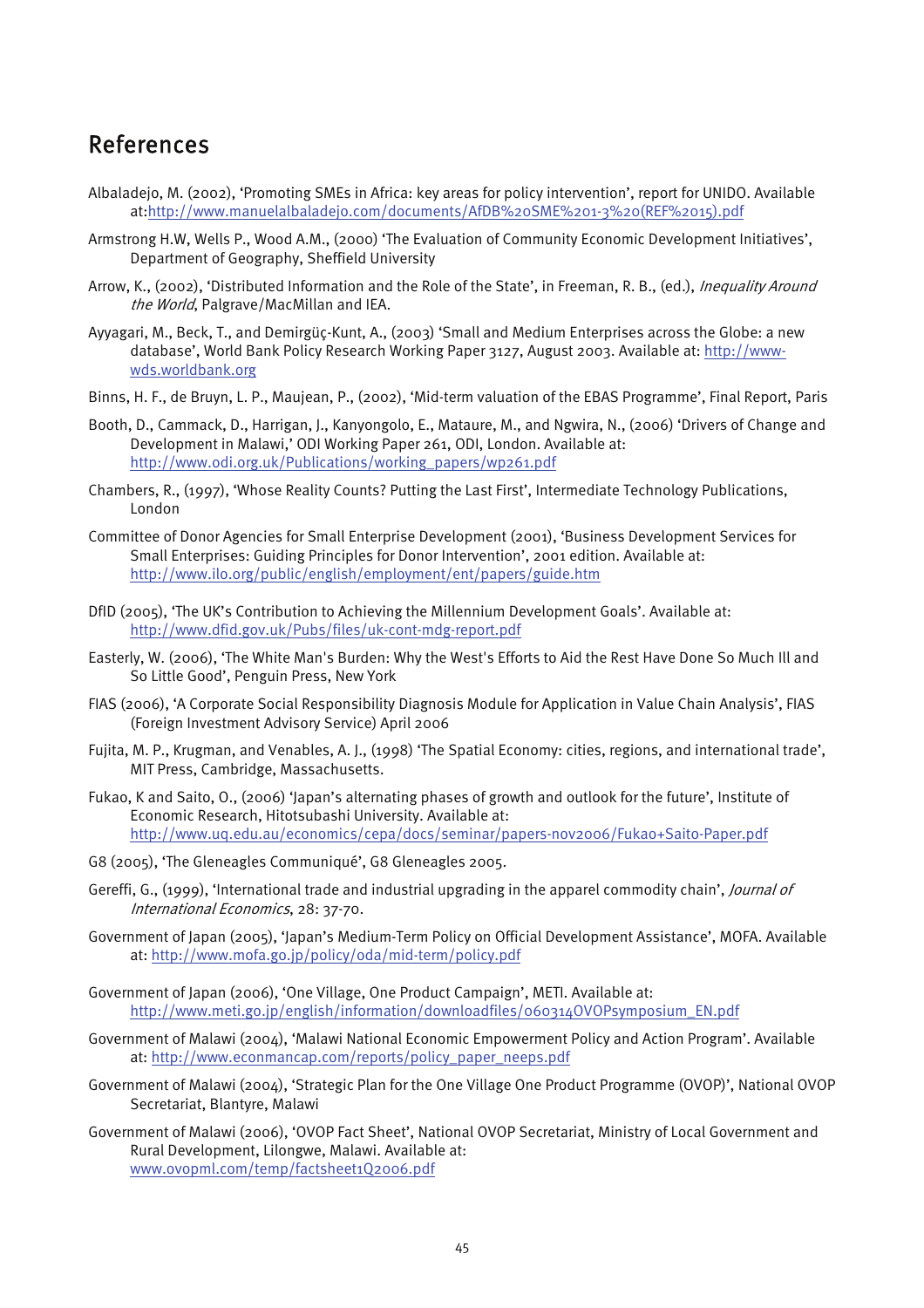Gravelle, H. and Rees, R., (1992), 'Microeconomics', 2nd edition Longman

- Grossman, G.M. and Helpman, E., (1991), 'Innovation and Growth in the Global Economy', MIT press, Cambridge, Massachusetts.
- Gwaza, J. and Kumbatira, A. (2008) 'Implications of Japanese Assistance on the Global South: the case of Malawi', Research Report, Malawi Economic Justice Network, Lilongwe
- Hallberg, K., (2001) 'A Market-Oriented Strategy for Small and Medium-Scale Enterprises', IFC Discussion Paper 40. Available at: http://www.ifc.org/ifcext/economics.nsf/AttachmentsByTitle/dp40/\$FILE/dp40.pdf
- Hausmann, R. and Rodrik, D., (2002), 'Economic Development as Self-Discovery,' NBER Discussion Paper 8952. Available from http://www.nber.org
- Hiramatsu, M., (2008) 'The "One Village, One Product" Movement Spreading throughout the World', Oita OVOP International Exchange Promotion Committee
- Humphrey J. (2007), 'The supermarket revolution in developing countries: tidal wave or tough competitive struggle?', Journal of Economic Geography 7: 433–450
- Igusa, K., (2006) 'Globalization in Asia and Local Revitalization Efforts: a view from one village one product (OVOP) movement in Oita'. Available at: http://www.ide.go.jp/English/Ideas/School/pdf/igusa.pdf
- Imai, M. (2006), 'The Key to Japan's Competitive Success', McGraw-Hill/Irwin
- Investment, Competition and Enabling Environment Team Policy Division with White, S., and Fortune, P., (2004), 'Review of DFID Activities in the Enabling Environment', Final report
- Japan International Cooperation Agency [JICA] (2000) 'Report on Intellectual support for Small and Medium Scale Enterprises Promotion'
- Japan International Cooperation Agency [JICA] (2000) 'Study on Japanese Experience of Small and Medium Enterprises Promotion and Actual Case Examples'
- Japan International Cooperation Agency [JICA] (2002) 'Approaches for Systematic Planning of Development Projects' (Promotion of Small and Medium Enterprises)
- Japan International Cooperation Agency [JICA] (2003) 'The study of Monitoring and Evaluation Model on the One Tambon One Product Development Policy', Final Report
- Japan International Cooperation Agency [JICA] (2007 ) Annual Report. Available at: http://www.jica.or.id/english/resources/publications/annual/2007/index.html
- Kaluma-Sulumba, K. (2008) 'One Village One Product Programme in Malawi,' Presentation for the OVOP International Seminar, 22nd- 24th January 2008, Lilongwe, Malawi
- Kimura, H., (2007) 'Pursuing Sustainable Community and Promoting Japan's Culture towards the 21st Century: summary and prospects of the Citizen's Forum Symposia at the World Exposition of 2005', Graduate School of International Development (GSID) Discussion Paper 151, February 2007. Available at: http://ir.nul.nagoya-u.ac.jp/dspace/bitstream/2237/8639/5/Kimura+Hirotsune+151en.pdf
- Lall, S. (2001), 'Competitiveness, Technology, and Skills', Edward Elgar, Cheltenham
- Lall, S. and Teubal, M., (2001), '"Market-stimulating" technology policies in developing countries: a framework with examples from East Asia', in Lall (2001) Competitiveness, Technology, and Skills, Edward Elgar, Cheltenham
- Lall, S. with Kraemer-Mbula, E., (2005), 'Is Africa Competing?', QEH Working Paper Series, QEHWPS122. Available at: http://www3.qeh.ox.ac.uk/RePEc/qeh/qehwps/qehwps122.pdf
- Lorlowhakarn, S., and Ellis, W., (2005) 'Thailand's National Innovation Agency', CACCI Journal 1
- McCormick, D. (1999), 'African Enterprise Clusters and Industrialization: Theory and Reality', World Development 12: 1531-1551
- Mistry. P.S., and Olesen, N. E., (2002), 'Increasing Foreign Direct Investments in LDCs: the role of public private interaction in mitigating risks', Ministry of Foreign Affairs, Sweden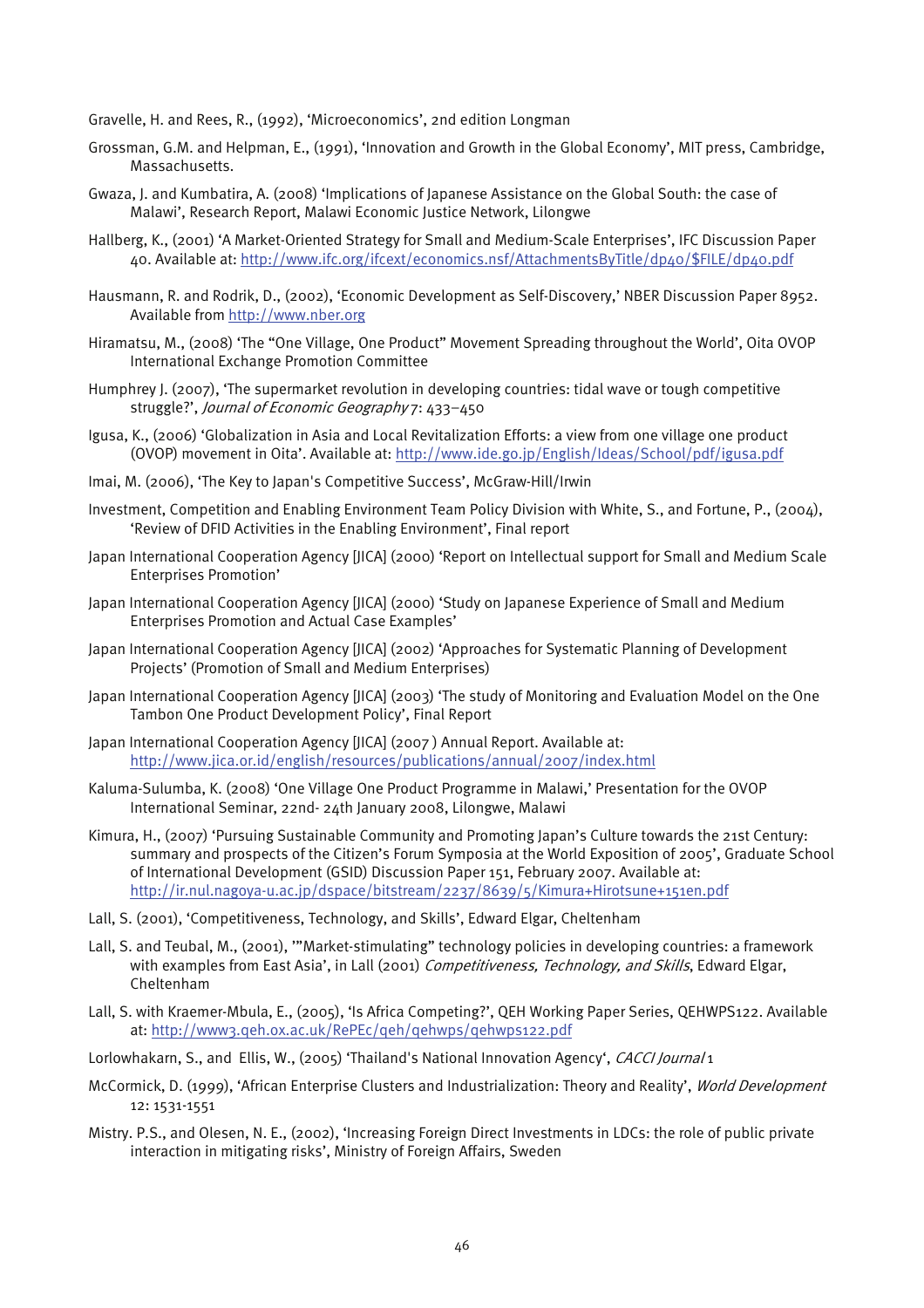- OECD (2004), 'Accelerating Pro-Poor Growth through support for Private Sector Development', OECD DAC Network on Poverty Reduction. Available at: http://www.oecd.org/dataoecd/53/21/34055384.pdf
- OTF Group (2007), 'DFID Private Sector Development Review: private sector development industry diagnostic overview and analysis', report for DFID
- Qureshi, M. and Velde, D.W. te (2007), 'State Business Relations and firm performance in Zambia', IPPG discussion paper 5. Available at: http://www.ippg.org.uk/PDF/Firm%20Performance%20Zambia%205.pdf
- Régnier, P., (2006), 'Japanese Small Enterprise Development Cooperation Overseas: linkages with Japan's industrial organization and ties with Japanese SMEs', Graduate Institute of Development Studies, Geneva, Switzerland. Available at: http://www.jil.go.jp/profile/documents/Regnier.pdf
- Rodrik, D. (1996), 'Coordination Failures and Government Policy: a model with applications to East Asia and Eastern Europe', Journal of International Economics 40: 1-22.
- Rodrik, D. (2005), 'Growth Strategies', in Handbook of Economic Growth, Elsevier
- Saito, (2005) 'Development of the University of Kentucky –Toyota Research Partnership: application to Monozukuri', University of Kentucky, Lexington, KY 40506. Available at: http://www.caer.uky.edu/energeia/PDF/vol17\_41.pdf
- Sakai, T., (2007) 'From JETRO's experience of contributing to OTOP policy of Thailand', Asian Cooperation Division, Trade and Economic Cooperation Department, Japan External Trade Organization [JETRO]. Available at: http://www.asiaseed.org/apec2006sme/presentation\_pdf/session1\_sakai\_all.pdf
- Schmitz, H. (1997), 'Collective Efficiency and Increasing Returns', IDS working paper 50. Available at: http://www.ids.ac.uk/ids/bookshop/wp/wp50.pdf
- Shinjo, K., (2003), 'What explains the great recession of Japanese Economy?', Kobe University. Available at: http://www.econ.kobe-u.ac.jp/katudou/publication/paper/discussion/0307.pdf
- Stewart, F. and Ghani, E., (1991), 'How Significant are Externalities for Development?', World Development 19: 569-594.
- Stiglitz, J.E. (1994), 'Whither Socialism?', MIT Press, Cambridge, Massachusetts.
- Stiglitz, J.E. (1996), 'Some Lessons from the East Asian Miracle', World Bank Research Observer 11: 151-177
- Stiglitz, J.E., and Charlton, A., (2007), 'Fair Trade for All: how trade can promote development', Oxford University Press, USA
- Stiglitz, J.E. (2006), 'Making Globalization Work', W. W. Norton
- Stiglitz, J.E. and Uy, M., (1996), 'Financial Markets, Public Policy and the East Asian Miracle', World Bank Research Observer 11: 151-177
- UN Millennium Project (2005), 'Investing in Development: a practical plan to achieve the Millennium Development Goals', UN Millennium Project, New York. Available at: http://www.unmillenniumproject.org/documents/MainReportComplete-lowres.pdf
- UNIDO (2004), 'Operationalizing UNIDO's Corporate Strategy: services and priorities for the medium term 2004- 2007', Vienna
- UNIDO (2005), 'Creative Industries and Micro & Small Scale Enterprise Development: a contribution to poverty alleviation', Project XP/RAS/05/002 - A Joint Initiative by UNIDO and UNESCO. Available at: http://www.unido.org/fileadmin/import/69264\_creative\_industries.pdf
- Velde, D.W. te (2005), 'Globalisation and Education', ODI Discussion Paper forthcoming.
- Velde, D.W. te (2006), 'Aid for Private Sector Development?' in S. Page (ed.), Aid and Trade: Partners or Rivals in Development Policy, Cameron and May, London.
- Velde, D.W. te, and Morrissey, O., (2005), 'Supporting industrial development: overcoming market failures and providing public goods', report on the UNIDO COMPID programme. Available at: http://www.unido.org/fileadmin/import/59571\_01COMPID\_0586128.pdf
- Velde, D.W., te and Morrissey, O., (2003), 'Do workers in Africa get a wage premium if employed in firms owned by foreigners?' Journal of African Economies 12: 41-73